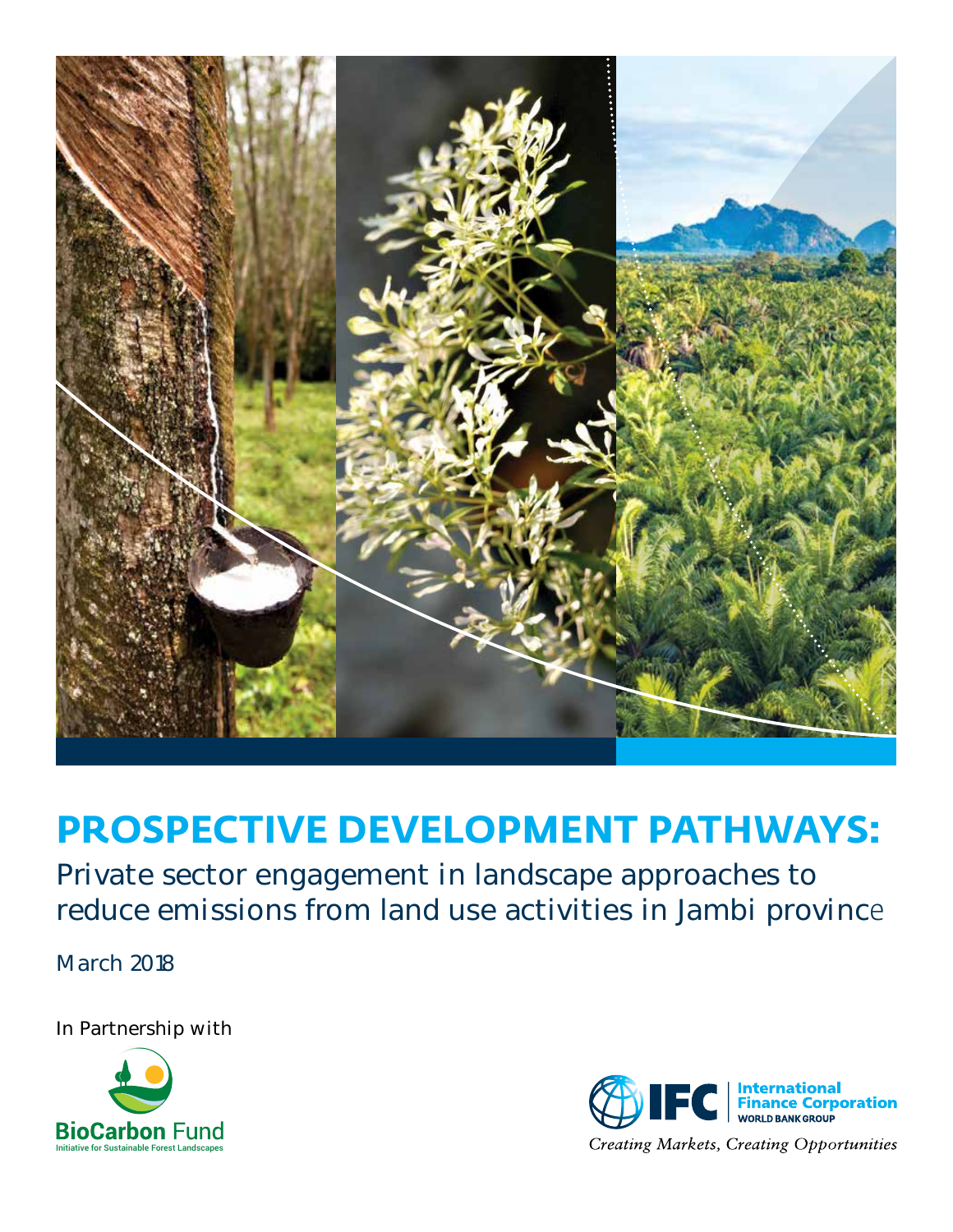#### **Copyright, Disclaimer Notice, and Acknowledgements**

The opinions expressed in this document do not necessarily represent the views of the World Bank Group or its member governments. The World Bank Group does not guarantee the accuracy of the data included in this draft and accepts no responsibility whatsoever for any consequence of their use. The boundaries, colors, denominations, and other information shown on any map in this draft do not imply on the part of the World Bank Group any judgment on the legal status of any territory or the endorsement or acceptance of such boundaries.

© International Finance Corporation 2018. All rights reserved.

International Finance Corporation Indonesia Stock Exchange Building Tower 2, 9th floor Jl. Jenderal Sudirman Kav. 52-53 Jakarta 12190, Indonesia

Produced by IFC: Kathleen Bottriell, Sophia Gnych, Helen Lumban Gaol Under the supervision of: Dan Radack (BioCarbon Fund/World Bank), Ernest E. Bethe III (IFC), Triyanto Fitriyardi (IFC), Michael Brady (IFC), Bruce Wise (IFC), Alexander Lotsch (World Bank), Dinesh Aryal (World Bank), Christopher Brett (World Bank) Jan Joost Nijhoff (World Bank), and Katie O'Gara (BioCarbon Fund/World Bank).

This report was funded by the BioCarbon Fund (BioCF) - Initiative for Sustainable Forest Landscapes (ISFL). The ISFL is a multilateral fund, supported by donor governments – Germany's Bundesministerium für Umwelt, Naturschutz und nukleare Sicherheit (BMU), Norway International Climate and Forest Initiative (NICFI), Swiss Agency for Development and Cooperation (SDC), United Kingdom's Department for Business, Energy and Industrial Strategy (BEIS) and Department for Environment, Food and Rural Affairs (DEFRA), and the United States State Department (DOS) – and managed by the World Bank.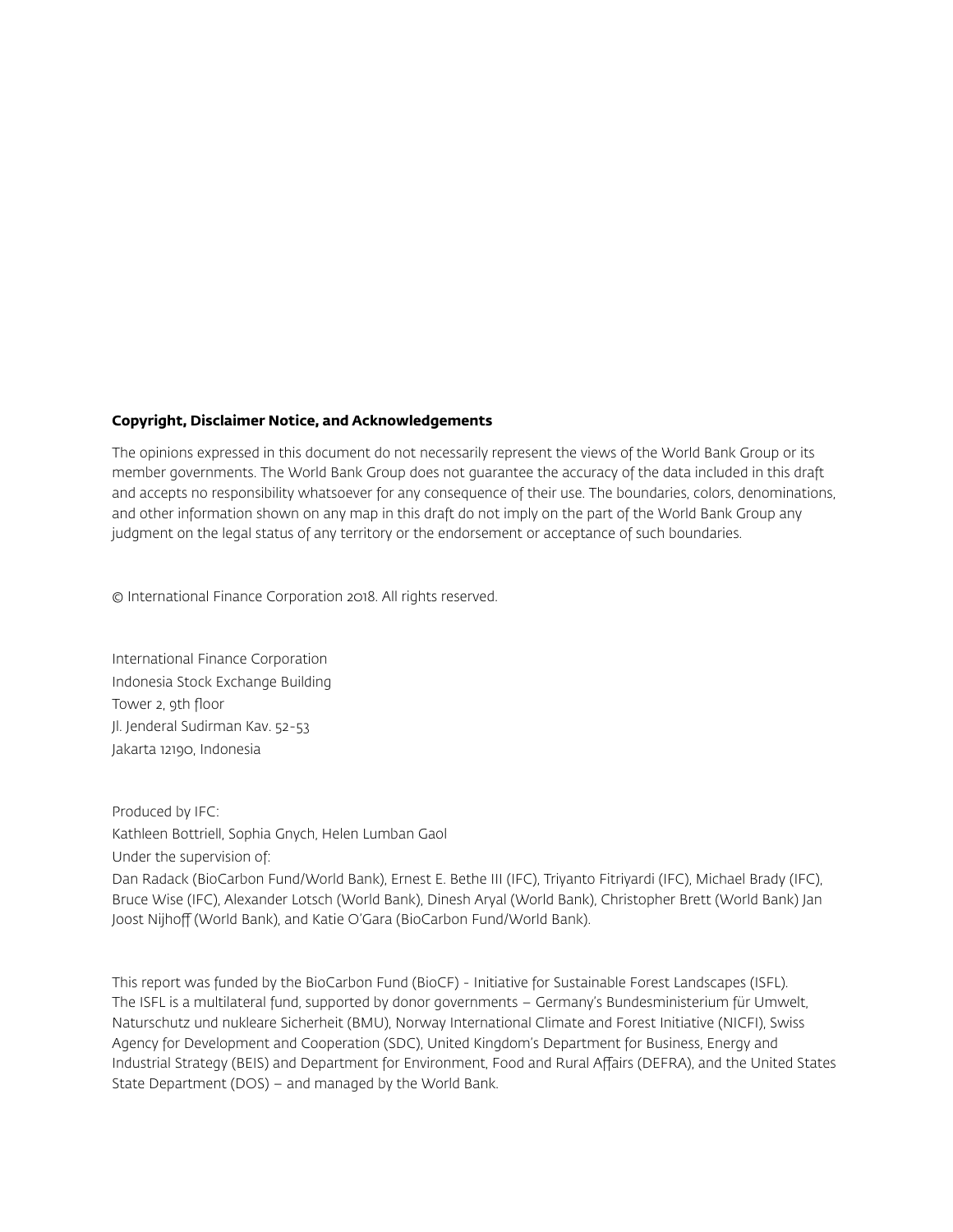# TABLE OF CONTENTS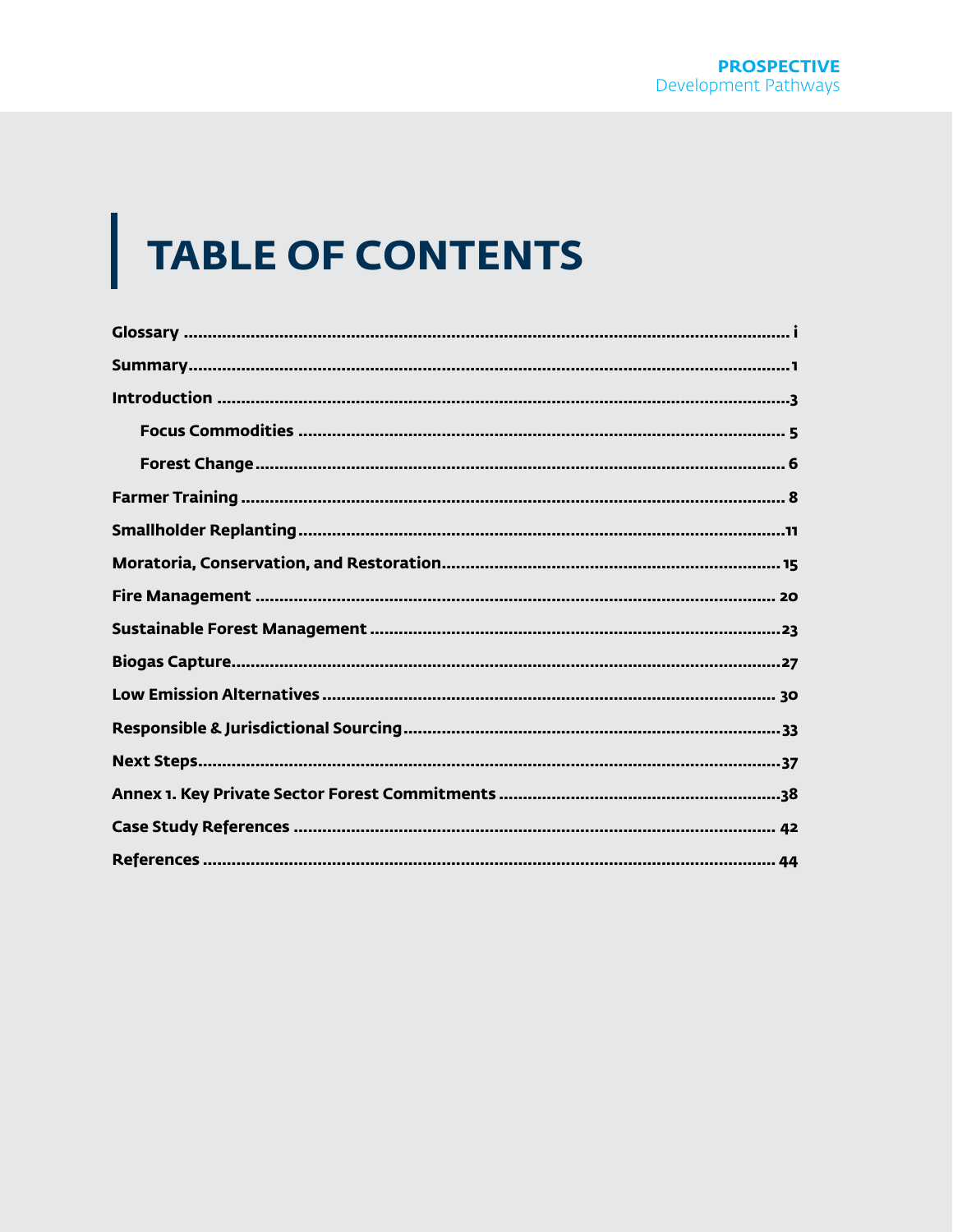# **GLOSSARY**

| <b>APP</b>      | Asia Pulp & Paper, a trade name of a number of pulp and paper manufacturing<br>companies within the Sinar Mas Group     |
|-----------------|-------------------------------------------------------------------------------------------------------------------------|
| <b>APRIL</b>    | Asia Pacific Resources International Ltd                                                                                |
| <b>BACP</b>     | Biodiversity and Agriculture Commodities Program                                                                        |
| <b>BAPPENDA</b> | Badan Pengelolaan Pendapatan Daerah/Regional Revenue Management Agency                                                  |
| <b>BioCF</b>    | <b>BioCarbon Fund</b>                                                                                                   |
| <b>BMP</b>      | Better Management Practices                                                                                             |
| <b>BPDP-KS</b>  | Badan Pengelola Dana Perkebunan Kelapa Sawit/Agency for Funding of Oil Palm<br>Plantations, also known as the CPO fund. |
| <b>BPS</b>      | Badan Pusat Statistik                                                                                                   |
| <b>BRG</b>      | Badan Restorasi Gambut                                                                                                  |
| <b>CDM</b>      | Clean Development Mechanism                                                                                             |
| <b>CPO</b>      | Crude Palm Oil                                                                                                          |
| <b>CSA</b>      | Climate Smart Agriculture                                                                                               |
| <b>DFI</b>      | Development Finance Institution                                                                                         |
| ERC             | Ecosystem Restoration Concession                                                                                        |
| <b>FFB</b>      | Fresh Fruit Bunch                                                                                                       |
| FoKSBI          | Forum Kelapa Sawit Berkelanjutan Indonesia                                                                              |
| <b>FSC</b>      | Forest Stewardship Council                                                                                              |
| <b>GAPKINDO</b> | Gabungan Perusahaan Karet Indonesia/Indonesia Rubber Association                                                        |
| <b>GAR</b>      | Golden Agri Resources                                                                                                   |
| <b>GFW</b>      | Global Forest Watch                                                                                                     |
| <b>GHG</b>      | Greenhouse Gas                                                                                                          |
| GIS             | Geospatial Information System                                                                                           |
| Gt              | Gigaton, equivalent to one billion metric tonnes                                                                        |
| <b>HA</b>       | Natural Forest Concession                                                                                               |
| <b>HCV</b>      | <b>High Conservation Value</b>                                                                                          |
| HGU             | Hak Guna Usaha/Right of Plantation                                                                                      |
| <b>HKm</b>      | Hutan Kemasyarakatan/Community-Based Forest License                                                                     |
| <b>HPH</b>      | Hak Pengusahaan Hutan/Commercial Forest Concession                                                                      |
| <b>HTI</b>      | Hutan Tanaman Industri/Industrial Timber Plantation                                                                     |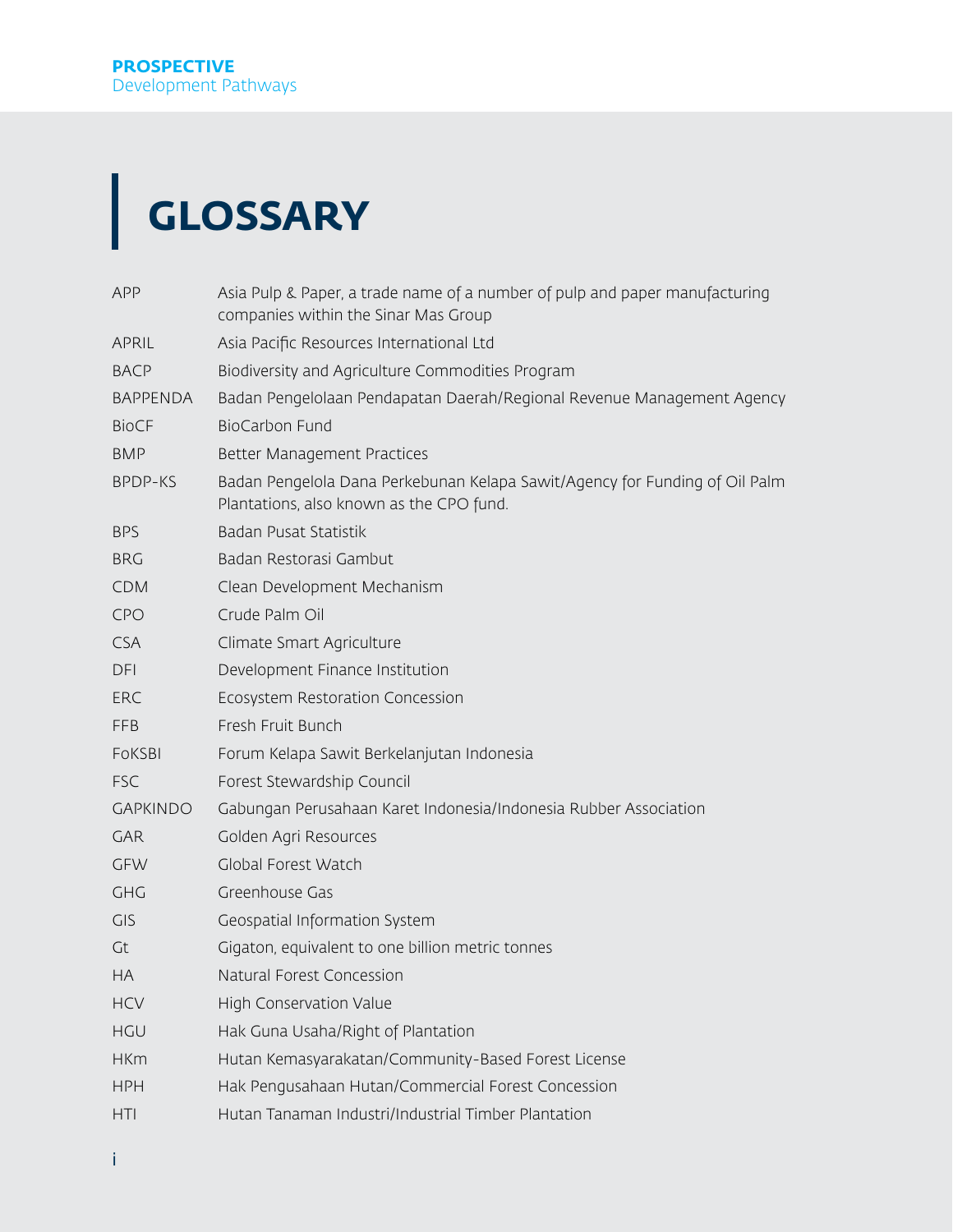| <b>HTR</b>        | Hutan Tanaman Rakyat/Community Plantation Forest                                                                                                                      |
|-------------------|-----------------------------------------------------------------------------------------------------------------------------------------------------------------------|
| <b>ICRAF</b>      | International Council for Research in Agroforestry (also known as World Agroforestry)                                                                                 |
| <b>IDH</b>        | The Sustainable Trade Initiative                                                                                                                                      |
| <b>IOPRI</b>      | Indonesian Oil Palm Research Institute/PPKS - Pusat Penelitian Kelapa Sawit                                                                                           |
| <b>ISCC</b>       | International Sustainability & Carbon Certification                                                                                                                   |
| <b>ISFL</b>       | Initiative for Sustainable Forest Landscapes                                                                                                                          |
| <b>IUPHHK-HA</b>  | Izin Usaha Pemanfaatan Hasil Hutan Kayu - Hutan Alam/Business License for the<br>Utilization of Timber in Natural Forest                                              |
| <b>IUPHHK-HTI</b> | Izin Usaha Pemanfaatan Hasil Hutan Kayu - Hutan Tanaman Industri/Business License<br>for the Utilization of Timber from Plantation Forest                             |
| <b>IUPHHK-RE</b>  | Izin Usaha Pemanfaatan Hasil Hutan Kayu - Restorasi Ekosistem/Business License for<br>the Utilization of Forest Products for Ecosystem Restoration in Natural Forests |
| KEE               | Kawasan Ekosistem Esensialor/Essential Ecosystem Areas                                                                                                                |
| <b>KKI WARSI</b>  | Komunitas Konservasi Indonesia Yayasan Warung Informasi Konservasi                                                                                                    |
| <b>KLHK</b>       | Kementerian Lingkungan Hidup dan Kehutanan/Ministry of Environment and Forestry                                                                                       |
| <b>KUD</b>        | Koperasi Unit Desa/Co-operative                                                                                                                                       |
| LEI               | Lembaga Ekolabel Indonesia/the Indonesian Ecolabelling Institute                                                                                                      |
| <b>MFD</b>        | Maximizing Finance for Development                                                                                                                                    |
| <b>NDC</b>        | Nationally Defined Contribution                                                                                                                                       |
| <b>NDPE</b>       | No Deforestation, No Peat, No Exploitation                                                                                                                            |
| <b>PEFC</b>       | Programme for the Endorsement of Forest Certification                                                                                                                 |
| <b>POME</b>       | Palm Oil Mill Effluent                                                                                                                                                |
| <b>PTPN</b>       | PT Perkebunan Nusantara, a state-owned enterprise                                                                                                                     |
| <b>RGE</b>        | Royal Golden Eagle Group                                                                                                                                              |
| <b>RSPO</b>       | Roundtable on Sustainable Palm Oil                                                                                                                                    |
| <b>RSS</b>        | Responsible Sourcing from Smallholders                                                                                                                                |
| <b>SCCM</b>       | Sustainable Commodities Compensation Mechanism                                                                                                                        |
| <b>SFM</b>        | Sustainable Forest Management                                                                                                                                         |
| <b>SHARP</b>      | Smallholder Acceleration through Responsible Production and Sourcing                                                                                                  |
| SNV               | Stichting Nederlandse Vrijwilligers/Foundation of Netherlands Volunteers                                                                                              |
| <b>TLFF</b>       | Tropical Landscapes Financing Facility                                                                                                                                |
| <b>WRI</b>        | World Resources Institute                                                                                                                                             |
| <b>WWF</b>        | World Wildlife Fund                                                                                                                                                   |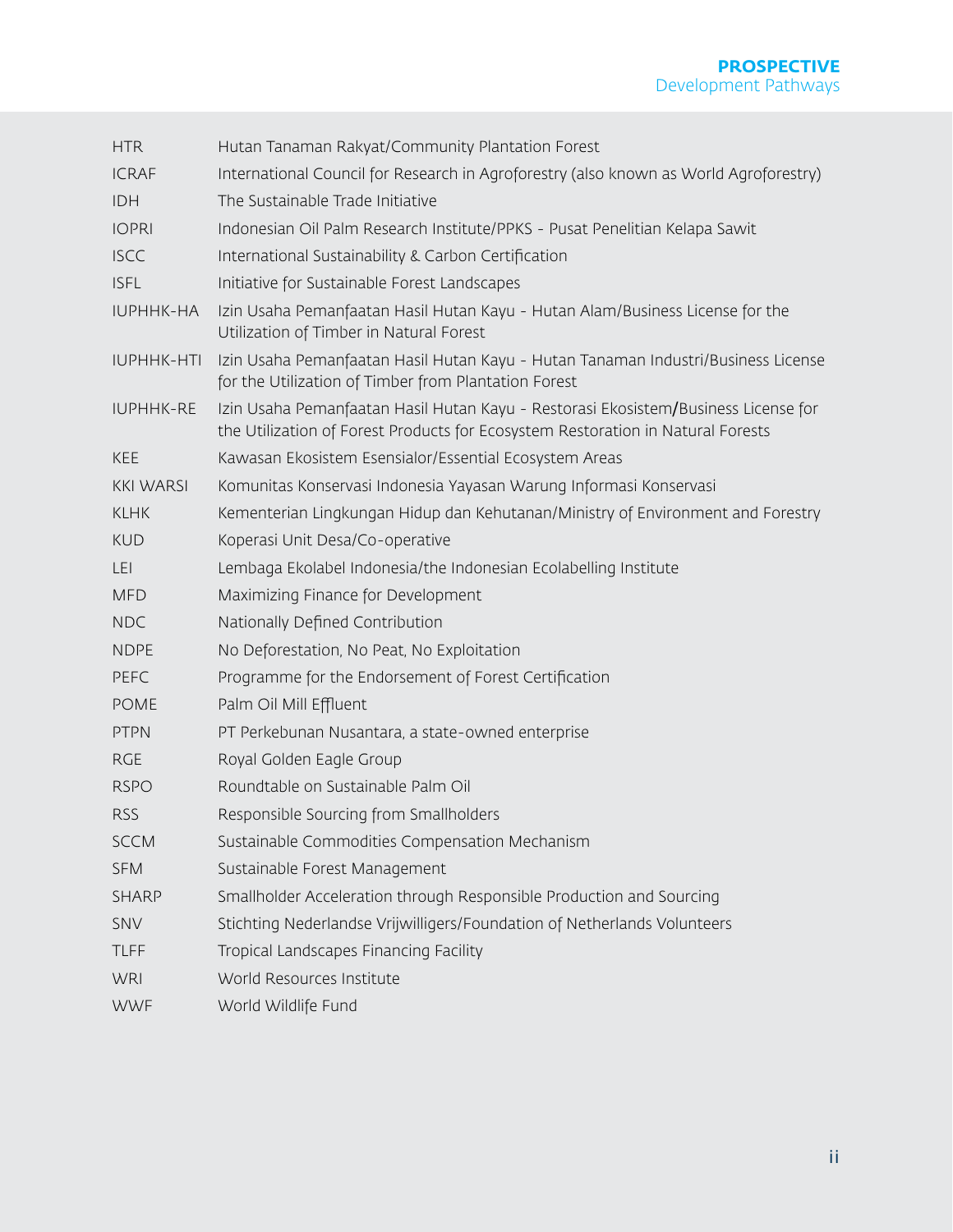

Jambi, Indonesia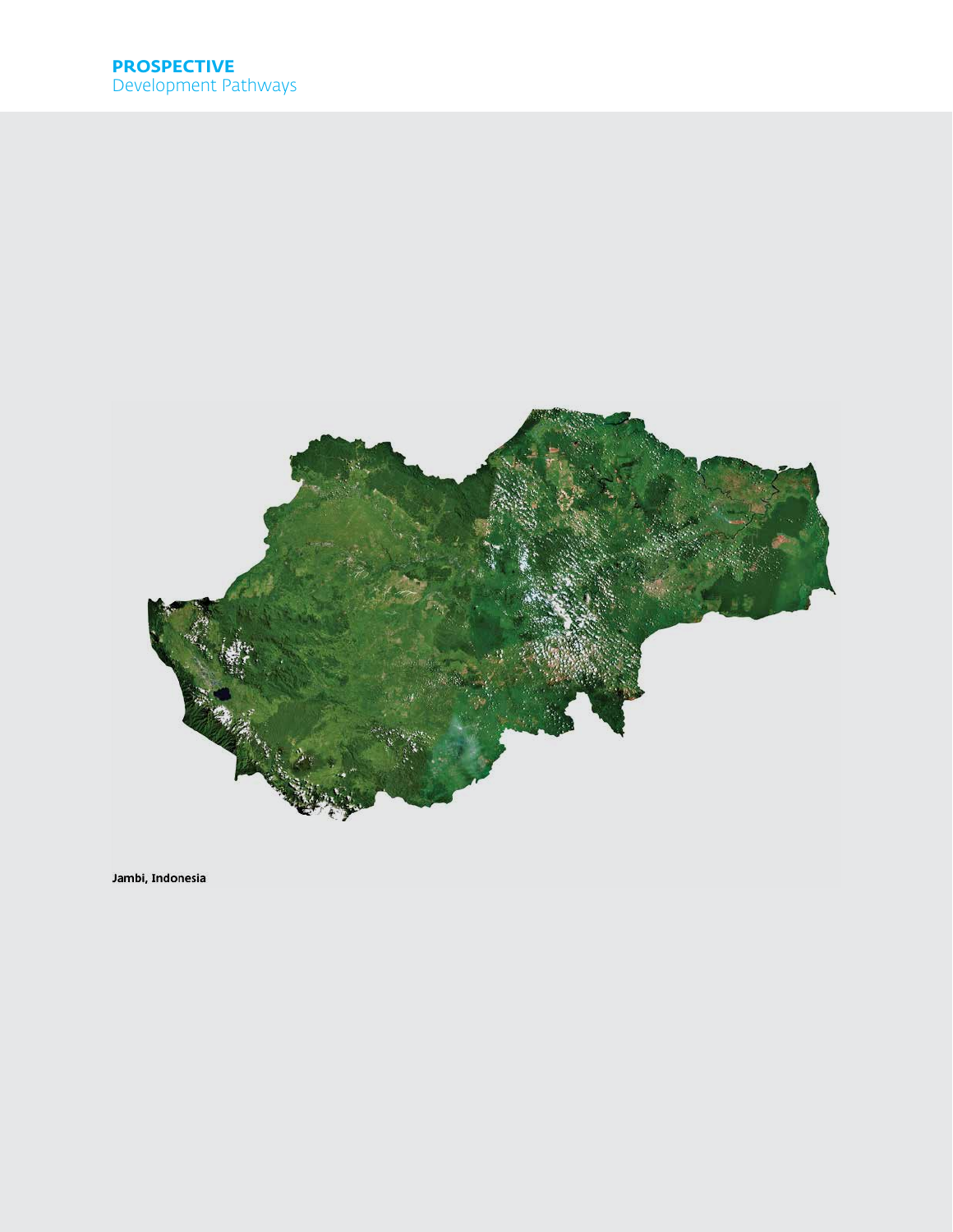# **SUMMARY**

**Reducing Greenhouse Gas Emissions in Jambi Province: Private Sector Entry Points**

| <b>Activity</b>                       | <b>Key Jambi Private Sector</b>                     |
|---------------------------------------|-----------------------------------------------------|
| Farmer Training                       | Rubber, Oil Palm, Coconut, Cinnamon, Arabica coffee |
| Smallholder Replanting                | Rubber, Oil Palm, Coconut                           |
| Conservation/Restoration              | Rubber, Oil Palm, Pulpwood, ERCs                    |
| Fire Management                       | Oil Palm, Pulpwood                                  |
| Sustainable Forest Management         | Pulpwood, ERCs                                      |
| <b>Biogas Capture</b>                 | Oil Palm, Rubber, Pulpwood                          |
| Low Emission Alternatives             | Rubber, Cinnamon                                    |
| Responsible & Jurisdictional Sourcing | Rubber, Oil Palm, Pulpwood                          |

**Figure 1:** Proposed aspects of a private sector emission-reduction approach in Jambi

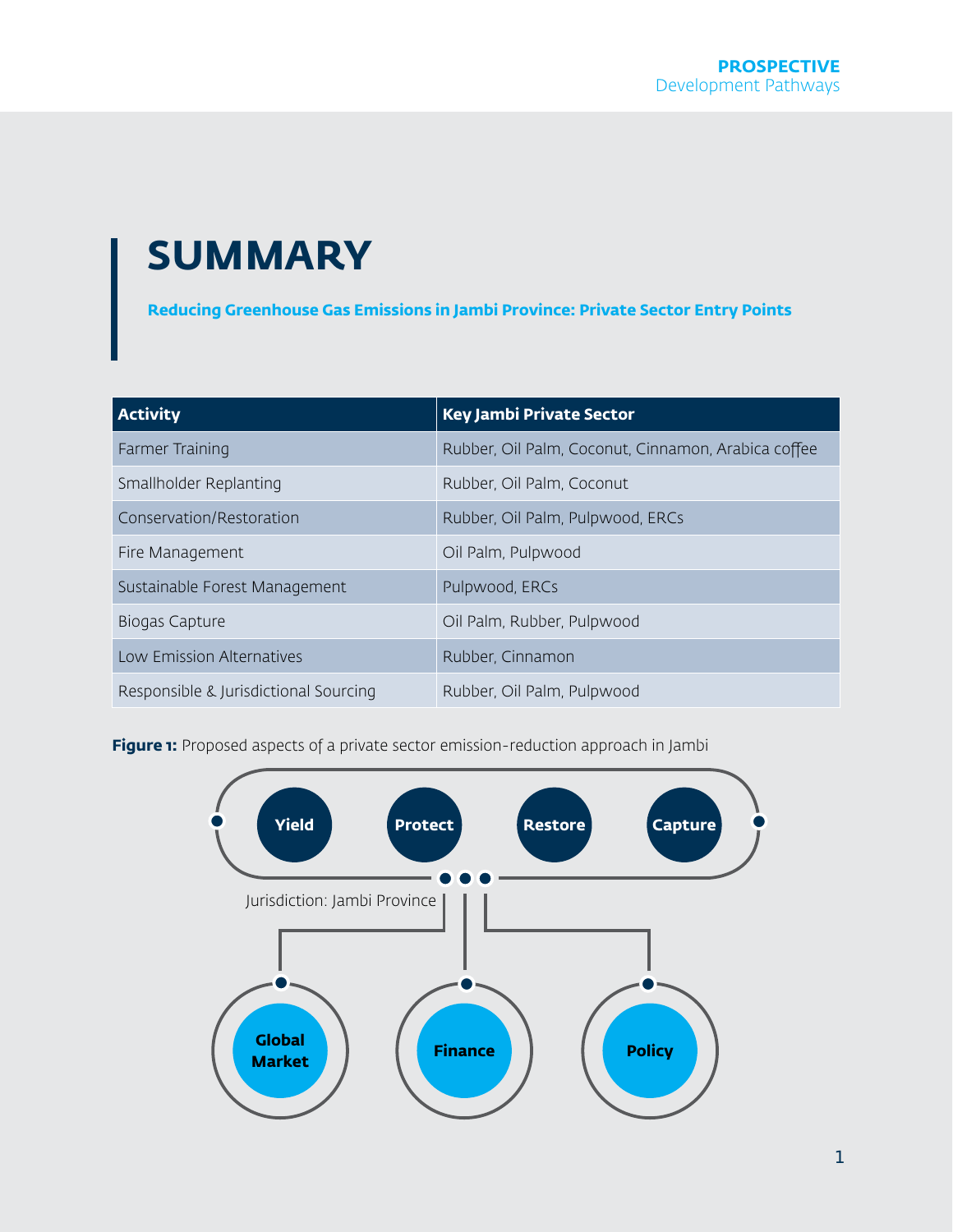### **Report Use and Prospective Next Steps**

The findings from this rapid diagnostic study are for use by the BioCarbon Fund (BioCF) and the Initiative for Sustainable Forest Landscapes (ISFL) teams to help to identify which private sector entry points and enabling activities to pursue further in the Jambi program, and by private sectors actors to move forward on suitable initiatives. These finding can further develop a project in Jambi province, with private sector investment clients. The following entry points have been identified as high potential with the associated actions listed:

#### **1. Development of low emission alternative commodity supply chains**

Next steps for this option:

- Undertake market studies and feasibility for low emission alternative commodities
- Identify potential investment clients at each step in the supply chain (production, processing, trading and manufacturing)
- Engage potential clients in discussion

#### **2. Invest in smallholder replanting**

Next steps for this option:

- Prepare a summary of barriers to smallholder investment / bankability in Jambi
- Collaborate with the BioCF and ISFL teams to identify what actions are needed to remove investment blockages (e.g. land title/regularization)
- Identify potential investment clients whose smallholder supply base would benefit (rubber, oil palm, coffee)
- Engage potential clients in discussion

#### **3. Establish a Center of Excellence for Smallholder Training**

Next steps for this option:

- Develop a business model that secures long-term financial sustainability
- Identify potential investment clients whose smallholder supply base would benefit (rubber, oil palm, coffee)
- Collaborate with the World Bank to build on government extension programs
- Engage potential clients in discussion

#### **4. Establish Community Plantation Forestry**

Next steps for this option:

- Undertake market feasibility studies for non-pulp timber species (e.g. rubber, pulai)
- Develop a business model (e.g. investment in downstream industry that would manage the scheme) or investment structure (e.g. bond) that would facilitate investment
- Identify potential investment clients and/or investors

In the next phase of the program, work by the team can include determining the emissions reductions potential of the proposed activities.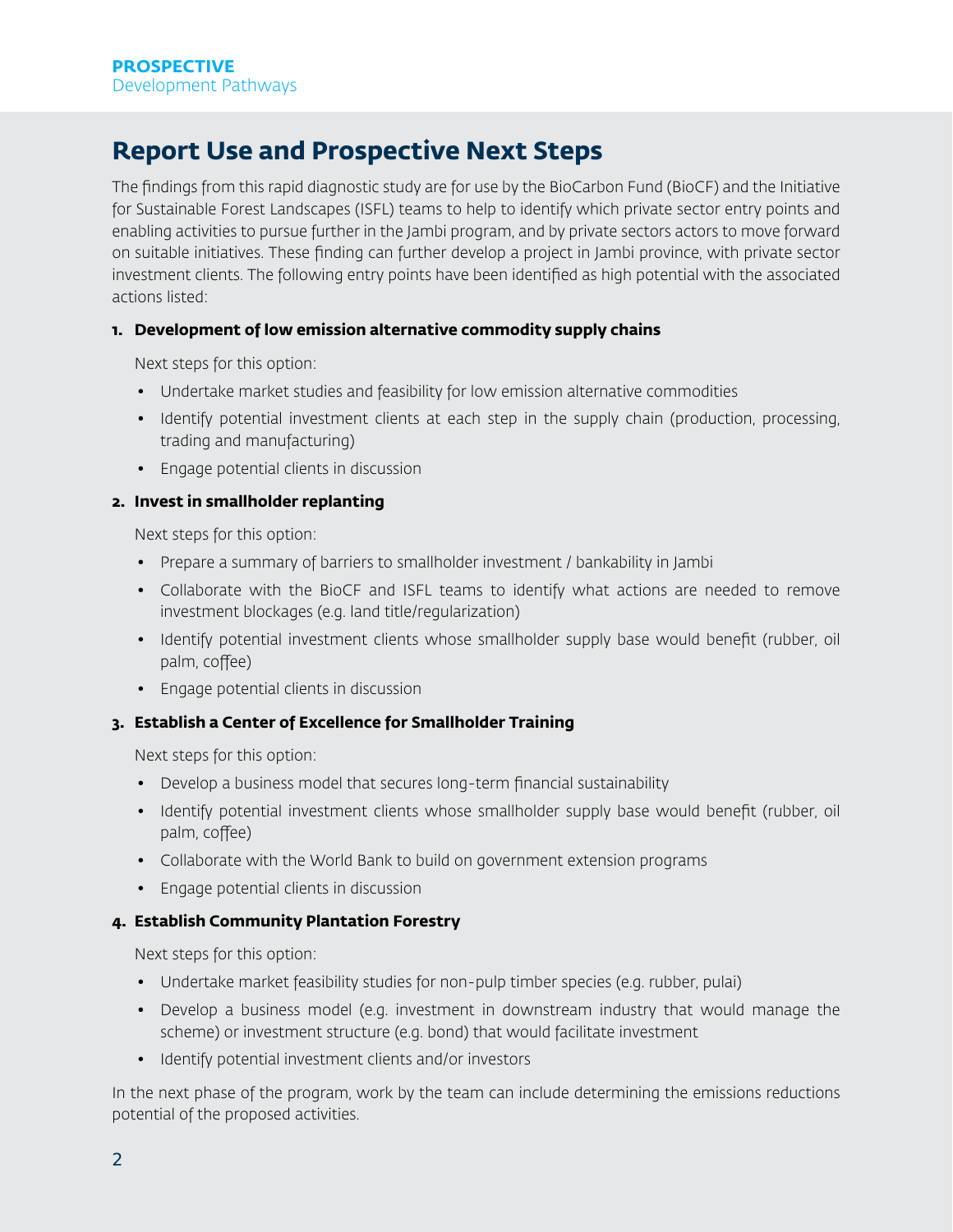# **INTRODUCTION**

**The BioCarbon Fund (BioCF) Initiative for Sustainable Forest Landscapes (ISFL) was established to promote and reward reducing greenhouse gas (GHG) emissions from the land sector. This fund is supported by donor governments and managed by the World Bank. The ISFL provides technical assistance to support the design of programs that impact multiple sectors of the economy and results-based payments to incent and sustain program activities.**

**The ISFL Indonesia Program will pilot a jurisdictional landscape approach in Jambi Province.** The program will seek to improve landscape management and reduce emissions from the forest and land use sectori , while promoting alternative livelihoods that help to take the pressure off of the province's primary forests and peatlands. Indonesia will prepare an emission reductions program

for Jambi province which will enable the program to access results-based financing for emission reductions

**This rapid diagnostic study focuses on the entry points for private sector to reduce land-based GHG emissions in Jambi province.** This study was undertaken in Autumn 2017 to provide input into the Jambi ISFL program design, cataloguing relevant context in Jambi's agriculture and forestry commodity sectors, and identifying the potential role for private sector to reduce land-based GHG emissions. In addition, activities have been identified that would further enable private sector implementation of these activities, an approach consistent with the Maximizing Finance for Development (MFD) framework', which seeks to leverage the private sector and optimize the use of scarce public resources.<sup>ii</sup> Case studies illustrate the types of private sector emission-reduction activities which may be possible, however they are not endorsements of the companies involved or the activities described.

**Identifying wider opportunities to reduce emissions (beyond private sector entry points) will be undertaken as part of the development of the ISFL Jambi program.** Preparation activities will focus on effective implementation of existing policies to protect primary forests and reduce

**'Private actors—from subsistence farmers to global, multinational firms—have significant influence on the way land is used. The ISFL is working closely with the private sector to provide livelihood opportunities for communities in each jurisdiction and mobilize finance for critical investments.'**

- BioCarbon Fund on private sector engagement

i Measured as either total GHG emissions reductions estimated in tons equivalent CO2e/year, or total enhancement of carbon stocks, estimated in tons equivalent CO2e/year

iThe MFD framework uses a cascade decision framework to identify what actions can be undertaken by development institutions to enable sustainable private sector solutions—private finance (crowding-in) and/or private delivery—for development projects; and/or address binding constraints (e.g. physical, operational, regulatory or enabling environment) in a way that is expected to unlock private solutions where appropriate.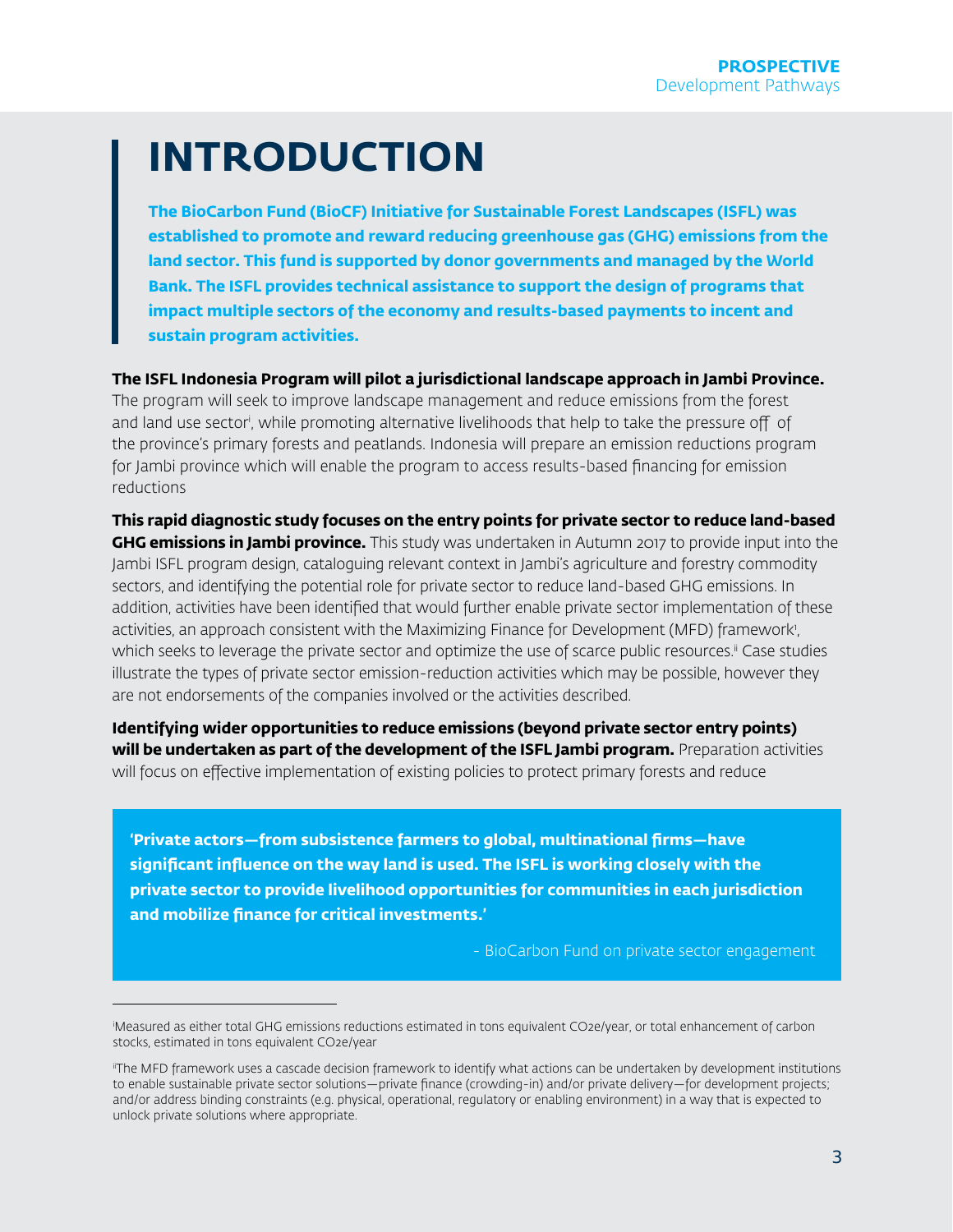fires, identifying key drivers of emissions, notably in the agricultural sector; and capacity building and stakeholder engagement, especially at the provincial level. These preparation activities will include the development of a safeguards framework and safeguards instruments, design and consultations for benefit sharing arrangements, land and resource tenure assessment, and stakeholder consultations.

### **Jambi Landscapes**

**Jambi province has highland forest areas in the west, lowlands in the center, and in the east, peatlands and coastal mangrove forests.** From an emissions perspective, the eastern peatlands are the most important. The western part of the province, with highland forests, also contains important carbon stocks in standing forests. The lowlands have largely been converted to oil palm and rubber plantations.

**In Jambi, approximately 40 percent of the provincial land area is part of the government's forest estate,** equivalent to 2,098,535 ha – roughly the size of El Salvador.<sup>2</sup> There are eighteen business licenses (690,280 ha) allocated for the utilization of timber from plantation forest (IUPHHK-HTI),3 three of which are for pulpwood (364,842 ha), two licenses (56,054 ha) for the utilization of timber in natural forest (IUPHHK-HA) and two licenses (87,850 ha) for the utilization of forest products for ecosystem restoration in natural forests (IUPHHK-RE). (Figure 2).

**Oil palm and rubber plantations comprise 85 percent of the agriculture plantation area and approximately 27 percent of the total provincial land area** (Figure 2). These two crops are planted extensively in every district of the province, except Kerinci in the western highlands. This includes both industrial plantations (186 oil palm and three rubber plantations are recorded) as well as plasma<sup>iii</sup> and independent smallholders. Plantation crops (referred to as 'estate crops' in Indonesia) with some importance include tall coconut, cinnamon, Robusta coffee and betel nut which together account for 13 percent of the plantation area. The remaining plantation crops accounting for a mere two percent of the area, and include tea (consolidated in a single state-owned plantation), cocoa,

### **JAMBI PROVINCE**

#### Key Statistics

#### **Land area:**

- **50,058.16 km2 5 million ha**
- **Population: 3,092,265**

**Districts:** 

**• Jambi City • Sungai Penuh City • Batanghari • Bungo • Kerinci • Merangin • Muaro Jambi • Sarolangun • Tebo • Tanjung Jabung Barat • Tanjung Jabung Timur**

#### **National Parks:**

- **Kerinci Seblat National Park Berbak National Park, Bukit Tiga Puluh National Park**
- **Bukit Dua Belas National Park**

iiiPlasma is the term used in Indonesia to describe smallholders that are associated or tied to mills for access to land and inputs, and that exclusively supply that mill.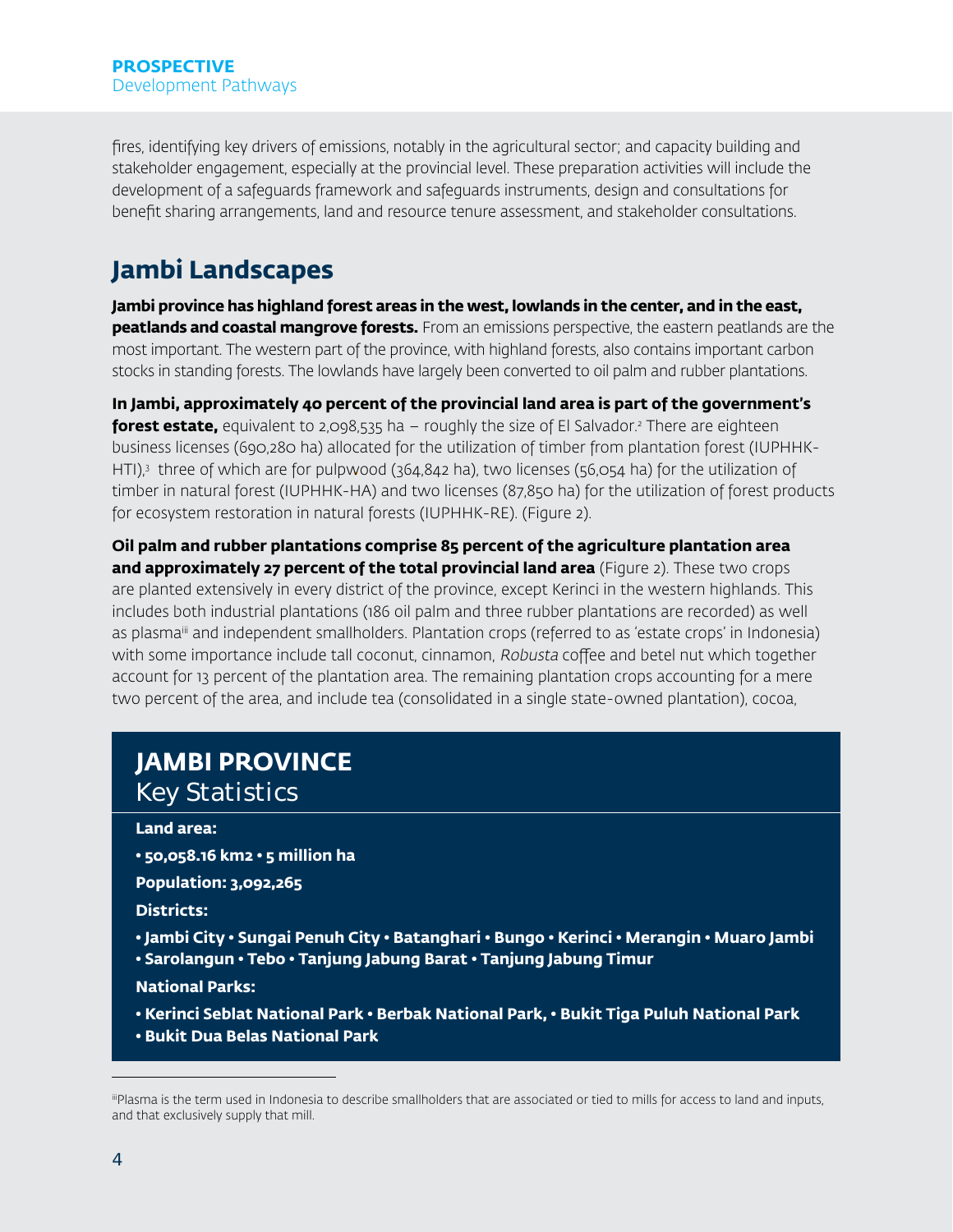clove, pepper, candle nut, sugar palm, sugarcane, vanilla, patchouli and nutmeg.5 Total plantation crops in Jambi cover 1.58 million ha, approximately 32 percent of the total provincial land area.

### **Focus commodities**

**For the purposes of this study, rubber, oil palm, pulpwood, coffee, and cinnamon were selected as focus commodities.** These commodities are linked to global supply chains and were selected considering the extent of their production in Jambi, the global market, export volumes from Jambi, their role in past land use change, their potential as a low emissions alternative crop, employment and incomes. Where available, information on private sector entry points in the coconut sector have also been included, though further work is needed to determine its potential role in reducing land-based GHG emissions.

**Figure 2:** Agriculture Plantation Area (ha) in Jambi Province, 2015 Provincial Statistics,<sup>iv</sup> and HTI and HA forest concessions (ha), 2016. $^{\circ}$  Note that there may be overlap between the forest estate (kawasan hutan) and non-forest estate (Areal Penggunaan Lain, or APL).



ivThe provincial data cited in the graph above differs from national statistics by Badan Pusat Statistik (BPS), which records rubber at 328,581 ha, oil palm at 1,013,811 ha, coconut at 108,471 ha, cinnamon at 56,276 ha, coffee at 13, 447 ha, pinang at 13,482 ha and cocoa at 718 ha and sugarcane at 7,374 ha.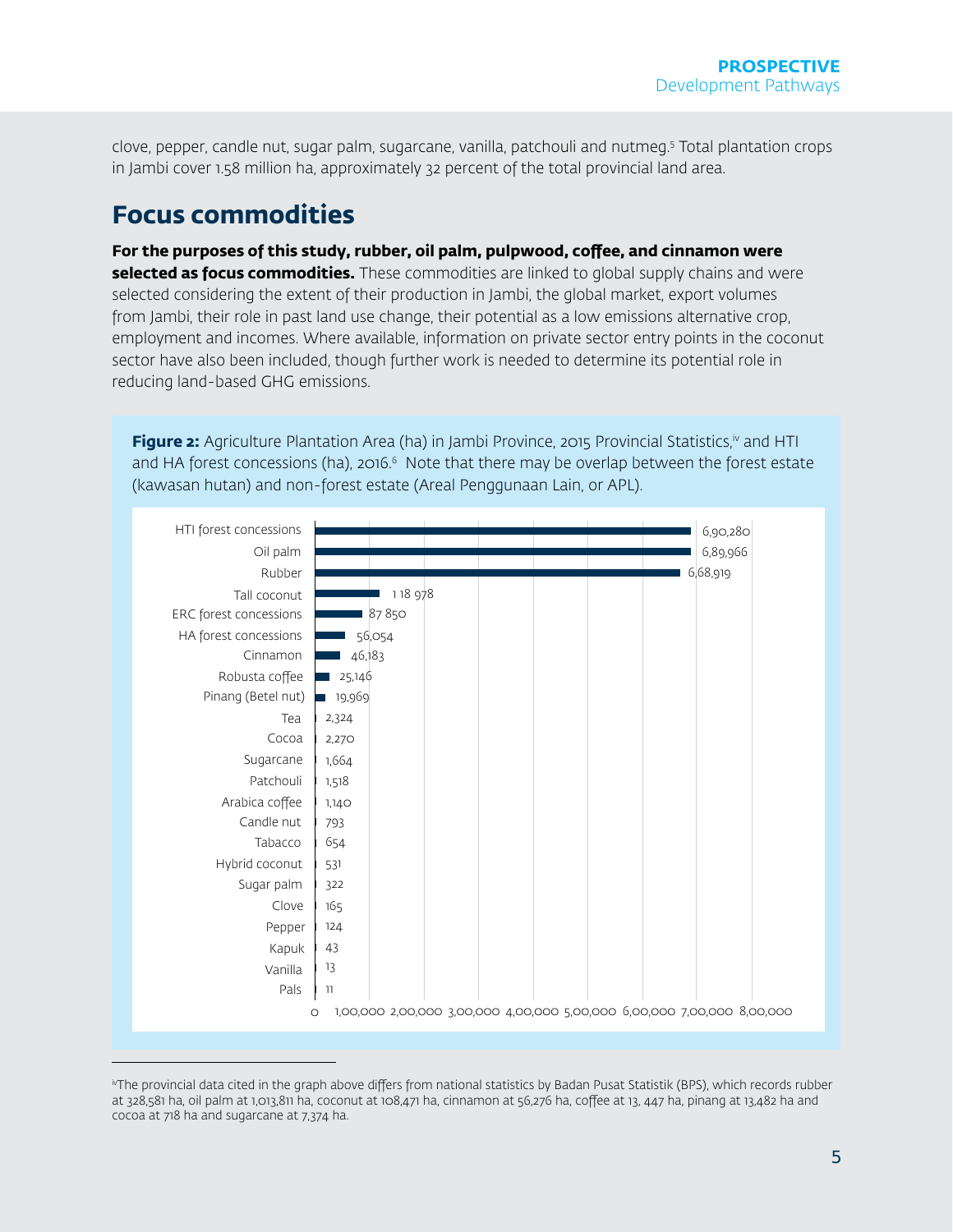

**Figure 3:** Map showing tree cover loss in red, 2010 – 2016 (user generated map from globalforestwatch.org)

### **Forest change**

#### **Pulpwood is widely considered to have been the key driver of forest change in Jambi**

**province.** Harvesting of mixed tropical hardwood for pulp mainly occurred from the 1980s to 2000s, after which the natural forest concessions were re-allocated for timber plantation development. Jambi's pulp industry now relies on plantation-grown acacia and eucalyptus. Global demand for paper and tissue is growing, and the Indonesian pulp and paper industry continues to expand its processing capacity.

**Many oil palm plantations were established on areas that had been previously harvested for pulpwood.** Oil palm has been widely planted in Jambi since the late 1990s, when re-zoning of depleted forest concessions to Hak Guna Usaha/Right of Plantation (HGU) occurred. There has also been encroachment into state forest land by oil palm small and medium-sized producers. Global demand for palm oil is increasing, however oversupply has meant a strong downward trend in price since 2011. Excess mill capacity exists due to ongoing investment in the sector.

**Rubber has been widely planted in Jambi for over one hundred years but may be in decline. Smallholders are first recorded planting rubber in the early 1900s, and it was previously the main agriculture crop in the province.** A spike in the global rubber price in 2010-2011 likely resulted in encroachment in the forest estate. There are contradictions in available statistics on whether the area under rubber in Jambi is decreasing, but anecdotal information indicates that farmers are replacing rubber trees with oil palm. Rubber factories are sourcing from other provinces amid steady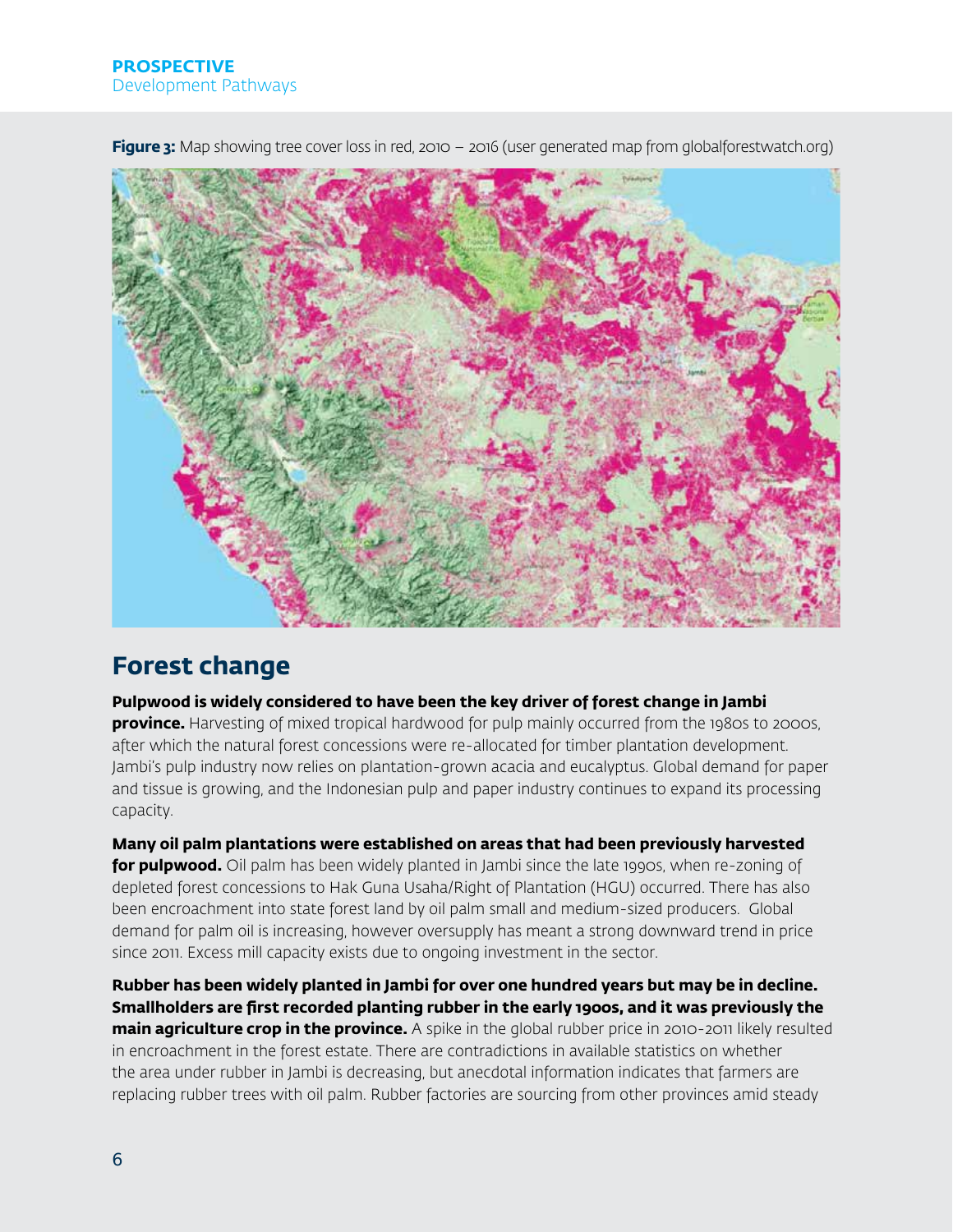demand, though oversupply from other countries is likely put downward pressure on prices for the foreseeable future.

**Both coffee and cinnamon are planted inside Kerinci Seblat National Park.** The park was established in 1999, and therefore some cinnamon trees pre-date its establishment, while encroachment by coffee is more recent. There are also examples of extensive coffee smallholdings in expired timber concessions (which are part of the state-owned forest estate). Demand for coffee is continuing to grow domestically and internationally. In Jambi the area under cinnamon is declining, while global demand (and prices) are increasing.

### **CASE STUDY** Global Forest Watch

**The map in Figure 2 was created using Global Forest Watch (GFW), an opensource, free web application to monitor global forests in near real-time. According to GFW data for Jambi:** 

**> 1,360,000 ha trees lost between 2010 – 2016**

**> 464,000 ha tree cover gain between 2001-2012** 

**Data sets, including forest change, forest cover, forest use, conservation and people, are tracked. Tree loss is calculated where there is >30 percent canopy density. Users may subscribe to daily, weekly or monthly forest change alerts, the smallest resolution available is 30 m. Fire alerts are also available daily.** 

**This data should be treated as indicative, as there are challenges distinguishing certain types of land cover; the forest loss/gain data does not distinguish between natural and plantation forest; and frequent cloud cover in Sumatra may obscure satellite images.**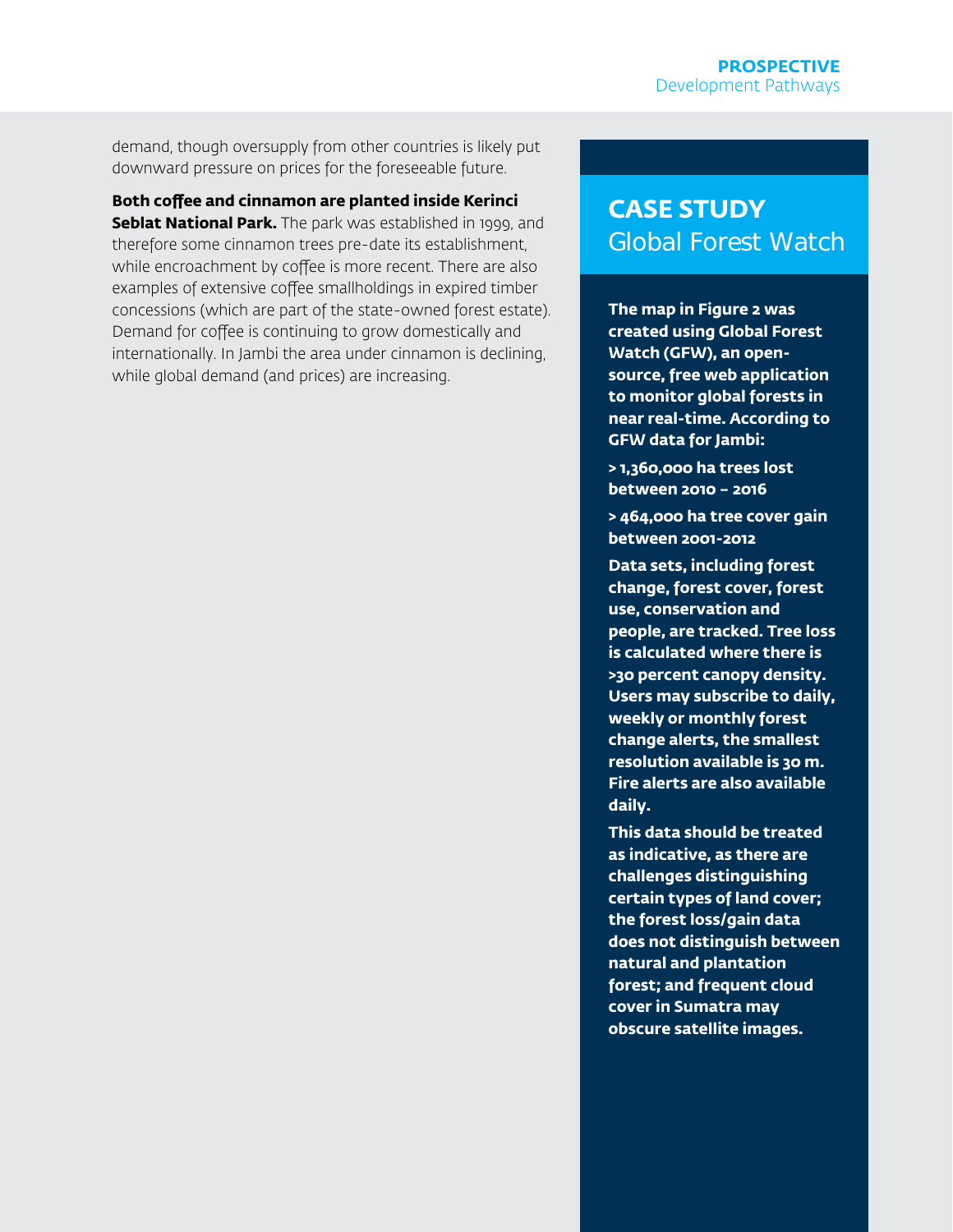# **FARMER TRAINING**

- **• Improving farmer yields, to reduce expansion into remaining forest** 
	- **• Optimizing farmer fertilizer use, to reduce emissions of nitrous oxide**
	- **• Soil conservation, to maintain or enhance soil carbon stock**

### **CASE STUDY** Vietnam Low Carbon Rice Project

**CO2**

**By reducing seed density, water, fertilizer and pesticide/herbicide, rice farmers in Vietnam are reducing emissions of methane and nitrous oxide, as well as lowering input costs.**

**The project also intends to supplement farmer incomes through the sale of carbon credits generated by the emissions reductions.** 

**Preliminary results indicate that practices have led to approximately 40-65 percent reductions in GHG emissions.** 

#### **Smallholder yield improvements are considered an important tool for reducing emissions from land use change.**

If smallholders can produce more per hectare, the theory is that they will not encroach into the remaining forest. For example, if Indonesian oil palm smallholder producers could attain their maximum possible efficiency, their production could increase from 6.6 to 18.9 million mt (i.e. an increase in efficiency of 35 percent to 100 percent).7 However, increased yields and availability of disposable incomes may create a perverse incentive to expand, if adequate governance and conservation measures are not in place.

#### **Nitrogen-rich crop fertilizers, including manure and synthetic fertilizers, are converted to nitrous oxide, a powerful GHG, by soil microbes.** Research suggests that excess use of fertilizer can exponentially increase these emissions.8 The government distributes subsidized fertilizer, which is available to farmers holding less than two ha and can be purchased at local kiosks. In theory, subsidized fertilizer could lead to excess use, however in practice it has been widely reported that many farmers end up paying higher prices than the highest retail prices,<sup>9</sup> and that large plantation companies are purchasing the subsidized fertilizer.<sup>10</sup>

#### **Organic carbon can be sequestered in soils, removing GHGs from the atmosphere, as well as increasing soil fertility.**

Research indicates that the top meter of the world's soils contains three times as much carbon as the entire atmosphere, making it a major carbon sink alongside forests and oceans.<sup>11</sup> There remains scientific debate on whether soil erosion results in carbon emissions, or redistribution to other locations<sup>12</sup> – what is clear is that soil loss can have a negative impact on yields. Research is being undertaken on the extent to which crop diversification, crop residue management, soil tillage, integrated soil fertility management, agroforestry, and water management can sequester soil carbon.<sup>13</sup>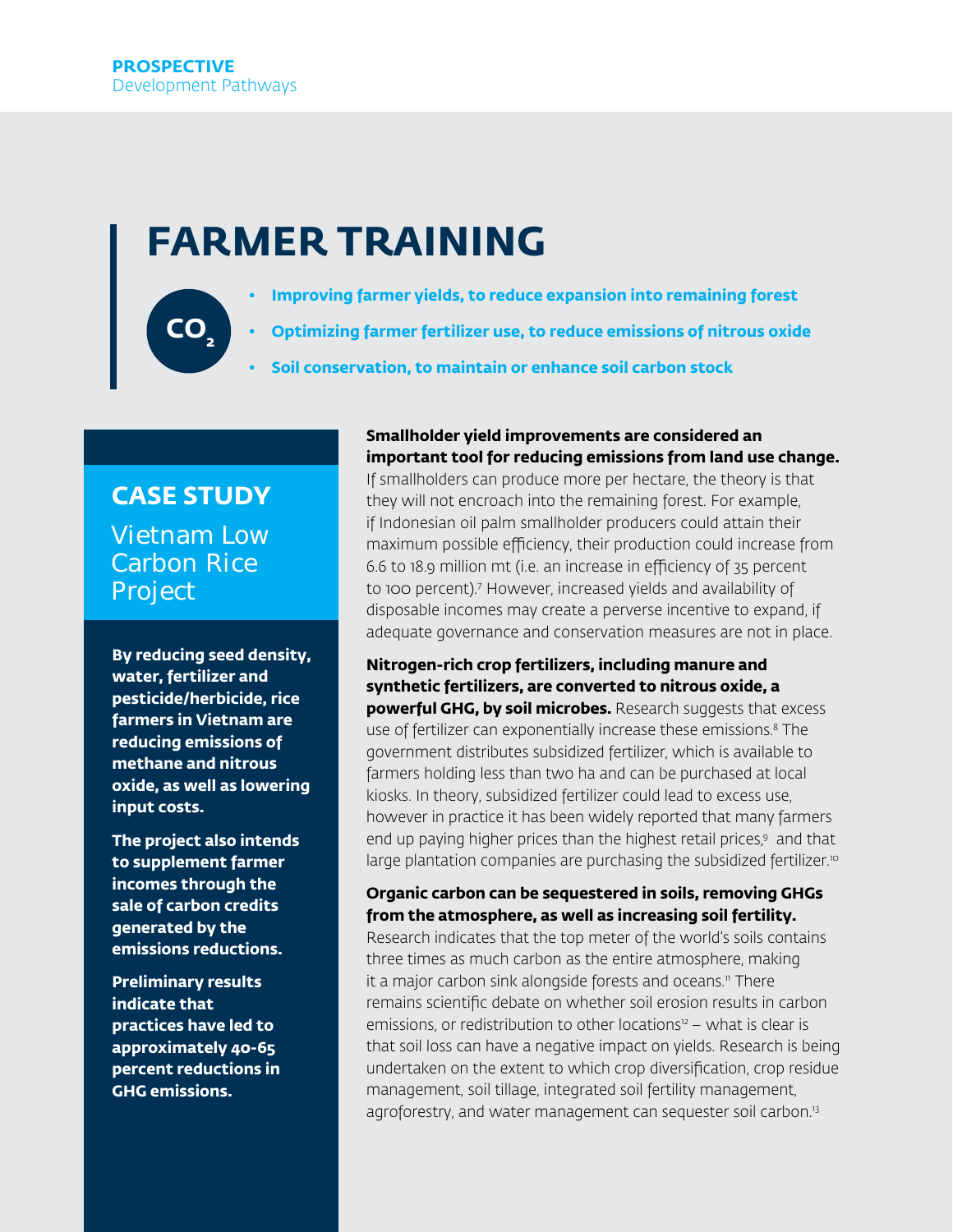#### **Training smallholder farmers to adopt Climate-Smart Agriculture (CSA) practices can be an important means**

**to reduce emissions.** This can include yield improvements, optimizing fertilizer use and practices that sequester soil carbon. There are close to 600,000 farmers<sup>14</sup> in Jambi growing key plantation crops (around 20 percent of the population),vi which means training all of them would be a challenging but important opportunity.

#### **Local governments are legally obligated to organize agricultural extension at provincial and district levels.**

Prior to decentralization in 1999, the Ministry of Agriculture had a direct network with 32 Agricultural Training Centres and 343 Balai Penyuluhan Pertanian or Rural Extension Centres (REC) across Indonesia. In Jambi province, the Dinas Perkebunan (Provincial Estate Crop Service) reported that they currently have five extension officers allocated to plantation crops at the provincial level.

#### **Private sector and non-governmental organizations are allowed to establish their own agricultural extension**

**institutions.**<sup>15</sup> For example, in Jambi, SNV has launched a smallholder rubber programme working on a Better Management Practice (BMP) model and to date have piloted the SHARPvii Responsible Sourcing from Smallholders (RSS) risk assessment to a group of 40 rubber farmers adjacent to the Berbak National Park, to assess training and support needs.<sup>16</sup>

#### **Almost all of Jambi's rubber producers are independent smallholders, relying on the state for training and inputs.**

Provincial statistics record a total of 668,919 ha rubber, of which 98.9 percent is grown by independent smallholders. There are only two plasma schemes (6,862 ha), and three industrial plantations, equivalent to less than 5,000 ha.viii, 17 During field work, one crumb rubber processing company indicated that they are providing a limited amount of training, by bringing the

### **CASE STUDY**

Lingkar Temu Kabupaten Lestari

**In South Sumatra, Musi Banyuasin district has committed to achieve jurisdictional certification by 2020. This 'Sustainable District' (Lingkar Temu Kabupaten Lestari In Bahsa Indonesia) is in the process of establishing a Centre of Excellence, a partnership between private sector companies and government, to train smallholders.** 

**Musi Banyuasin is part of a 'Sustainable District' program, being supported by World Resources Institute (WRI), IDH-The Sustainable Trade Initiative and others.** 

**Batanghari district in Jambi province has been identified as a candidate for LTKL.**

head of one of the rubber cooperatives to teach other farmers groups good agriculture practices.

### **Oil palm plantation companies have an obligation to work with associated smallholders.**

This was initially prescribed as part of government Nucleus Estate and Smallholder projects (better

v Climate Smart Agriculture aims to increase productivity, enhance resilience and reduce emissions.

viRubber (256,256 farmers), coconut (94,748 tall coconut farmers and 2,330 hybrid coconut farmers) coffee (24,920 Robusta and 1,501 Arabica farmers), and oil palm (206,787 farmers, approximately 40 percent of oil palm production)

viiSHARP is a multi-stakeholder partnership working with companies on smallholder engagement, developing and refining these practical open-source tools. It was developed in 2011, with Sime Darby, Proforest and The Forest Trust.

viiiPT Brahma Bina Bakti, (2,720 ha, now changed to an oil palm plantation), PT PP Bajabang Indonesia (1,689 ha) and PT Lubuk Lancang Kuning (302 ha)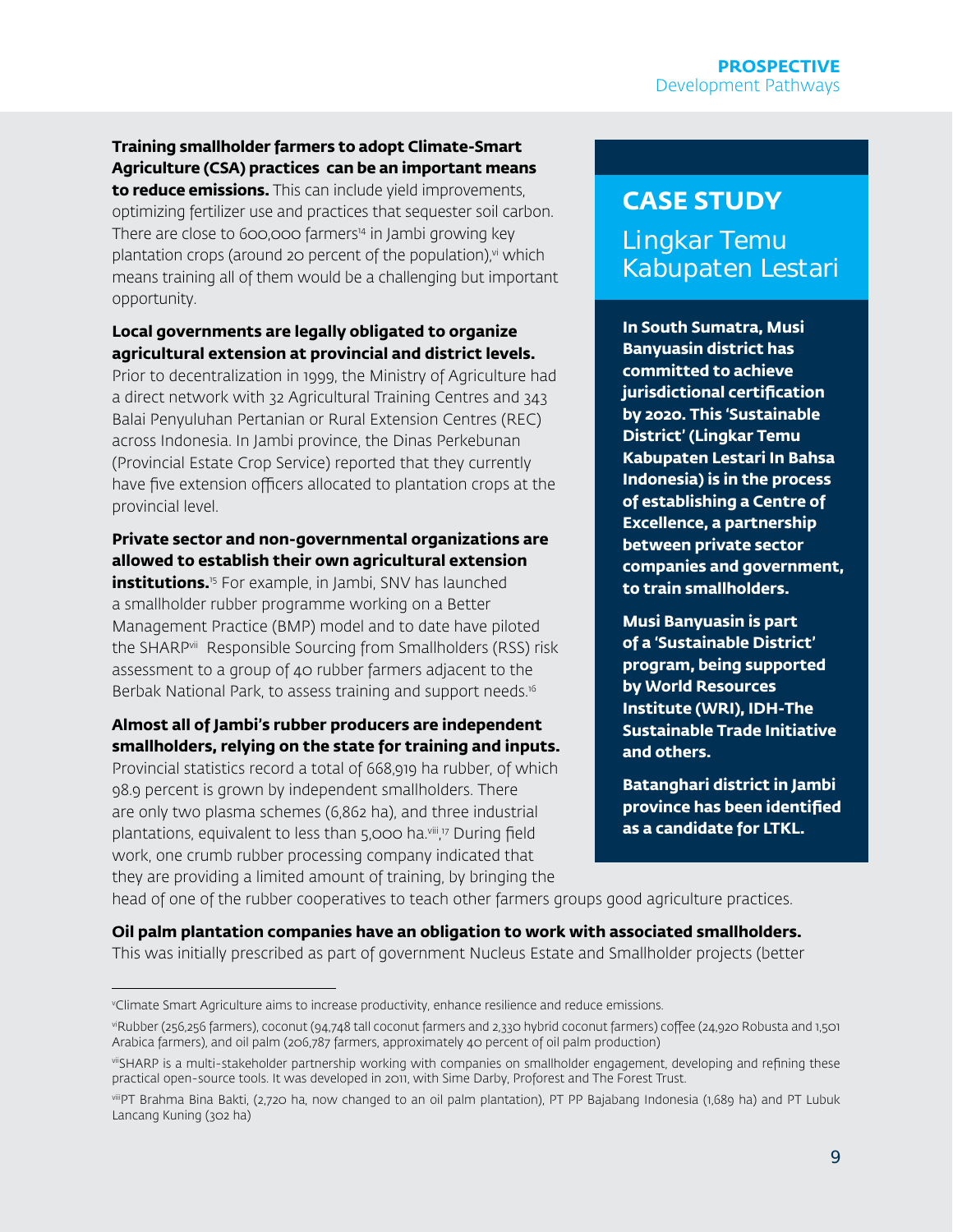known as NES or PIR Berbantuan) which began in the late 1970s, including trans-migration projects, where people were moved from densely populated areas to the outlying provinces and allocated land for oil palm, tied to industrial plantations ('plasma' schemes). More recently a '*plasma obligation*' was introduced in 2007, requiring companies to assign 20 percent of the total land allocated in the plantation business license to the local community.18

**Arabica coffee farmers in the Kerinci highlands receive support from a coffee exporter, though the small number of farmers means limited impact.** Approximately 1,500 smallholders grow arabica in Jambi, and they supply processor and exporter PT Agrotropic Nusantara. Part of the support involves mapping plots to ensure farmers are outside of the national park boundaries. The Robusta coffee beans from Jambi are being transported to other provinces through a series of traders, and none of the trading companies, exporters or downstream supply chain actors are known to be providing support to Jambi coffee smallholders.

#### **Cinnamon farmers in the Kerinci highlands receive training on sustainable agriculture at the Cassia Co-op Training Center, though the small number of farmers means limited impact.**

The training is part funded by the Sustainable Spices Initiative, a sector-wide consortium including companies, NGOS and other partnersix, 19. As of 2013, there were approximately 270 cinnamon farmers that supplied to the Cassia Co-Op<sup>20</sup>, which is a small proportion of the approximately 17,000 cinnamon farmers<sup>21</sup> in Kerinci district.

### **KEY PRIVATE SECTOR ENTRY POINT:**

**Companies train smallholders in their supply base, including on climate smart agriculture practices.** 

• **This can be further incentivized with co-funding and facilitation of partnerships between companies, consultancies, NGOs and government.** 

**This can be enabled by:**

- **- Supporting smallholders to secure land title**
- **- Co-funding company training programs**
- **- Establishing multi-stakeholder Centres of Excellence for smallholder training**

ixIDH, McCormick, Unilever, Nedspice, Intersnack, Kerry, Olam, Kutas, Intersnack, Euroma, Verstegen, ITC India, Jayanti, Harris Freeman, Griffith Foods, Sabater, Royal Tropical Institute, Icco-Cooperation, Rainforest Alliance, SNV and others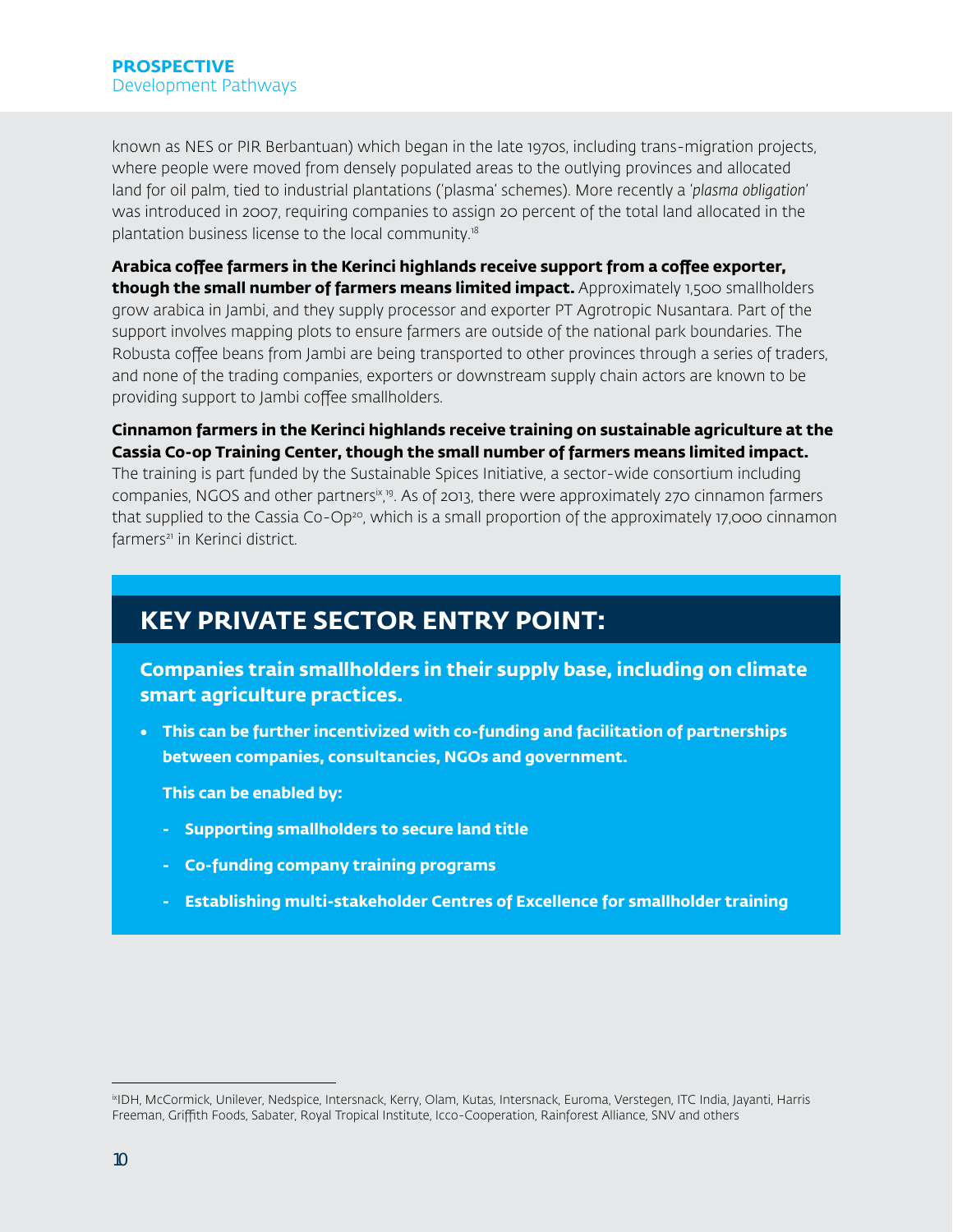# **SMALLHOLDER REPLANTING**



**• Improving farmer productivity, to reduce expansion into remaining forest** 

**• Incentivize agriculture practices that reduce emissions, through financing conditions**

**Rubber, oil palm, and coconut yields have fallen in Indonesia as tree crops and palms age.** After 20 - 25 years, rubber and oil palm should be replanted to maintain yields. Coconut has a longer lifespan, with replanting occurring around 60 years. In Jambi province rubber, oil palm, and coconut are key smallholder crops.x

**Rubber replanting is needed for at least 400,000 ha in Indonesia**<sup>22</sup>, though likely higher given the government's replanting targets. In 2016, a target of replanting 1 million ha of rubber was reported, which will be met by providing subsidized loans<sup>23</sup> from a government fund of Rp 10 trillion (approx. USD 750 million), and providing free corn seeds to plant as an alternative source of income until the rubber begins to yield (typically four to seven years).24 In 2017, it was reported that the government would start replanting rubber in 2018 with target of at least 15,000 ha/per year<sup>25</sup>, and that funds will be collected from exporters to finance the program. No data on replanting needs for rubber in Jambi province were identified.

**Efforts to introduce Improved Genetic Planting Material (IGPM) for rubber in Jambi began in the 1980s**, with the government/World Bank Tree Crops Smallholder Development Project (TCSDP), PSP2, P2KP2, and INPRES-BANDES (Instruksi Presiden, Presidential Instruction for Special Grant Programmes – annual cash grant to villages). These were followed by the establishment of local seedling nurseries, certified by the Indonesian Rubber Research Institute (IRRI), including individual farmer clone nurseries and a clone nursery developed between

### **CASE STUDY** PT Tania Selatan

**In South Sumatra, PT Tania Selatan Mill is providing replanting finance for 2,700 independent smallholders with 5,500 ha.** 

**USD 4,000 per ha (replanting & cost to maturity) is repaid over 15 years. The rate of interest is expected to be around 10 percent.**

**Loan and interest repayments are deducted from the Fresh Fruit Bunch (FFB) revenue smallholder deliver to the mill, until the loan is fully repaid.**

**Risk-sharing partners include Wilmar (PT Tania Selatan) Nestle, and IDH and there is an offtake agreement with L'Oréal.** 

x Coffee in Indonesia is not experiencing the same level of replanting crisis as other crops and it is not considered a financing priority. Pulpwood is not being grown by smallholders, and cinnamon is planted by farmers as a side crop/ investment. Very little cocoa is planted in Jambi.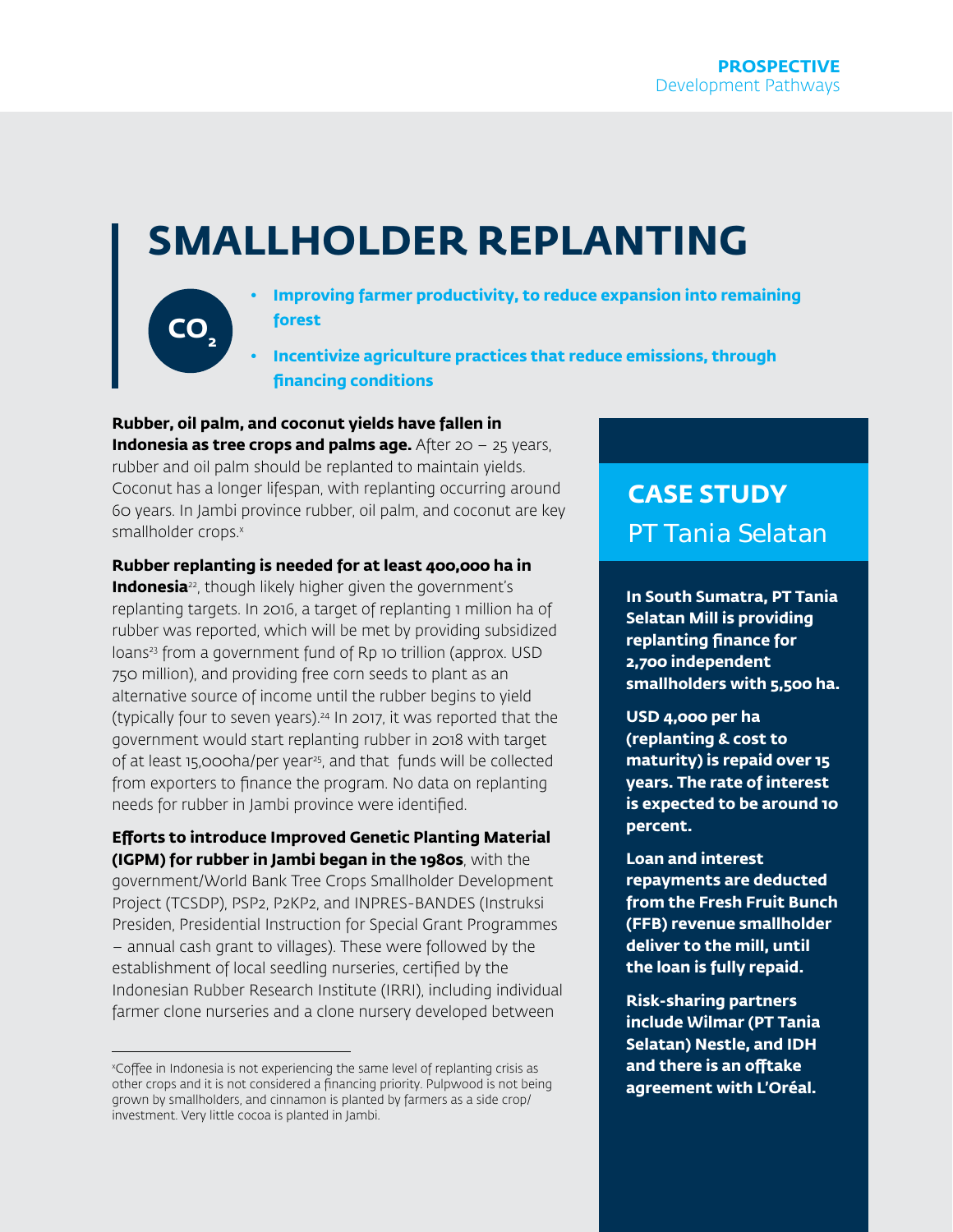### **CASE STUDY**

**Smallholder** Credit Scoring

**In Jambi province, SNV (a Dutch NGO) and Financial Access (a financial services firm) have developed a portfolio-based approach for smallholder financing.**

**Credit scoring of some or all the smallholder farmers in a supply shed is undertaken. The credit risk scoring tool estimates the impact of financial, household and production variables on the cash flows of palm oil farmers. The tool provides insight into future capability to repay loans, thereby greatly reducing credit risk.**

**Using the results of the credit scoring tool, a portfolio of bankable farmers within a single supply shed is marketed to banks and other investors.** 

**Once an investor is secured, Financial Access will work with them to implement the internal operational procedures to manage and disburse the loans.** 

**This work is part of the Millennium Challenge Account Indonesia, Berbak Green Prosperity Partnership Programme which ends mid-2018.**

PT Brahma Bina Bakti (PT Triputra Agro Persada Group), GAPKINDO and the Center for Policy and Implementation Studies (CPIS). However, many smallholders still plant local wildings gathered from existing plantations or high-yielding clones.

**Oil palm replanting is needed for an estimated 2.4 million ha in Indonesia**<sup>xi</sup>, a target announced by the Directorate General for Estate Crops (the agency within the Ministry of Agriculture responsible for replanting) in August 2017. Of this, 400,000 ha is to replace old crops, and the remaining 2 million ha, poor quality planting material.<sup>26</sup> Others have estimated this slightly higher at least 175,000 ha each year for the next 15 years (2.6 million ha), at an annual cost of USD 700 million.<sup>27</sup>

**In Jambi, a 20,000 ha oil palm replanting program is being planned for six districts**, including Muaro Jambi, Batanghari, Tanjung Jabung Barat, Bungo, Merangin and Tebo. At the provincial level, the Dinas Perkabunan (the provincial estate crop services) and the districts are responsible for identifying areas for replanting and facilitating disbursal of funds.28 As of January 2018, Dinas Perkabunan Jambi and the district (Bupati) governments had proposed 3,016 ha for to the DG Estate Crops for inclusion in the program.<sup>29</sup>

**Badan Pengelola Dana Perkebunan Kelapa Sawit (BPDP-KS) or the Indonesian Palm Oil Plantation Fund Management Agency provides a Rp 25 million (approx. USD 1,800) grant per ha to smallholder farmers for replanting and land clearing.**30 It is anticipated that each head of household growing oil palm will receive sufficient funds to replant two ha. As replanting will cost between Rp  $40 - 60$  million per ha, this grant will only cover half of the cost of replanting. Replanting is being jointly implemented by the Ministry of Agriculture and the BPDP-KS $31$  and is to be funded by a levy on crude palm oil (CPO). To access the funds, groups of smallholders must submit an application, including evidence that all members of the group have land title and meet the Indonesia Sustainable Palm Oil requirements. These application requirements, especially the requirement for 'clean and clear' land title has been a major impediment to

xiThe total area of smallholder oil palm is reported at 4.7 million ha in Indonesia, so this target is just over 50 percent.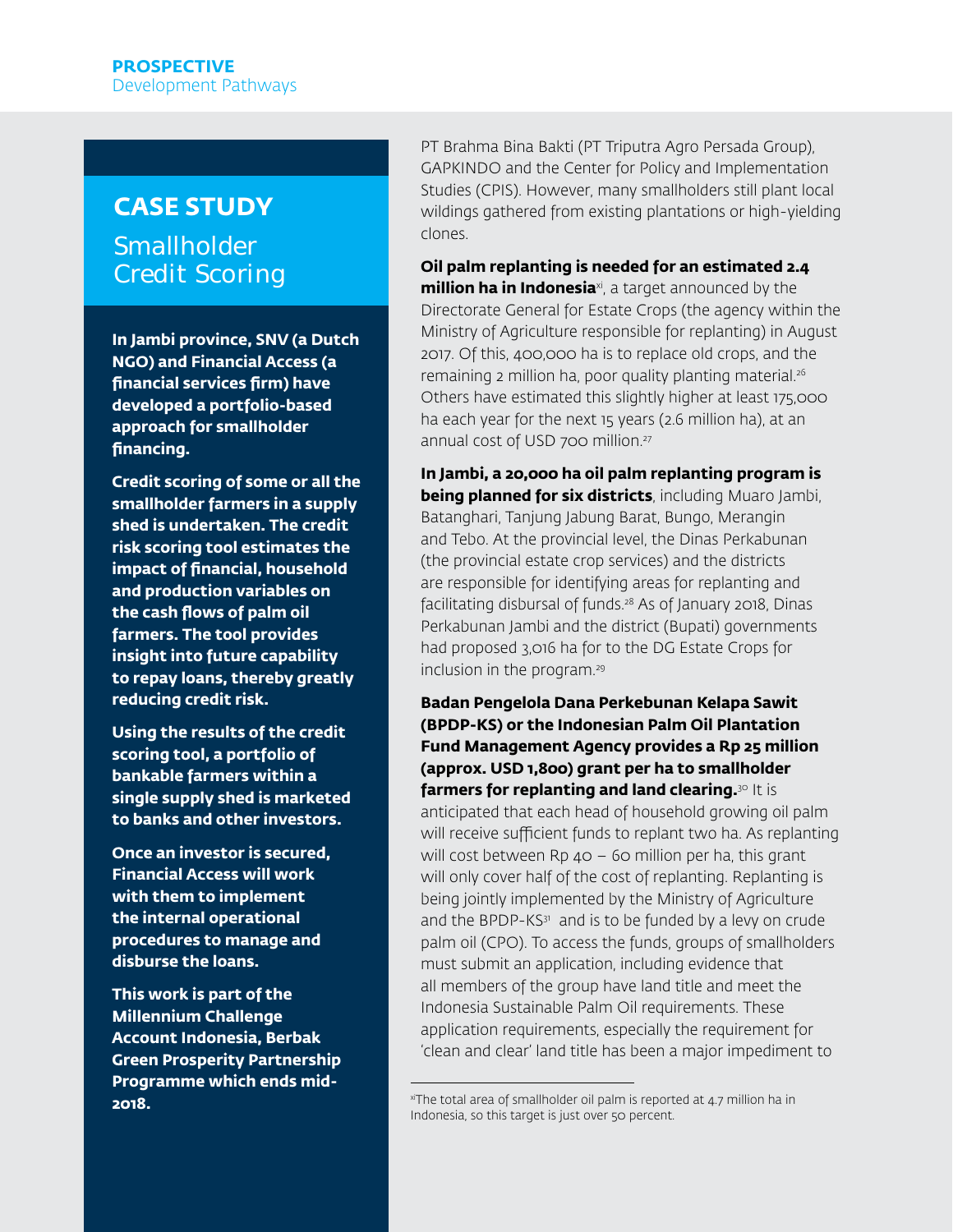implementation. Several years after announced, the replanting program was finally launched in South Sumatra by President Joko Widodo in late 2017 (for 4,100 ha) followed by a 9,109.29 ha area in North Sumatra.<sup>32</sup> BPDP-KS has set a target of replanting 185,000 ha for 2018.<sup>33</sup>

**Access to high quality seedlings can increase smallholder oil palm yields**. Differences in yields between scheme and independent oil palm smallholders has been estimated anywhere from 10–15 percent34 to 11–48 percent,35 and as part of smallholder ('plasma') schemes, companies provide seedlings, and later deduct costs from the sale of the smallholder's FFB to the mill. There are 15 oil palm seed producers that have been approved to sell certified seed.<sup>xii, 36</sup>, as well as a franchising system (*Waralaba* in Bahasa Indonesia) with 29 agents, operated by the Indonesian Oil Palm Research Institute (IOPRI)/Pusat Penelitian Kelapa Sawit (PPKS). While it is illegal to buy non-certified seeds, independent smallholders may not have access to a nursery, may not have the finances to buy high-quality seeds, or may not have land certificates, which are required to buy seeds. As a result, there is reportedly widespread practice in Indonesia of selling fake seedlings as well as planting seedlings grown from nearby oil palms.

#### **Ten years ago, 50 percent of coconut palms in Indonesia were reported to be over-aged or**

**'senile'**37. While the current status is unknown, Indonesia's National Statistical Agency BPS continues to report a declining coconut area. In 2017, as part of a visit to North Sulawesi, the Minister of Trade stated

### **KEY PRIVATE SECTOR ENTRY POINT:**

#### **Companies and banks facilitate financing for smallholder replanting.**

**Companies can act as loan originators (deducting repayments from deliveries), and/or as a guarantor for banks on behalf of smallholders. Banks, also private sector actors, can provide loans to smallholders for replanting. Restrictions on who can receive the finance based on their practices can further incent low emissions practices. Anecdotally, palm oil companies have reported that the administrative burden and financial risk means financing smallholders is not an attractive option. Further, they stated the cost of the loans being offered by development finance institutions (DFIs) is too high – over 11 percent interest can't compete with domestic banks.** 

**This can be enabled by:**

- **- Supporting smallholders to secure land titles**
- **- Development of bankable portfolios of smallholders**
- **- Concessional finance for smallholder replanting (noting previous caveat)**

xiiPT Socfin Indonesia, PT PP Lonsum Indonesia, PT Bina Sawit Makmur, PT Tania Selatan, PT Dami Mas Sejatera (PT Smart Group), PT Tunggal Yunas Estate (Asian Agri Group), PT Sara Inti Pratama, PT Bakti Tani Nusantara, PT Sarasan Ehsan Mekarsari, PT ASD-Bakrie Oil Palm Seed, PT Dura Inti Lestari, PT Perkebunan Nusantara IV, PT Aneka Sawit Lestari and PT Gunung Sejahtera Ibu Pertiwi (GSIP/Astra Group)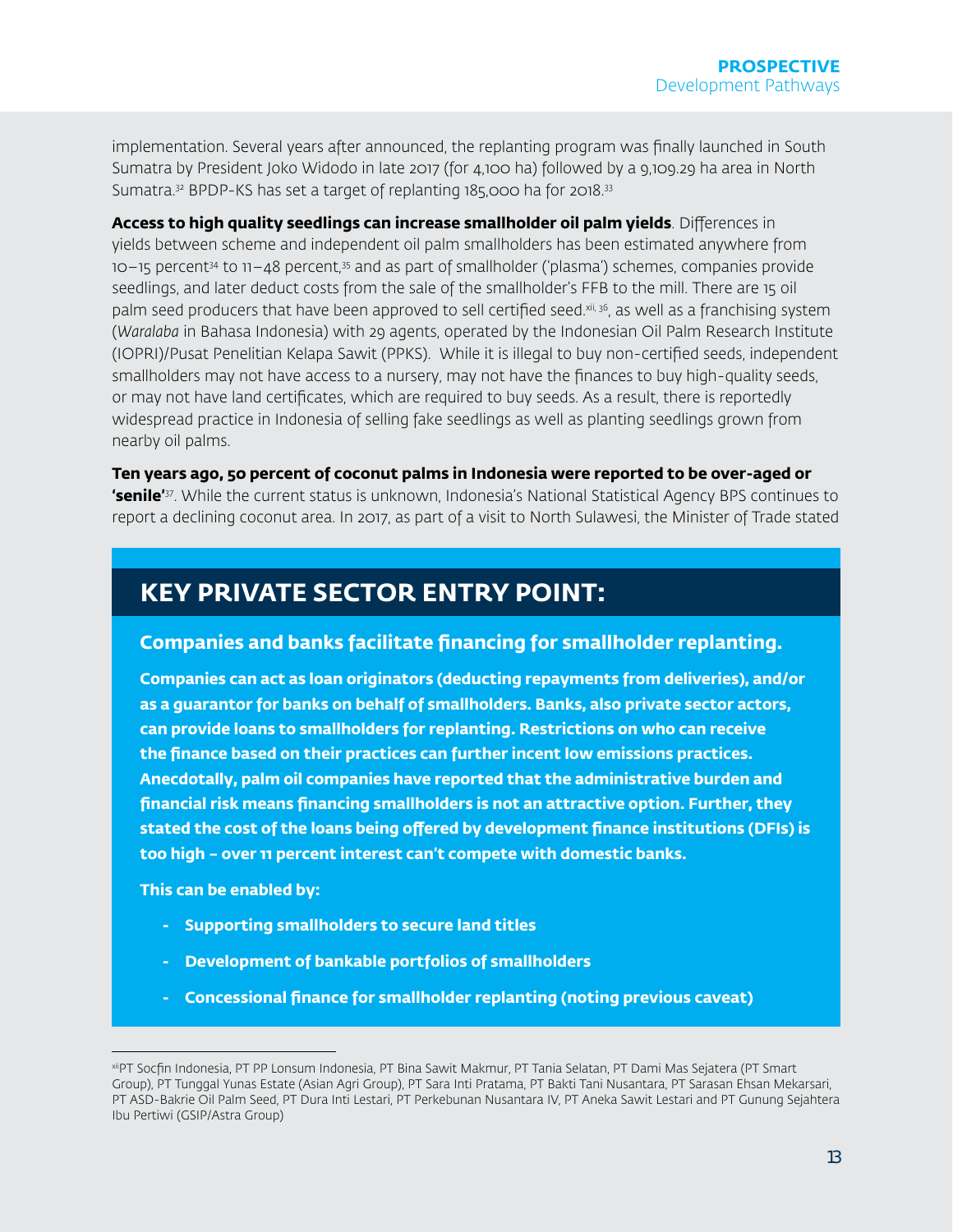that coconut plantations are old and need to be rejuvenated.<sup>38</sup> In late 2017, the inaugural meeting of the Koalisi Kabupaten Pemerhati Kelapa (KKPK) or Coalition of District Coconut Observers was held in Jambi, bringing together representatives from 95 districts across Indonesia, with the aim of reviving the industry. As part of this meeting, it was reported that the government has set up a Rp 1 trillion fund for replanting Indonesian coconut plantations, of about 30,000 ha.39 Cargill, a US agribusiness, has a coconut seeding distribution program in North Sulawesi that donated 10,000 seedlings in 2011 and a further 20,000 seedlings (in partnership with Winrock International) in 2013,<sup>40</sup> which is likely equivalent to only 200 haxiii,41.

**Financing smallholders to replant can increase yields and reduce the need for expansion, and therefore is a tool for reducing emissions.** Models for structuring smallholder finance include for example providing a corporate loan to a mill or factory which they disburse either to a cooperative (KUD) or directly to a re-planting company; providing a Micro, Small & Medium Enterprises (MSME) loan directly to a KUD, which they use to pay a re-planting company; or providing a MSME loan directly to a farmer.<sup>42</sup> The loan originator could be a bank or an agribusiness company, and concessional finance from impact investor or DFI could be used to lower their lending risk, as an incentive for them to lend to smallholders.

**Financing smallholders carries several types of risks for investors and guarantors.** Side-selling, where smallholders sell to other processing units instead of delivering product to the one that is linked to the financing is a key issue. The income gap between planting and yields is unattractive for lenders, as this can be up to four years for palm oil and rubber. When financing is specifically for replanting, there is a risk that smallholders may use the loans for household expenses, which would negate the climate impact of the financing – though this risk could be managed by channeling funds from a KUD directly to replanting companies. Finally, many farmers are already carrying a high debt load which makes them un-bankable.

### **KEY PRIVATE SECTOR ENTRY POINT:**

#### **Seed companies improve access to certified seedlings for independent smallholders.**

**Increased production and distribution of planting material by Government-approved oil palm seed companies and rubber nurseries are an entry point reduce emissions in Jambi.**

**This can be enabled by:**

**- Assessing barriers and incentives in Jambi province/targeted districts for seedling access**

xiiiAssuming planting 9 m x 9 m x 9 m triangles (143 trees/ha) where 130 plants achieve the estimated production life, see Kumaunang and Lolong's (2012) work on Sulawesi coconut.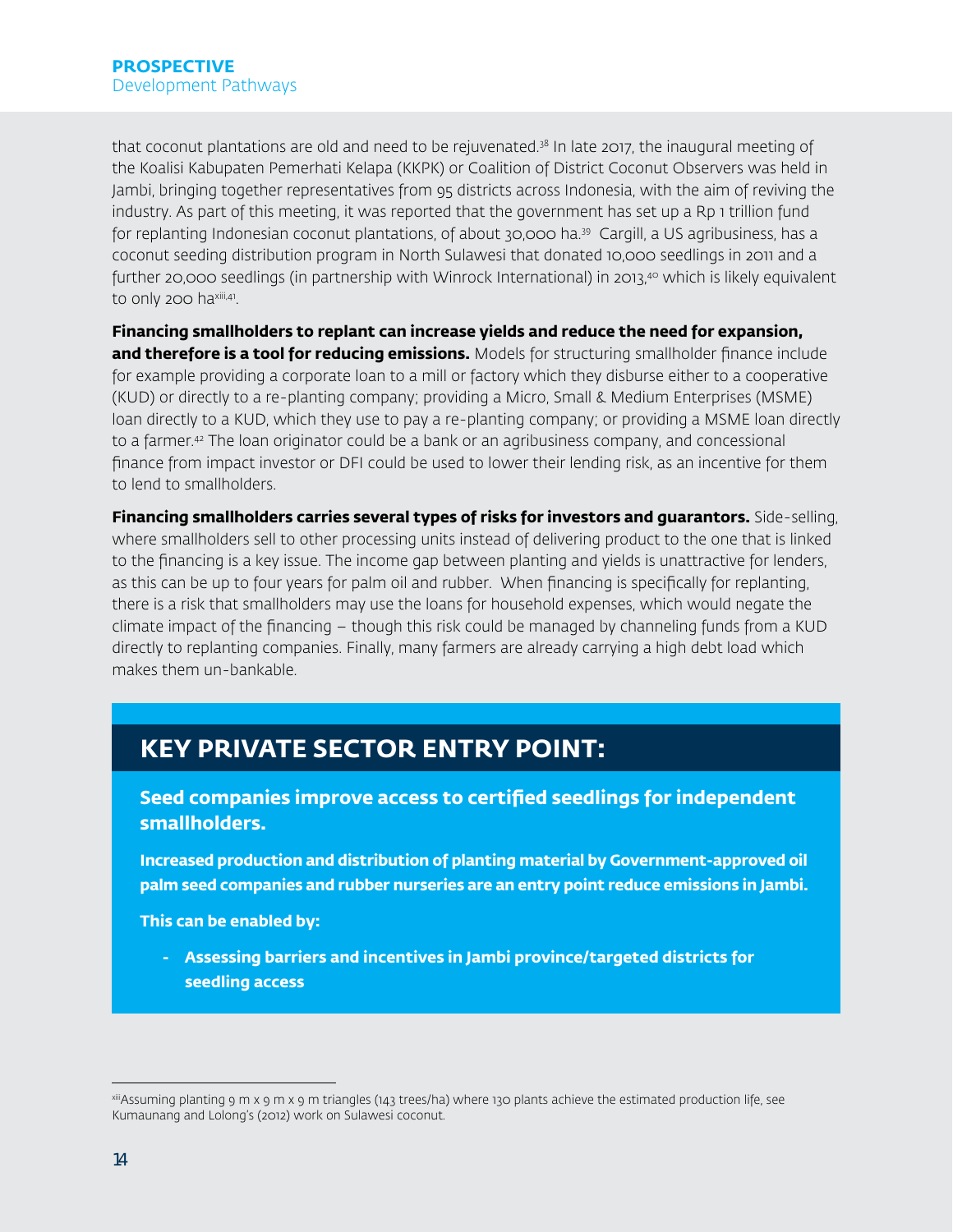# **MORATORIA, CONSERVATION, AND RESTORATION**



**CO2**

**• Increasing carbon stock, through restoration/carbon sequestration**

**• Reducing emissions from peat drying** 

**Oil palm and pulpwood concessions cover around 40 percent of Jambi province, and while the current area under industrial rubber plantations is small, a new large industrial rubber plantation is under development.** Across Indonesia, research has identified 6.1 million

ha of undeveloped forest and peatland within existing oil palm concessions, including 1,532,364 ha of peat, 3,505,012 ha of forest and 1,086,881 ha of peat forest equivalent to 30 percent of the concession area. Only 271,493 (or five percent) of concessions in Sumatra are undeveloped; Astra Agro Lestari, Salim Group/ Indofood Resources and Genting Plantations have landbanks in Jambi and were identified as having '*stranded assets*' (i.e. unanticipated or premature write-downs) due to the NDPE policies in place.43 Research undertaken across Sumatra found that between 2000 – 2010 oil palm development within legal concession boundaries was associated with land use change of at least 289,406 ha of lowland forest, 383,518 ha of peat swamp forest, 4,744 ha of mangrove, and 1,000 ha of lower montane forest.44

**Jambi's Berbak peatland ecosystem holds around 0.5 percent of global tropical peat carbon.** Peatlands are concentrated in the three eastern districts, and make up approximately 21 percent of the provincial land area.45 In 2017, Badan Restorasi Gambut (BRG) or the Peatland Restoration Agency and the Jambi provincial government signed an agreement to accelerate the restoration of peat. Berbak National Park is the second largest peat swamp reserve in South East Asia, covering 162,500 ha of the Berbak peat ecosystem (which totals 250,000 ha).46 It has been calculated that this ecosystem stores 45 million metric tonnes (mt) of carbon. Xiv, 47 Indonesia holds up to 60 gigatons (Gt) of carbon stores, two-thirds of the 88.6 Gt of carbon held globally in tropical peat.48, 49

### **CASE STUDY** Sinar Mas Moratorium

**Asia Pulp and Paper (Sinar Mas Forestry), who control the pulpwood concessions in Jambi, declared a moratorium on natural forest clearing in February 2013.** 

**Golden Agri Resources (Sinar Mas Group) committed to a Zero Deforestation footprint in all its new plantations, in addition to protecting High Conservation Value (HCV) areas and avoiding peat.**

xivThe carbon density of Jambi's peat has been calculated at 54.5 kg C/m3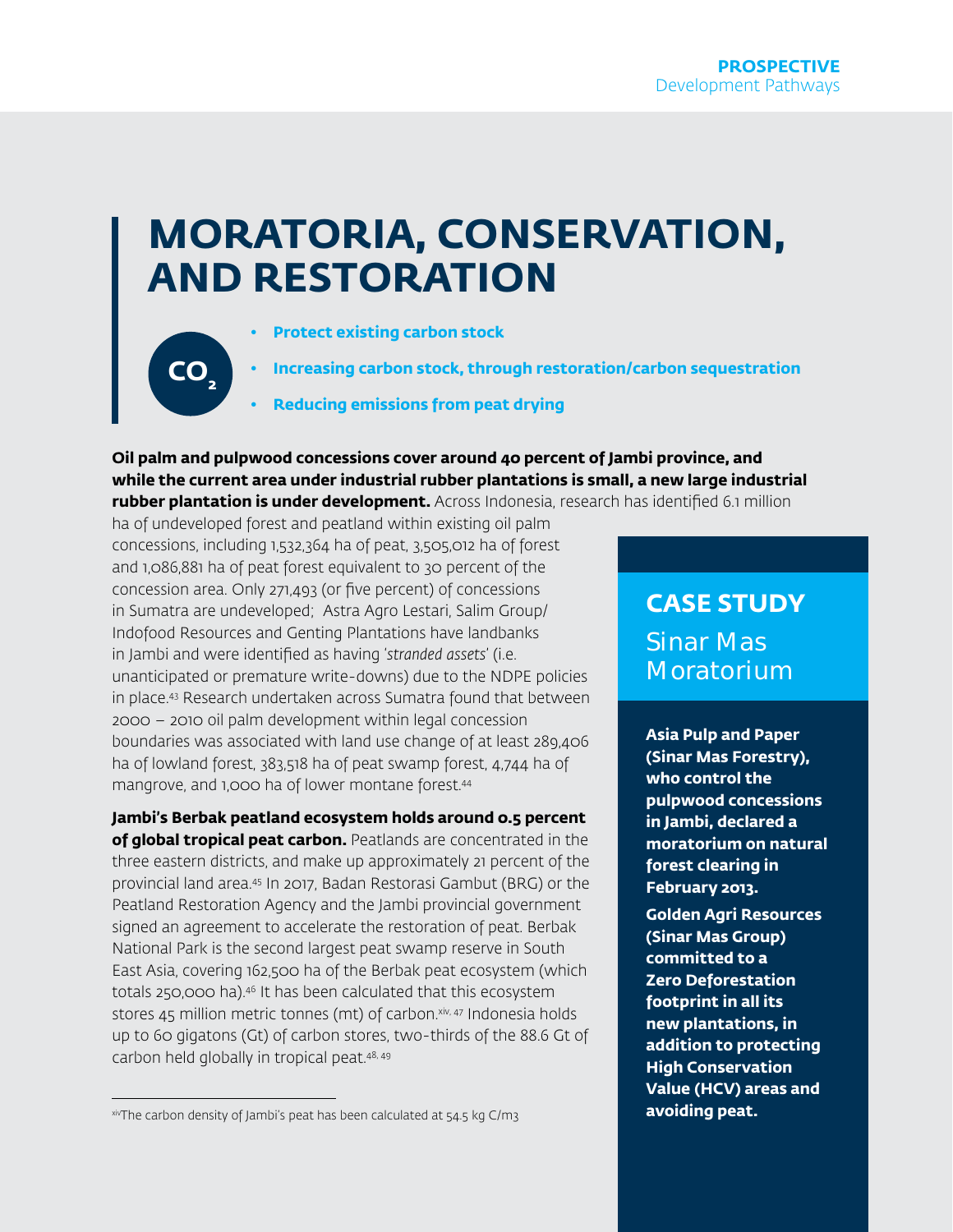# **CASE STUDY**

**Biodiversity** enrichment

**Jambi palm oil company PT Humusindo Makmur Sejati has undertaken experimental work to enrich their concessions with tree islands.** 

**A five-year moratorium on new licenses for establishing oil palm plantations was declared in July 2016 by the Indonesian president, but has not been formally issued.** In 2016, the Environment and Forestry Minister reportedly gave the order to stop issuing new permits for palm oil in convertible production forests.<sup>50</sup> reject requests for forestrelease permits and cancel in-principle approvals of concession areas.<sup>51</sup> As of January 2018, a draft presidential instruction on the Evaluation and Postponing of Palm Oil Permits was reported to be signed by the Coordinating Minister for Economic Affairs and passed on to the cabinet secretary.<sup>52</sup> A moratorium on new concessions in primary forests and peatlands was issued in 2011<sup>xv, 53, 54</sup> initially set for two years, extended three times, most recently in July 2017.55

**The 'Protection and Management of Peat Ecosystems' regulation was issued in 2014 and strengthened in 2016.** It prevents planting on peat in existing concession areas and instructs companies to restore peatlands in areas where these have been degraded.<sup>xvi, 56</sup> This sits alongside a Ministry of Agriculture regulation<sup>xvii</sup>, which allows peat to be used for oil palm plantations, provided that the peat soils are less than 3m deep. According to national peat maps, approximately 80 percent

of all Indonesian peatlands are less than 3m deep, which means they could be converted under current regulations.57

**On peatland, the regulatory framework for restoration in existing concessions still has legal uncertainty.** Anecdotally, companies report contradictory regulations, and some environmental groups have criticized the regulation's requirement to only protect 30 percent of peat domes, as the hydrology of domes means any draining will impact the entire system.58 In late 2017, the Indonesian Supreme Court threw out a Kementerian Lingkungan Hidup dan Kehutanan (KLHK) or the Ministry of Environment and Forestry regulation issued earlier in the year<sup>59</sup>, which would have required companies to convert peatland ecosystems into protected areas, and restore them through rewetting and revegetation. Opposition came from businesses, labour unions and politicians, concerned about the impact on the pulp and paper industry.60 At the same time, the Jakarta State Administrative Court ruled that Riau Andalan Pulp and Paper (RAPP/APRIL) must conserve the peat forests within its existing concessions, as per the 2016 Presidential Regulation No. 57.<sup>61</sup>

#### **In Jambi 'No Deforestation, No Peat, No Exploitation' (NDPE) policies have been adopted by a number of palm oil companies, rubber buyers, and the sole pulp and tissue producer.**

These NDPE policies act as a voluntary moratorium on development in high carbon stock forests and peatlands and include supporting the restoration of forests and peatlands where feasible.<sup>xviii</sup> Further,

xvPresidential Instruction (Inpres) No. 10/2011, Inpres No. 6/2013, Inpres No. 8/2015 and Inpres No. 6/2017

xviPresidential Regulation No. 71/2014, and Presidential Regulation No. 57/2016

xviiMinistry of Agriculture Regulation No. 14/Permentan/PL.110/2/2009

xviiiThe first NDPE policy developed out of work that The Forest Trust (TFT) undertook with APP/Sinar Mas, including their 'no deforestation' Forest Conservation Policy, launched in 2013. TFT and Climate Advisors subsequently negotiated adoption of an NDPE policy by Wilmar, and other major producers and traders followed suit, in many cases adopting the same policy language. TFT has a membership system where companies commit to no deforestation, and TFT then provides consultancy services for development of policies and implementation. Not all companies that have adopted NDPE policies are TFT members.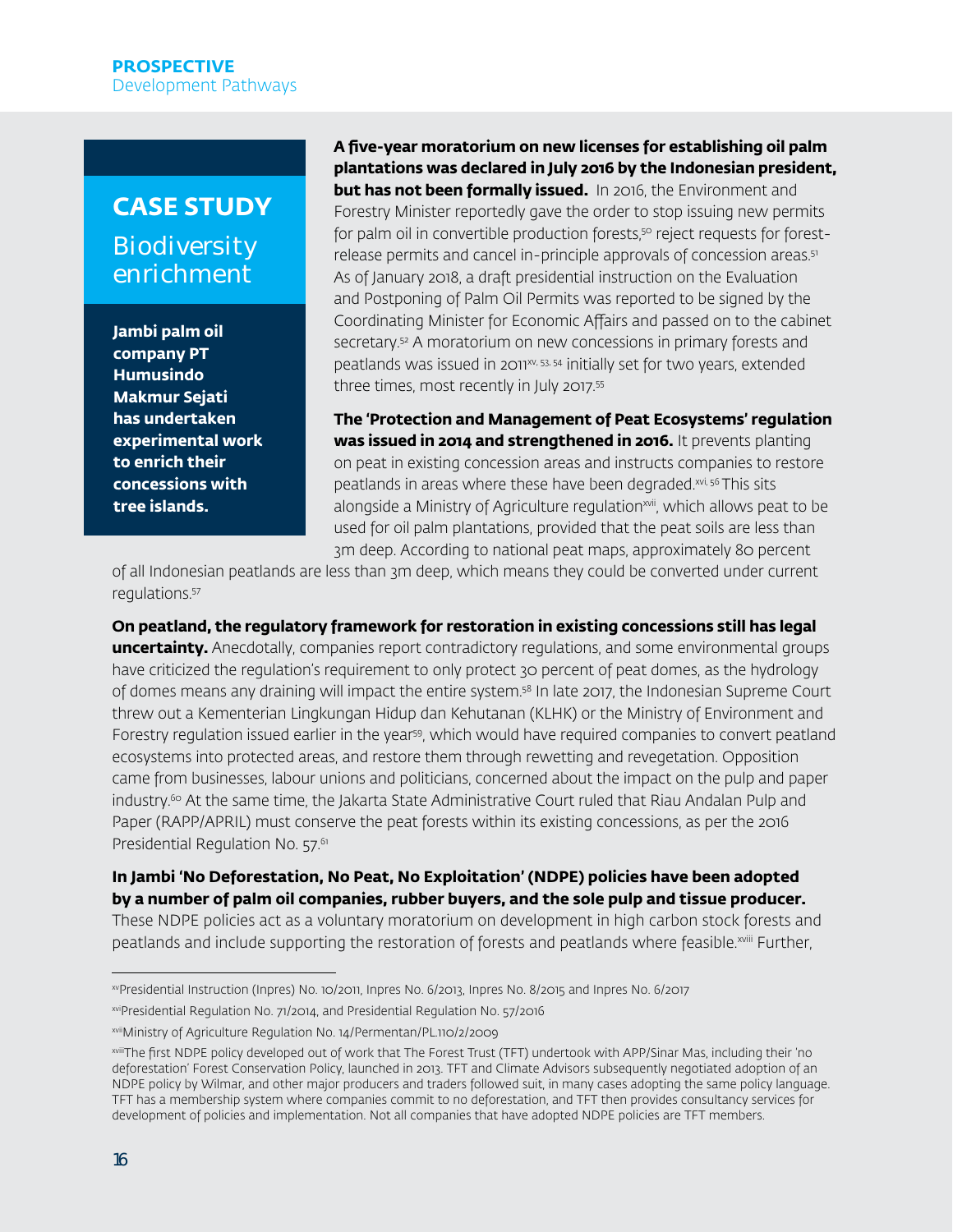companies that are implementing voluntary certification standards such as the Roundtable on Sustainable Palm Oil (RSPO), International Sustainability & Carbon Certification (ISCC) for palm oil, Programme for the Endorsement of Forest Certification (PEFC) or Forest Stewardship Council (FSC) for timber, pulpwood and rubber, or Rainforest Alliance for cinnamon, should not convert high conservation areas or primary forest areas. See Annex 1 for a list of company commitments.

**Efforts have been made to change Indonesia law, which requires that concession holders fully develop the areas within their concessions and does not allow set-aside of areas for conservationxix**. IFC's Biodiversity and Agricultural Commodities Program (BACP) supported Fauna & Flora International (FFI), an NGO to formulate a draft local regulation to legalize the protection of High Conservation Values (HCVs) within concession areas in West Kalimantan and technical recommendations to change land use categorization in order to protect HCV forest.<sup>62</sup> The Forum Kelapa Sawit Berkelanjutan Indonesia (FoKSBI), a multi-stakeholder platform led by the DG Estate Crops and supported by UNDP, has been facilitating a series of technical discussions between key government departments in an effort to better define a nationally accepted definition of 'HCV areas'.63 As part of this process, the regulation for Kawasan Ekosistem Esensialor (KEE) or Essential Ecosystem Areas<sup>64</sup> has been identified as a potential route to conserving areas within existing oil palm concessions.

#### **Land swaps between HCV areas (within concessions) and degraded lands (unallocated areas within the forest estate) could be an important conservation opportunity in Indonesia, but so far have failed to materialise.**

Stakeholders involved in past proposed land swaps cited a number of reasons for failure, including lack of agreement on a definition for degraded land, inconvenient location of degraded land (far from company infrastructure), existing human activity on degraded land, administrative challenges and lack of a single agreed map of land uses and concessions. A 2017 KLHK regulation included a provision for land swaps, if > 40 percent of the concession area was found to be peatlands requiring protection, however this regulation was recently struck down by the Supreme Court.<sup>65</sup>

#### **CASE STUDY**

Sustainable **Commodities** Conservation Mechanism

**The Sustainable Commodities Conservation Mechanism (SCCM) was established to link conservation and restoration projects to global commodities markets. In 2018, the SCCM's proof of concept helps palm oil growers respond to a new framework from the Roundtable on Sustainable Palm Oil (RSPO) that requires member companies to compensate for deforestation in their operations since 2005.**

**The finance generated through this mechanism will provide predictable, long-term support to high-priority ecosystem restoration and conservation projects across Indonesia, with potential for scale to other sectors and regions. The SCCM is managed by Lestari Capital, an environmental enterprise that specializes in the identification, vetting and matching of high-impact projects to market-linked finance.** 

xixUnder a 2014 revision to the Plantation Act, any area under a HGU permit must be fully cleared and converted for its intended purpose within six years of the license being granted, and if not, can be seized by the state.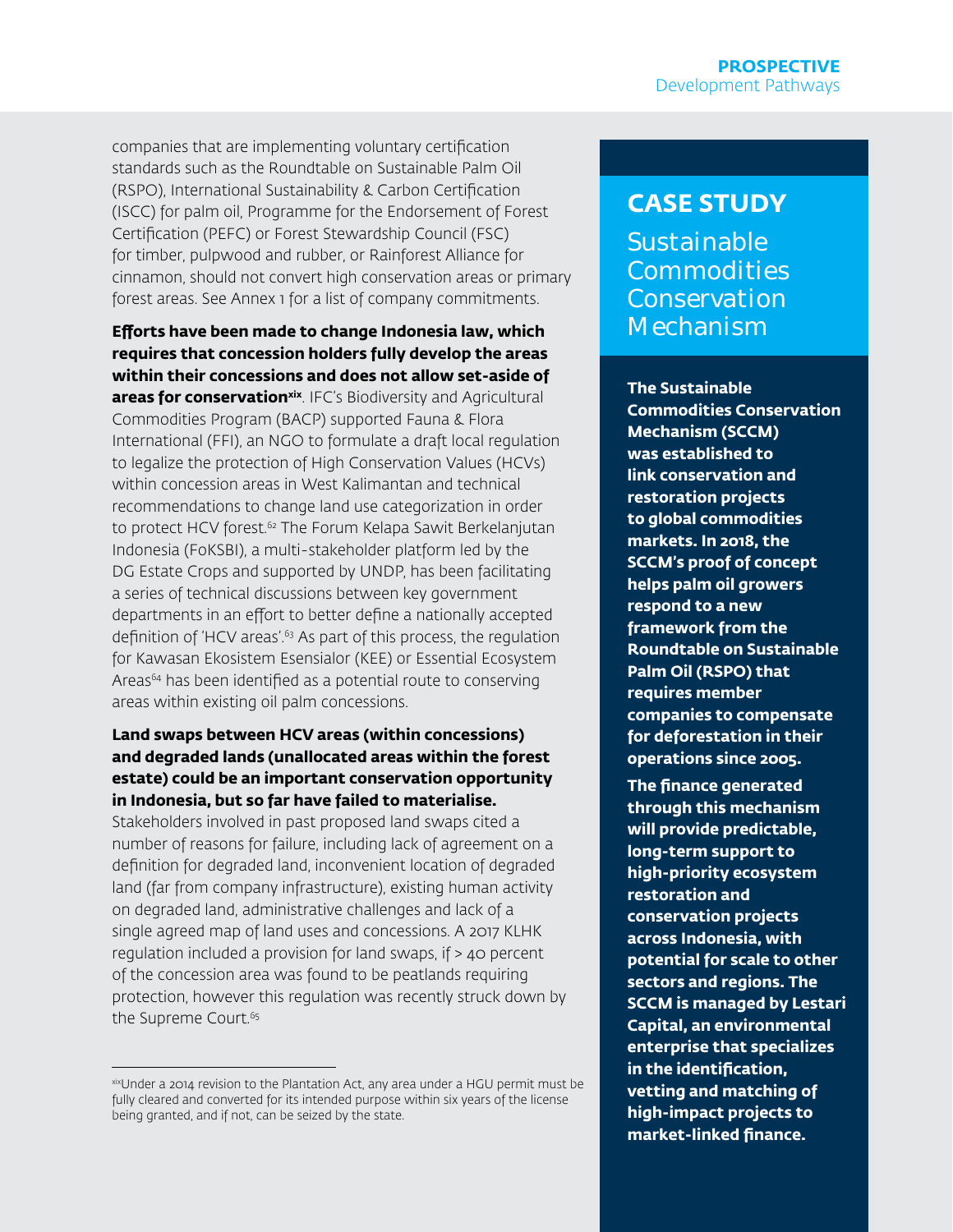### **KEY PRIVATE SECTOR ENTRY POINT:**

**Companies conserve forest within their oil palm, pulpwood and rubber plantations.** 

**In Jambi, companies should actively map and seek to conserve High Conservation Value areas and High Carbon Stock areas within their concessions.**

**This can be enabled by:**

- **- Work on the regulatory framework that would allow companies to set aside areas within their concessions to protect High Conservation Value areas and High Carbon Stock areas.**
- **- Continued support for spatial mapping initiatives such as One Map**

### **KEY PRIVATE SECTOR ENTRY POINT:**

#### **Companies re-wet and protect peatlands within their oil palm and pulpwood plantations.**

**The oil palm and pulpwood concessions in Jambi are partially located on peatlands. Therefore, companies should work to re-wet and restore these areas, including working with other actors within the peat dome, and considering current local uses (e.g. fishing, transport).** 

**This can be enabled by:**

- **- Clarification and further development of regulations on protection of peatland inside concessions**
- **- Support for and coordination of Badan Restorasi Gambut (BRG) peatland mapping.**

### **KEY PRIVATE SECTOR ENTRY POINT:**

**Companies and investors support conservation and restoration projects outside concession areas.** 

**This can be enabled by**

- **- Support for conservation financing mechanisms such as the SCCM**
- **- Clarifying the relationship between carbon credits and NDCs ('nesting')**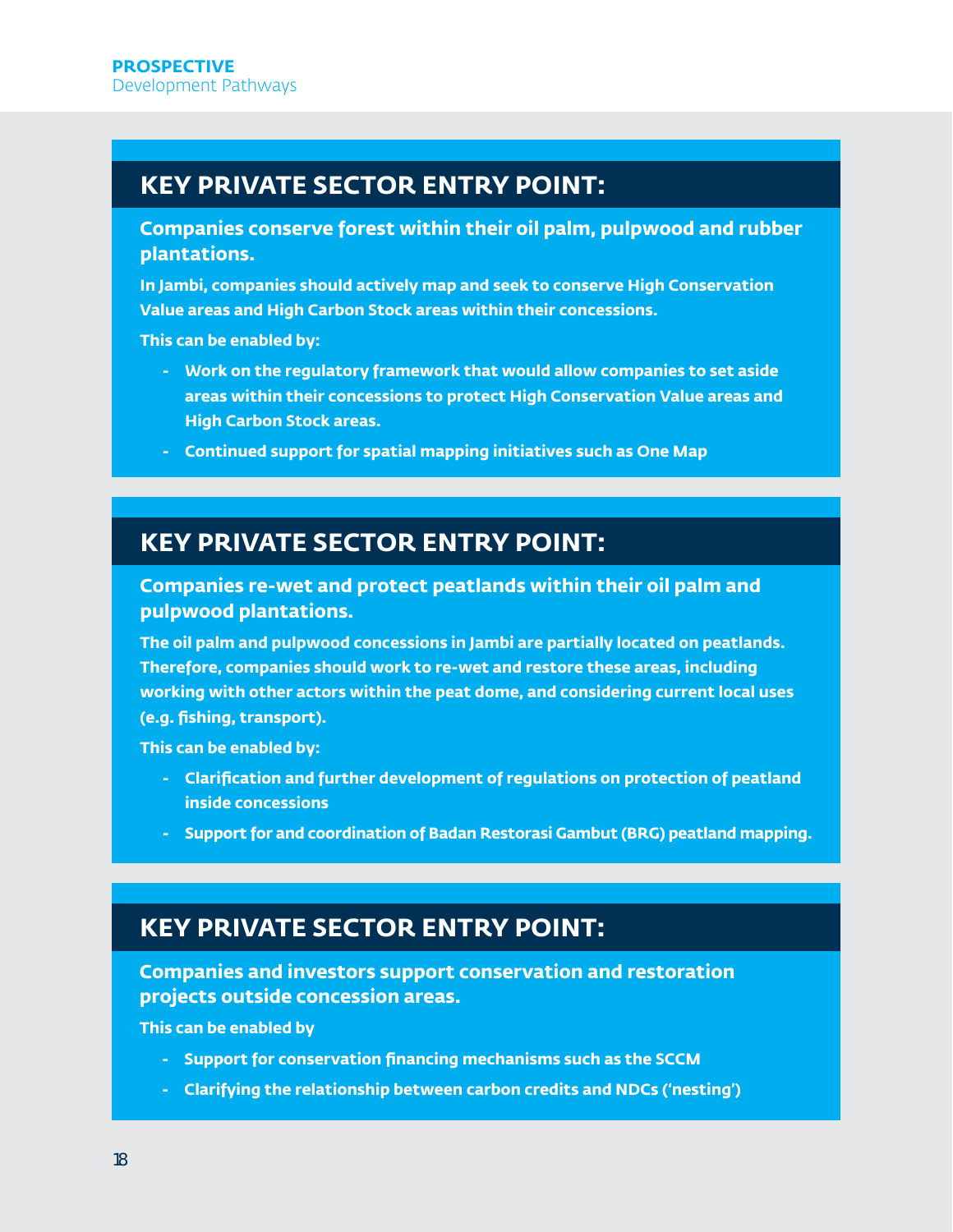**Ecosystem Restoration Concessions (ERCs) were launched by the Indonesian government in 2004.** An ERC is a 60-year concession license granted to private companies, with the purpose of restoring ecosystems. Three types of use are permitted: Area use (ecotourism, animal conservation), ecosystem services (e.g. carbon, water) and production/collection of non-timber forest products. ERCs should be operated as a commercial business, but it has been anecdotally reported that companies are struggling to find income streams to sustain restoration operations, while at the same time dealing with encroachment and social conflict. To date 15 licenses have been issued, equivalent to over 570,000 ha (from a total of 60 applications). A total of 3.9 million ha has been allocated nationally, including future ERCs, equivalent to 14.5 percent of Indonesia's production forest. The first ERC license in Indonesia was issued in 2007 to Hutan Harapan in Jambi (founded by Burung Indonesia, Birdlife International and the Royal Society for the Protection of Birds), and a second ERC in Jambi was granted in 2015 to PT Alam Bukit Tigapuluh, a joint activity of World Wildlife Fund (WWF), Frankfurt Zoological Society and the Orangutan Project.<sup>66</sup>

### **CASE STUDY** Salat Orangutan Conservation

**PT Sawit Sumbermas Sarana (SSMS), an Indonesia palm oil company, jointly purchased 1,434 ha land with the Orangutan Land Trust, an NGO in Central Kalimantan, to expand a rehabilitation area for orangutans operated by the Borneo Orangutan Survival Foundation.** 

**The land, located outside the PT SSMS plantation area, is classified as an Essential Ecosystem Area, which is under the control of the local government (and therefore outside of the Forest Estate and the control of the Ministry of Forestry).**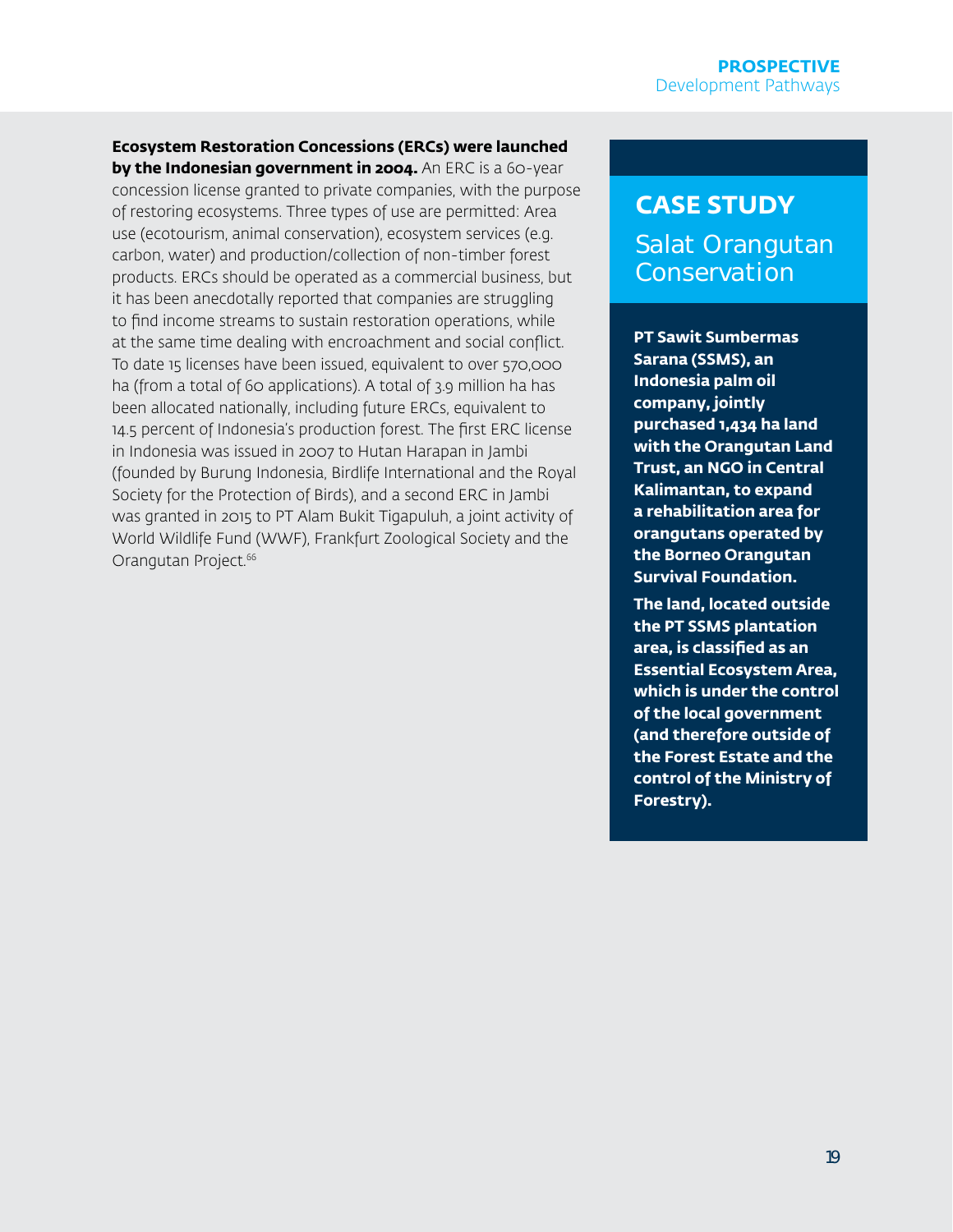**CO2**

## **FIRE MANAGEMENT**

**• Protect existing carbon stock**

**• Reduce emissions from mineral forest fires**

**• Reduce emissions from peat fires**

**In Indonesia, fire has historically been used for land clearing and preparation for plantation crops, and 'slash and burn' for cash crops and subsistence agriculture.** Fires occur annually during the dry season (also known as 'fire season') from June – October and are reportedly worse during El Niño years (due to lower rainfall). Draining and conversion of peatland contributes to the intensity of haze from fire. During the Indonesian fire and haze crisis in  $2015<sup>xx</sup>$ , large palm oil companies

### **CASE STUDY** Fire Free Alliance

**The Fire Free Alliance is a multi-stakeholder group including APRIL, Asian Agri, Musim Mas, IOI, Sime Darby and Wilmar, as well as IDH, P.M. Haze and Carbon Conservation.**

**As part of this group, APRIL has implemented the Fire Free Village Programme where villages are rewarded on an annual basis up to Rp 100 mill. (USD 7,614) per village if they do not start fires.**

were accused of starting fires to open up and plant new land, while the companies cited illegal encroachment and spread of fires from adjacent areas as the cause.<sup>67</sup>

**Fire is also used as a tool for land acquisition.** This broadly falls into two categories: Smallholder farmers looking to expand their holdings, and rogue operators (often from other provinces) clearing forests for land acquisition. There is strong incentive to continue this practice, as studies show oil palm planted on newly opened sites can generate over USD 3,000/ha within just three years and there is reportedly little enforcement of laws against burning and encroachment.<sup>68</sup>

**In Jambi, fire has historically been a large source of GHG emissions. During the haze crisis in 2015, financial losses in Jambi were estimated at Rp 12 trillion (USD 870 million).**<sup>69</sup> During the period 2002 – 2012, it was calculated that fire was responsible for 34 percent of annual net GHG emissions from forests in Jambi.70 As of September 2017, Jambi administration's Land and Forest Fire Task Force data showed 488 ha of active fires in seven districts: Batanghari, Bungo, Tanjung Jabung Barat, Muaro Jambi, Sarolangun, Tebo and Tanjung Jabung Timur.<sup>71</sup> In late 2017, Rp 4 billion (approx. USD 295,000) was allocated to Jambi province for land and forest fire protection, which was disbursed to the

xxAccording to the government, 2.6 million ha of Indonesian land burned between June and October 2015, including 123,000 ha in Jambi province.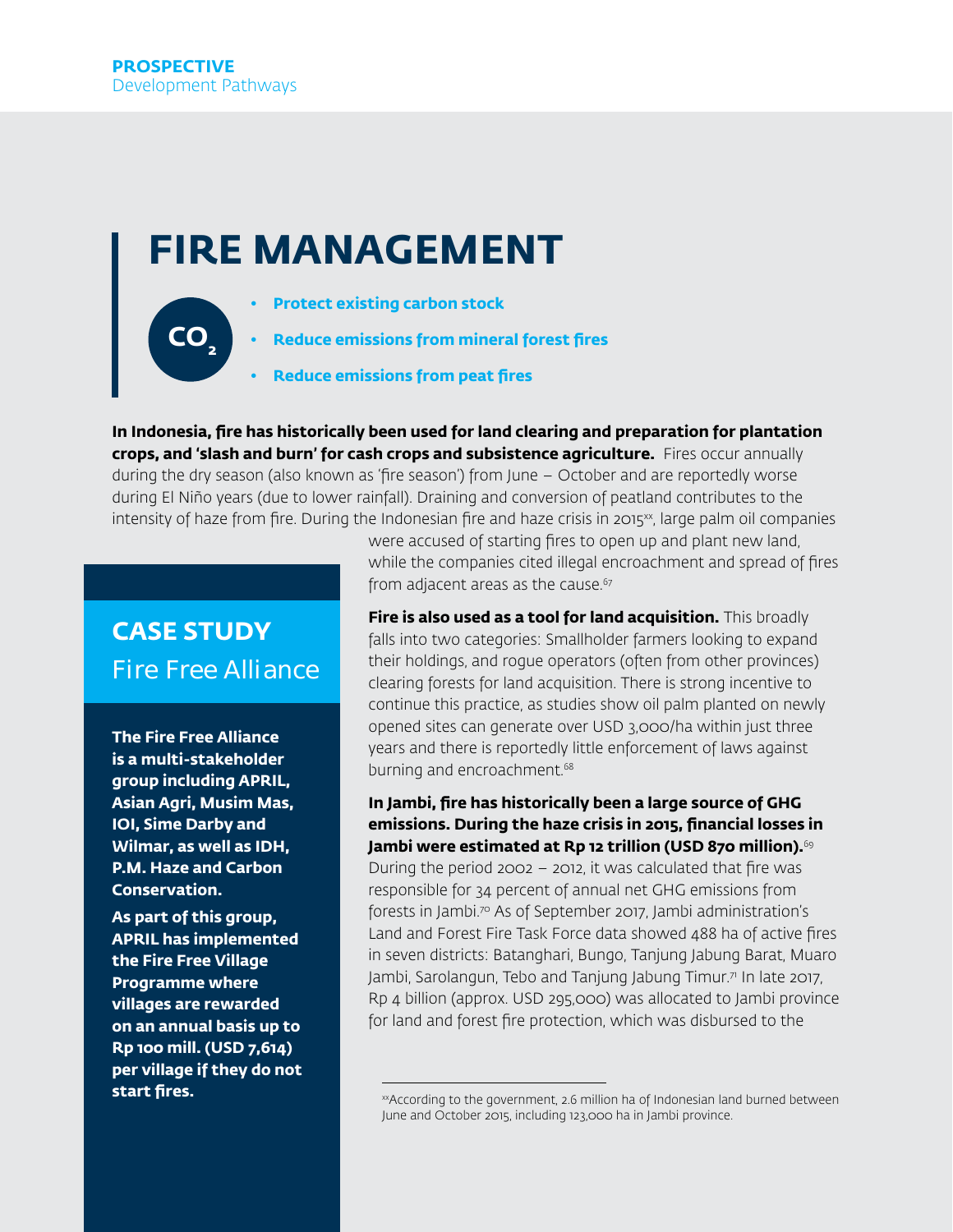military, the police and the district governments affected by fire. An MoU for setting out roles and responsibility for tackling fires has been drawn up by the Jambi Disaster Mitigation Agency and signed by relevant stakeholders.<sup>72</sup>

**Government efforts to reduce fires include enforcement of regulations, as well as cooperation with neighboring nations and technological solutions.** Illegal burning of vegetation to clear land has a maximum penalty of 10 years in jail and a Rp 10bn (\$692,000) fine, and illegal burning of forests has a maximum penalty of 10 years in jail and a Rp 1.5bn fine. According to police data in 2016, 454 individuals were arrested in connection with fires, up from 196 arrests in 2015.73 In 2015, it was reported that senior executives from seven companies were arrested on charges of "environmental mismanagement" for their role in the fires. However, by mid-2016 it was reported an investigation into 15 companies linked to the fires was closed.74 In 2014, the Indonesian government ratified the 2002 Asean Agreement on Transboundary Haze Pollution, an agreement that sets out cooperation on taking measures to prevent, monitor and mitigate the haze, by controlling the sources of fires. The Indonesian government has also used technical solutions such as 'cloud seeding', whereby chemicals are released to induce rain and clear haze.75

**Private sector NDPE pledges contain a commitment to 'no burning'.** In Jambi, the companies that have made these pledges (see Annex 1) include palm oil companies, rubber buyers, and the sole pulp and tissue producer. Further, companies that are implementing voluntary certification standards such as the RSPO (oil palm), FSC and PEFC (for timber, pulpwood and rubber) also have an imperative not to burn if they are to maintain their certification.

### **CASE STUDY** District Firefighters

**PT WKS, a key supplier to Lontar Papyrus in Jambi, has organised 20-person Firefighting and Safety Units in each district where it operates, covering about 30,000 ha. PT WKS provides training to these units and involve communities in fire prevention and control activities. Firefighting squads on the ground, known as Regu Pemadam Kebakaran (RPK), undertake forest fire prevention efforts both within APP and its suppliers' concessions, as well as outside of concession perimeters (to a maximum radius of 5 km).**

**They have identified and mapped High Fire Risk areas, and use land and aerial patrols, fire observation towers and satellite monitoring.** 

**In 2016, PT WKS parent company Sinarmas Forestry developed a new system that combines information from multiple sources to accurately map the emergence of hotspots in near real-time. The system collects Geospatial Information System (GIS) data and overlays this with maps and geothermal imaging captured through aircraft monitoring. The aircraft patrols APP suppliers' concessions in Sumatra for six hours per day, scaling up or down based on the Fire Danger Rating System.**

**This system accounted for USD 5 million, out of the USD 20 million investment by APP-Sinar Mas in 2016 for fire prevention.**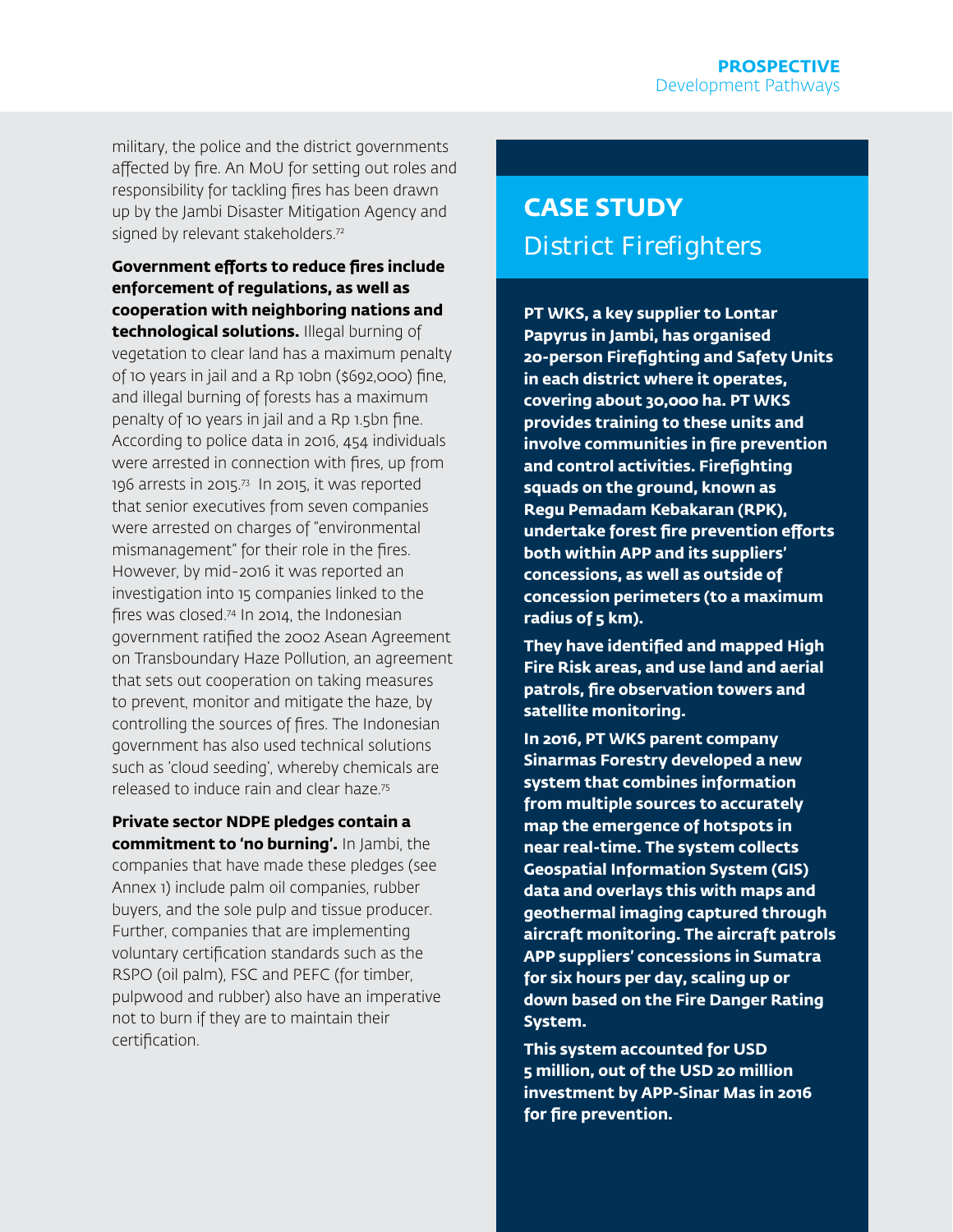### **KEY PRIVATE SECTOR ENTRY POINT:**

**Companies support smallholders and communities to prevent fires, adjacent to their oil palm, pulpwood and rubber plantations.** 

**This can include providing incentives for not burning (see case study), education, and providing low-cost access to mechanical land clearing equipment.** 

- **- Continued development and enhancement of geospatial monitoring of fires.**
- **- Enforcement of regulations on illegal burning.**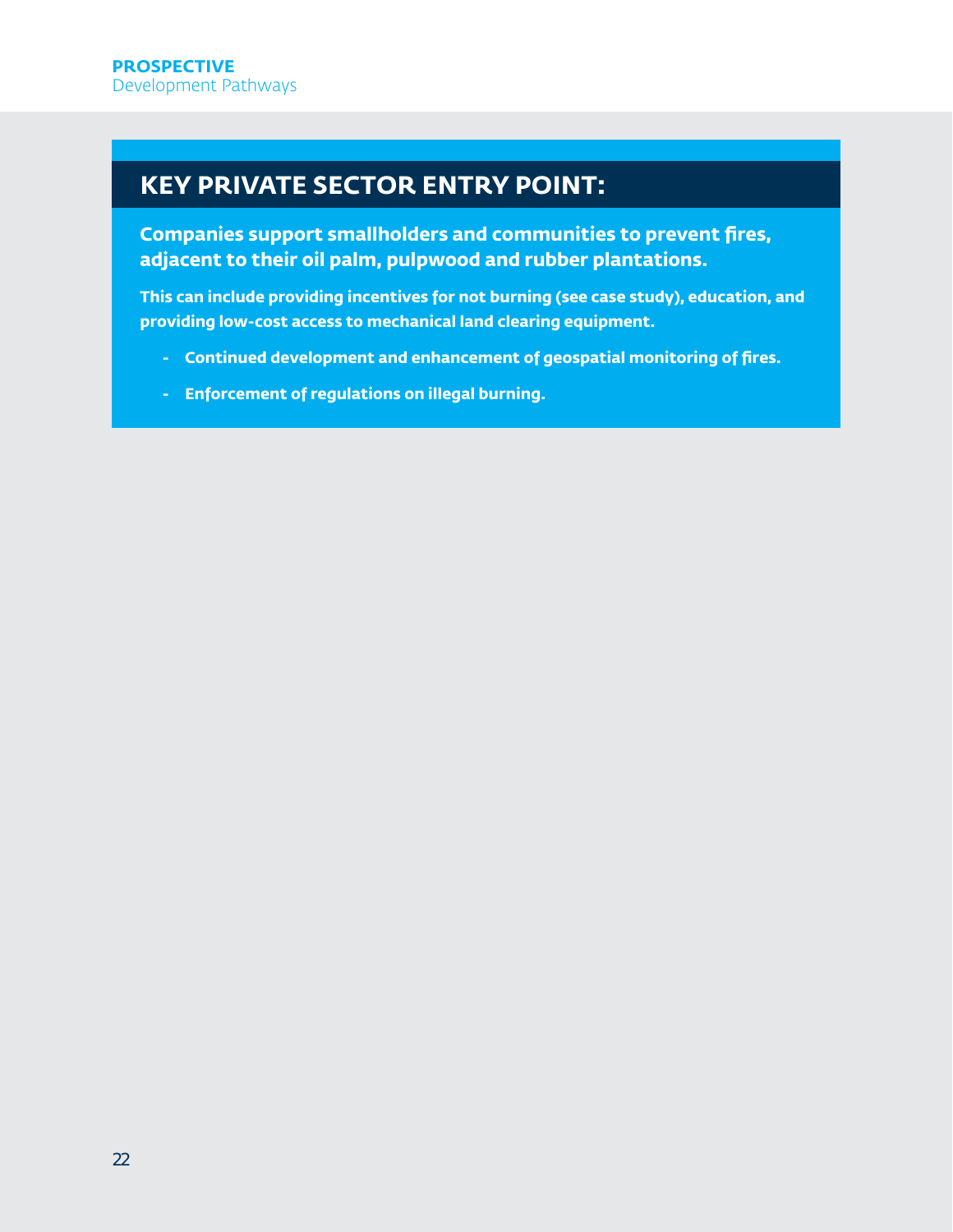# **SUSTAINABLE FOREST MANAGEMENT**

**ERCs potentially offer a long-term route to private sector restoration and commercial harvest, as they are degraded timber concessions awarded to companies for the purposes of restoration. However, no timber harvesting is permitted in ERCs until the 'ecosystem balance' is reached.** 

#### **Jambi's natural forests have limited remaining high value timber, as the forest concessions were depleted and then**

**abandoned.** Log production fell from 1.49 percent of the national total in 2003 to just 0.14 percent in 2015, equivalent to 8,340 m $^{3.76}$ At its peak, Jambi province had 17 concessions for harvest of natural forests, now reduced to just two, and much of the area has now been converted to pulpwood plantation forestry and oil palm concessions. If significant incentives were introduced, such as access to low interest loans, long-term rights of 40+ years, or fiscal incentives such as concessional taxes, preferential tariffs and subsidies, it may be possible to incent commercial operators to take on degraded concessions, with the purpose of restoring for SFM. It is likely that the type of license or regulations associated with the license would need to be amended.

#### **ERCs potentially offer a long-term route to private sector restoration and commercial harvest,** as they are degraded timber concessions awarded to companies for the purposes of restoration. However, no timber harvesting is permitted in ERCs until the 'ecosystem balance' is reached.

**Restoring commercial timber species and producing an annual sustained yield of timber holds potential for maintaining** 

### **CASE STUDY** Community Sourcing

**In South Sumatra, PT Xylo has been buying pulai from local communities since 1995, including over 70,000 farmers in Musi Rawas District, on 221,000 ha of community lands and in 20 sub-districts. Communities grow pulai next to rubber and in home garden plantations.** 

**In 1997, a community-company partnership was established for 5,000 ha of plantations on the communities' lands (funded by the Dana Reboisasi). Planting materials and management of the plantation was provided for 11 years. However, it was not regarded as successful as yields and revenue were below expectations and farmers were disenchanted.** 

**PT Xylo produces FSC certified pencil slats from pulai, which are sold to Faber-Castell, one of the world's largest manufacturers of pens, pencils, and other office supplies.**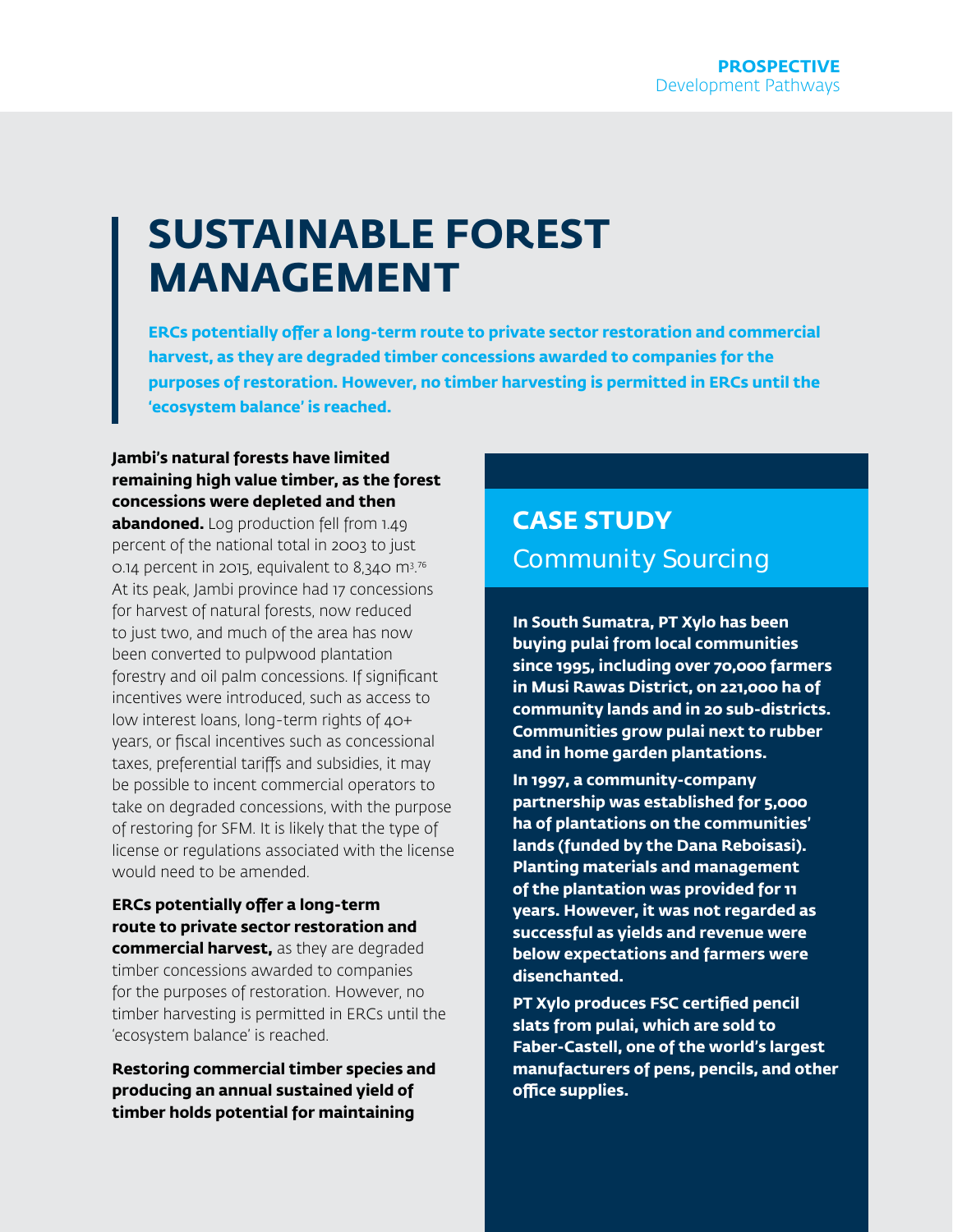### **PLEDGE**

### **Community Plantations**

**In Jambi, PT WKS, the largest supplier to Lontar Papyrus, initiated two plantation partnership schemes with the communities within and around their concessions.**

**1. Hutan Rakyat Pola Kemitraan or Community Forest Partnership plantations on private lands.** 

**2. WKS-Hutan Tanaman Pola Kemitraan or Timber Plantation Partnership on areas where the concession overlapped with lands claimed by communities.** 

**PT WKS would pay the standard labor wages for planting and maintenance activities. In both schemes, the plantation developed 90 percent of the areas stipulated in the agreement; while the remaining 10 percent was allocated food crops, cash crops, and fishponds. The contract period was for 43 years.** 

**However, due to continued conflict with the communities over land rights, partnership operations were suspended. The conflict is ongoing and resulted in the death of a community member by company security guards in 2015. The Rainforest Action Network (RAN) continues to campaign against APP/Sinar Mas on this conflict.**

**or increasing carbon stocks.** Examples of native species with commercial value that are found in Jambi province include meranti (*Shorea curtisii*) and ironwood (*Eusideroxylon zwageri*). Dana Reboisasi (DR) or the Reforestation Fund is a national forest fund, financed by a volume-based levy paid by timber concessionaires. It was created with a mandate to support reforestation and rehabilitation of degraded land and forests. In the 1990s and 2000s it provided financial subsidies for the development of industrial timber plantations (which replaced natural forest), as well as other activities not directly related to reforestation. More recently funds have been allocated for rehabilitation and restoration activities.

**Restoration of peatswamp forests may provide a future commercial timber harvest, as well as an alternative to drainage-based plantations.** In Jambi, work has been undertaken to restore the peat landscape in and around Berbak National Park since the early 2000s and has yielded detailed recommendations on restoration of peatswamp forests. The peat landscape surrounding the National Park could be developed into large-scale mixed species plantations. Recommended native timber species of commercial interest include meranti (*Shorea pauciflora*), pulai (*Alstonia pneumatophore*), jelutung (*Dyera lowii*) and rengas (*Gluta wallichii* (Hook.f.) Ding Hou). Ramin (*Gonystylus bancanus*) was previously of commercial interest, but due to its threatened status, logging has been banned since 2000 (though illegal logging of this species in known to occur). All have a minimum rotation period of 20 – 50 years. Extraction methods which limit damage to the peat would need to be used, such as the traditional *kuda-kuda* system, in which timber loaded sledges are dragged on wooden railways on the undrained forest floor<sup>77</sup> - though in practice this is almost always used with small gauge mining railway systems, or canals excavated in the peatlands.

**Plantation-grown logs have the potential to meet local demand for wood products in Jambi, and could be exported nationally and internationally.** There is a large ready supply of rubberwood, which is harvested after the trees decline in yield (after 20+ years) or are replaced with other crops (such as oil palm). Shorter rotation tree species such as pulai (*Alstonia* spp.,) have had success in South Sumatra (see case study).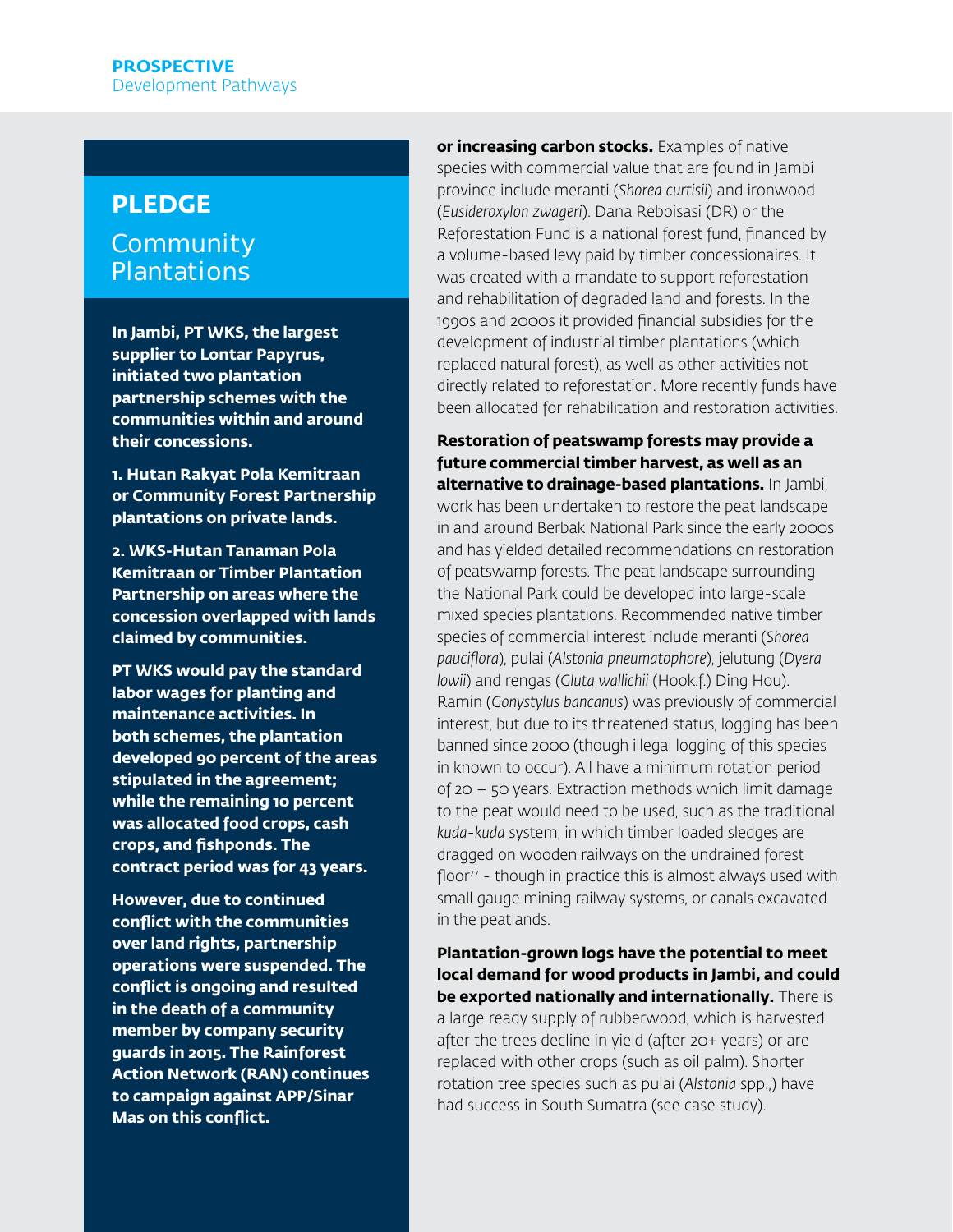**Kesatuan Pengelolaan Hutan (KPH) or Forest Management Units are being promoted as key element of forest governance reform in Indonesia.** KPH are a new type of public service provider under the responsibility of central, regional and district authorities, and a permanent forest management entity. The management includes long-term and short-term management plans for natural and plantation forest (HPH, HTI, HTR), village, community, cultural forests, smaller village license areas (HKm) and areas of various size without licenses (called wilayah tertentu in Bahasa Indonesia, mostly ex-license areas without considerable timber stock left).78 In Jambi, there are reportedly 17 KPH planned, of which six have been provisionally established.<sup>79</sup>,<sup>xxi</sup> The KPHP Bukit Lubuk Pekak Merangin<sup>80</sup> is being supported by German development bank KfW until 2022 (through their Forest Programme II).

#### **Hutan Desa (HD) or Village Forest licenses, Hutan Kemasyarakatan (HKm) or Community-Based Forest Licenses, and Hutan Tanaman Rakyat (HTR) or Community Plantation Forest**

can secure communal rights and protect the forest resource against outside encroachment. These are 35-years licenses for communities to manage state forests and harvest forest products. In 2009, Lubuk Beringin in Bungo District received the first HD license. Local NGO Komunitas Konservasi Indonesia Yayasan Warung Informasi Konservasi (KKI WARSI) has been supporting villages in Jambi to apply for HD licenses, and under this program more than 20 villages have been granted licenses for over 50,000 ha.<sup>81</sup> In addition to HTR licenses, HTI (Industrial Plantation Forest) concession holders are required by law to allocate a maximum five percent of the total plantation area to develop a partnership program with the local community, which could include planting commercial timber plantation species.

### **KEY PRIVATE SECTOR ENTRY POINT:**

#### **Company restoration of degraded concessions.**

**Companies are incented to participate in replanting and restoration of commercial timber species, as well as incentivize harvest in line with maximum sustainable yields. Consideration would need to be given to reversals of emission reductions.**

**This can be enabled by:**

- **- Supporting implementation of the Jambi Forest Management Unit**
- **- Assessing of commercial viability of restoration of commercial timber species**
- **- Strengthen governance of the Dana Reboisasi and continue to build the capacity of districts and provincial agencies to effectively administer this fund.**
- **- Review of regulations, licenses and length of concessions**
- **- Analysis of potential fiscal incentives for restoration by timber companies**

xxiKPHP Kerinci dan Sungai Penuh, KPHP Limau Sarolangun, KPHP Bukit Lubuk Pekak Merangin, KPHL Model Sungai Bram Hitam Tanjab Barat, KPHP Tebo Barat, KPHP Tebo Timur and KPHP Sarolangun Ilir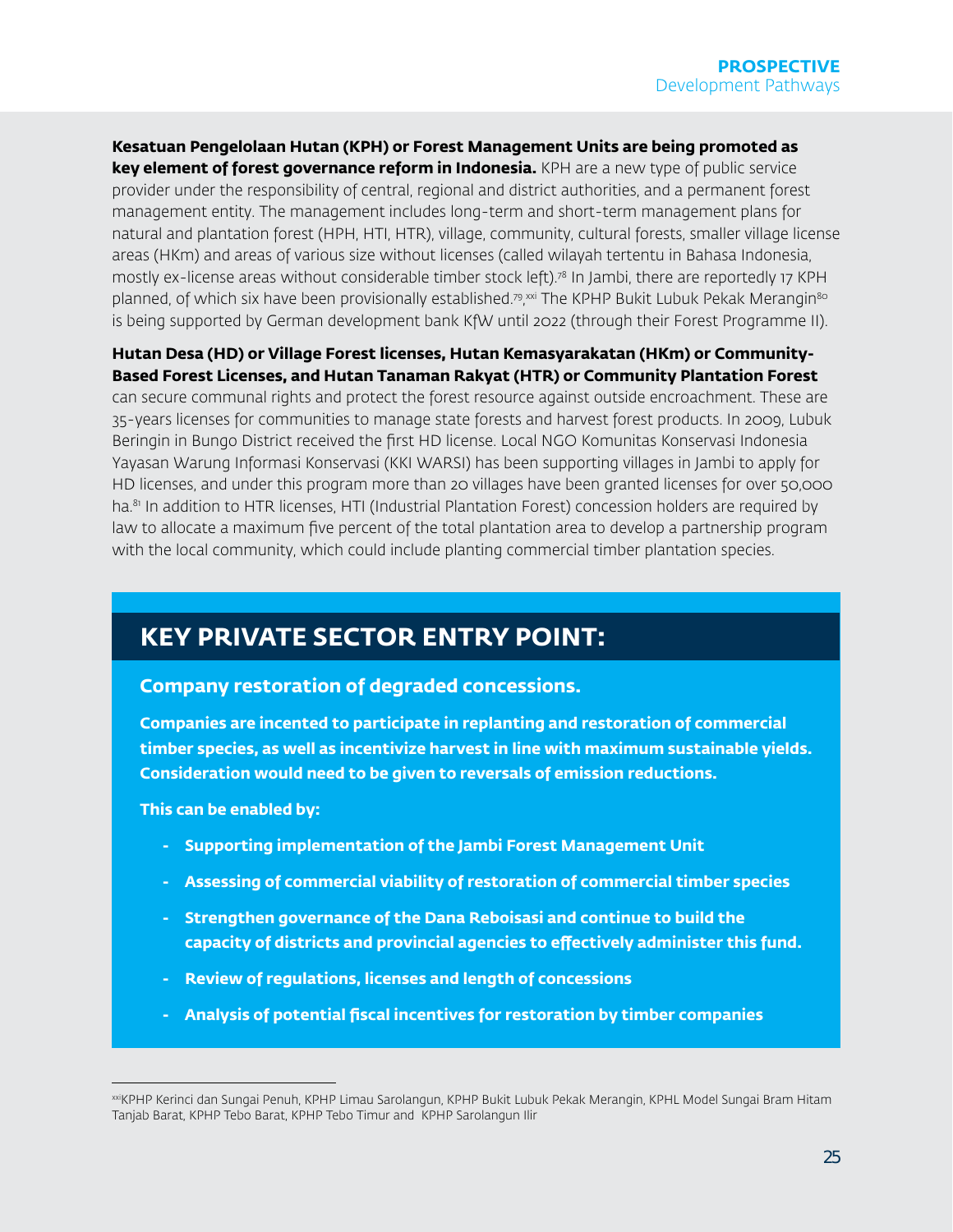### **KEY PRIVATE SECTOR ENTRY POINT:**

**Establishment of Community Forestry.**

**Companies set up partnerships with communities to plant native and plantation tree crops.** 

**This can be enabled by:**

- **- Supporting communities to apply for forest licenses (e.g. KKI WARSI program)**
- **- Capacity building in communities for forest governance and management**
- **- Facilitating supply chain links between community forestry and processing companies**
- **- Facilitation of the process to define village boundaries**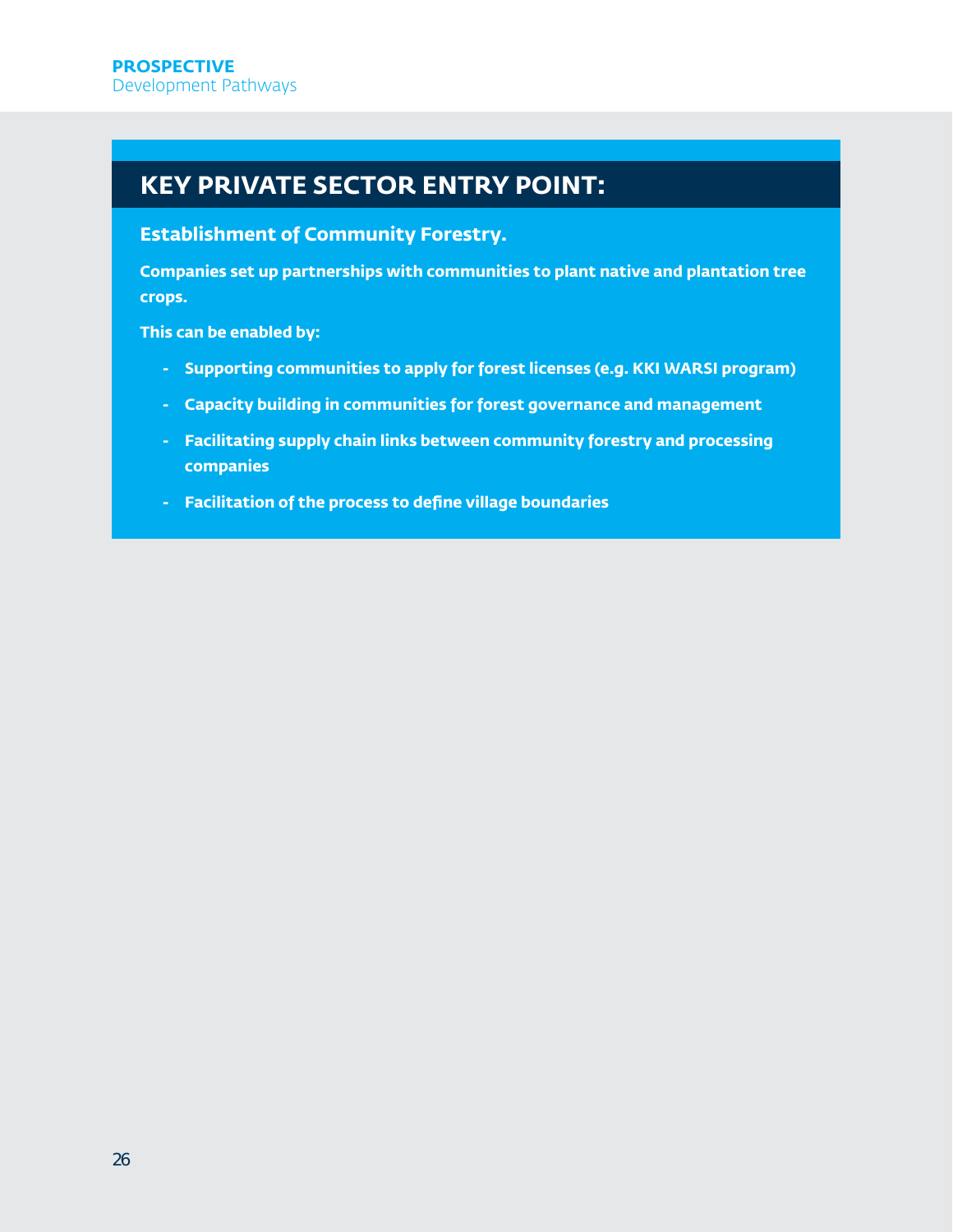# **BIOGAS CAPTURE**

**CO2**

**• Eliminate methane emissions from processing** 

**• Reduce use of coal for electricity** 

**GHG emissions from processing palm oil, pulpwood and rubber can be 'captured' when effluent is anaerobically digested in a sealed environment.** Typically, wastewater is decomposed in large open lagoons, a process used to reduce the pollutant load, so it can be safely discharged. For example, when palm oil mill effluent (POME) decomposes, it forms a biogas which is typically composed of 50–75 percent methane (CH $_{_4}$ ), 25–45 percent  $\mathsf{carbon}\ \mathsf{doxide}\ (\mathsf{CO}_2).$ 

**Renewable energy from waste offers additional emissions reductions compared to using electricity from the grid, and biogas project owners can sell power to Perusahaan Listrik Negara (PLN), the national electricity company.**xxii Stateowned electricity company PLN mainly uses coal and diesel in its plants, and remote companies often rely on fossil fuel generators; substituting these with renew-ables can reduce

xxiiMinisterial Regulation (PERMEN) No. 21/2016

### **CASE STUDY**

### Tropical Landscapes Finance Facility

**The Tropical Landscapes Finance Facility (TLFF) is considering biogas investments for POME methane capture and rural electrification.** 

**The Lending Facility aims to provide long term capital to projects in two areas: rural electrification and sustainable agriculture where there can be measurable environmental and social impact. Both sectors respond to the government of Indonesia's NDCs under the Paris Climate Agreement. All projects are managed to TLFF's ESG Policy.** 

**Loans to projects will be largely 10 – 15 years in duration, with a minimum size of USD 10 million. Currently, each transaction is being structured individually, however, the intention is to build targeted funds.**

**The TLFF is a partnership among ADM Capital/ ADM Capital Foundation, BNP Paribas (BNPP), UN Environment and World Agroforestry Centre (ICRAF).** 

**Under the partnership, ADM Capital/ADM Capital Foundation act as Lending Facility and ESG manager, while BNPP is ADM Capital's structuring partner, arranges and sells the notes that provide liquidity to the lending facility. UN Environment and ICRAF host the secretariat for TLFF and are building a grant fund to provide technical assistance to projects.**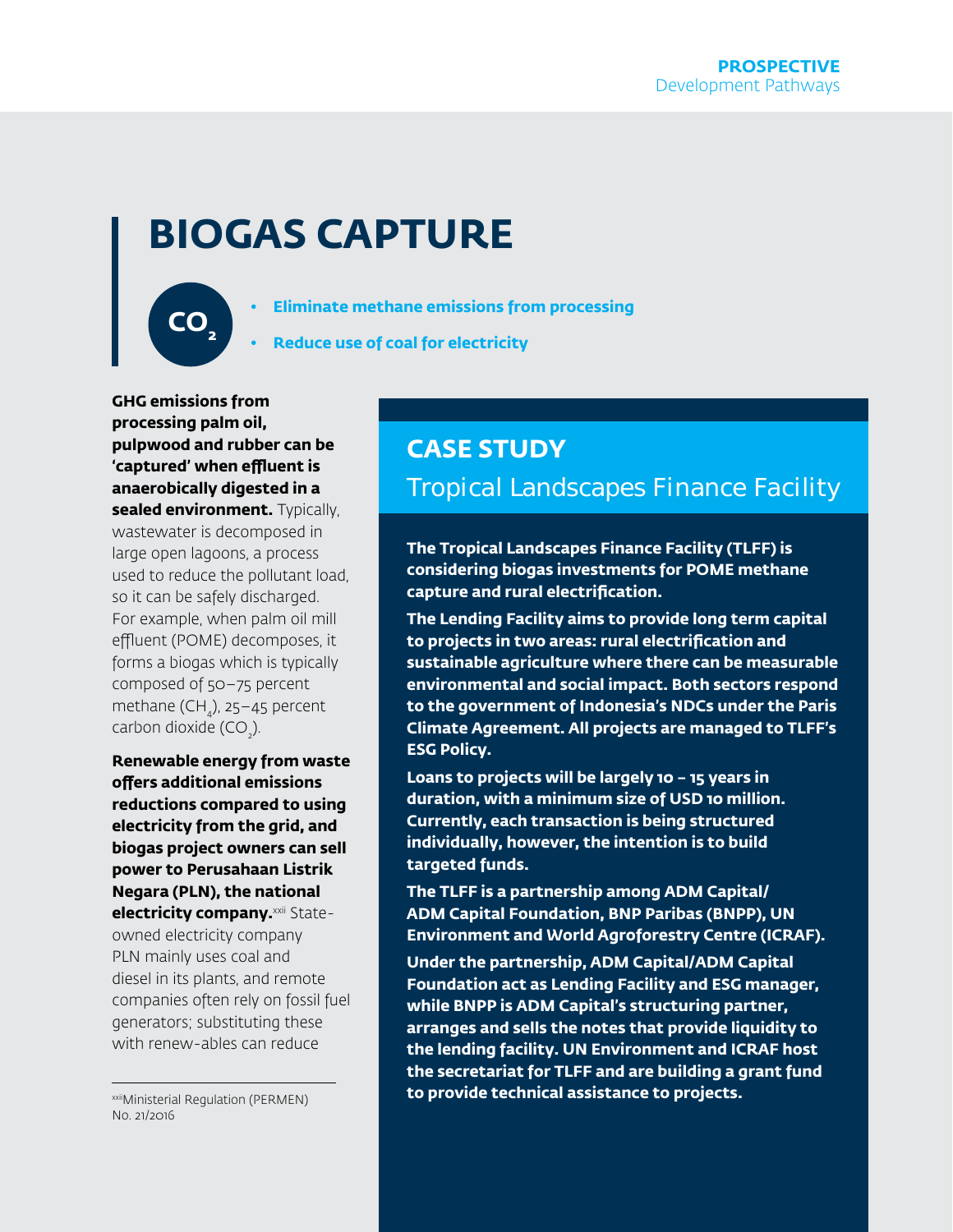emissions. However, the remote location of mills is also a limiting factor, as building infrastructure to access the grid is often not financially viable, and with the access to inexpensive coal, PLN is reportedly paying low prices for renewable energy. Mills have expressed concern over being the sole electricity supplier for a local grid, though partnerships with third party independent power providers could address this. Relying on revenue from Clean Development Mechanism (CDM) biogas capture projects is no longer considered financially viable, due to the low price of carbon.

**Capital costs of installing POME capture for use in a mill's own boilers is around USD 1 million** (cost of digester and new burner), and infrastructure costs is around USD 2.5 million to sell electricity to a low voltage grid and around USD 3 million to a high voltage grid.<sup>82</sup> One producer estimated the cost of biogas-fired power plants at USD 4.5 million each.<sup>83</sup>

**Access to the European biofuels market is dependent on the installation of POME capture for palm oil mills.** As of 1 January 2018, the European renewable Energy Directive (RED) has set GHG saving thresholds for biodiesel (compared to conventional diesel) at 50 percent for existing installations, and 60 percent for new installations. Studies have shown that 35 – 66 percent GHG savings can be achieved for palm oil biodiesel when POME methane capture is used.

**There are 45 palm oil mills registered in Jambi, of which four are known to have POME biogas capture installations.** These four mills belong to Bakrie, PT Smart (GAR) Asian Agri and PTPN VI. In Muaro Jambi, a feasibility study of biogas capture calculated that installing POME capture would result in emissions reductions of 32,247 mt of CO2e per year, a savings of 82 percent compared to uncovered lagoons.84 In addition to POME capture, Sinar Mas has applied a co-composting method at a mill in Jambi, whereby POME is sprayed on shredded empty fruit bunches, which they claim reduces emissions from POME from approximately 450 kg CO2eq/tCPO down to 20 kg CO2eq/tCPO.85

| Jambi Palm Oil Mill (Company)             | <b>Estimated POME Emissions Reductions</b> |
|-------------------------------------------|--------------------------------------------|
| PT Sumbertama Nusapertiwi (Bakrie)        | 15,743 mt CO2eq/year <sup>86</sup>         |
| PTPN VI Pinang Tinggi Mill                | 18,372 mt CO2eg/year                       |
| PT Kresna Duta Agroindo (GAR/ PT SMART)   | 13,446 mt eq/year <sup>87</sup>            |
| PT Dasa Anugrah Sejati (DAS) (Asian Agri) | Inaguration Dec. 201788                    |

#### **Table 1: POME capture in Jambi province**

**There is one pulp and tissue mill in Jambi where black liquor is used to meet almost 60** 

**percent of the mill's energy needs.** Chemical pulp is produced by separating wood fibres from lignin, by cooking wood chips in a digester. The digester produces 'black liquor', i.e. a mixture of lye and organic substances. Energy is created by burning the gas that is created by treating the black liquor. A further 20 percent of the energy mix comes from bark and wood waste.<sup>89</sup>

**Pulp and paper mill wastewater contains a biological sludge, which could be anaerobically digested, reducing GHG emissions, and producing biogas as a source of energy.**90 The sludge is normally mechanically de-watered and put in landfill/compost, plans are advancing at two other mills (CDM projects, outside Jambi province) to use the methane gas from the wastewater sludge to produce energy, which would replace a coal and diesel generator.<sup>91</sup> These projects would treat 20,000 m3 of wastewater effluent per day.92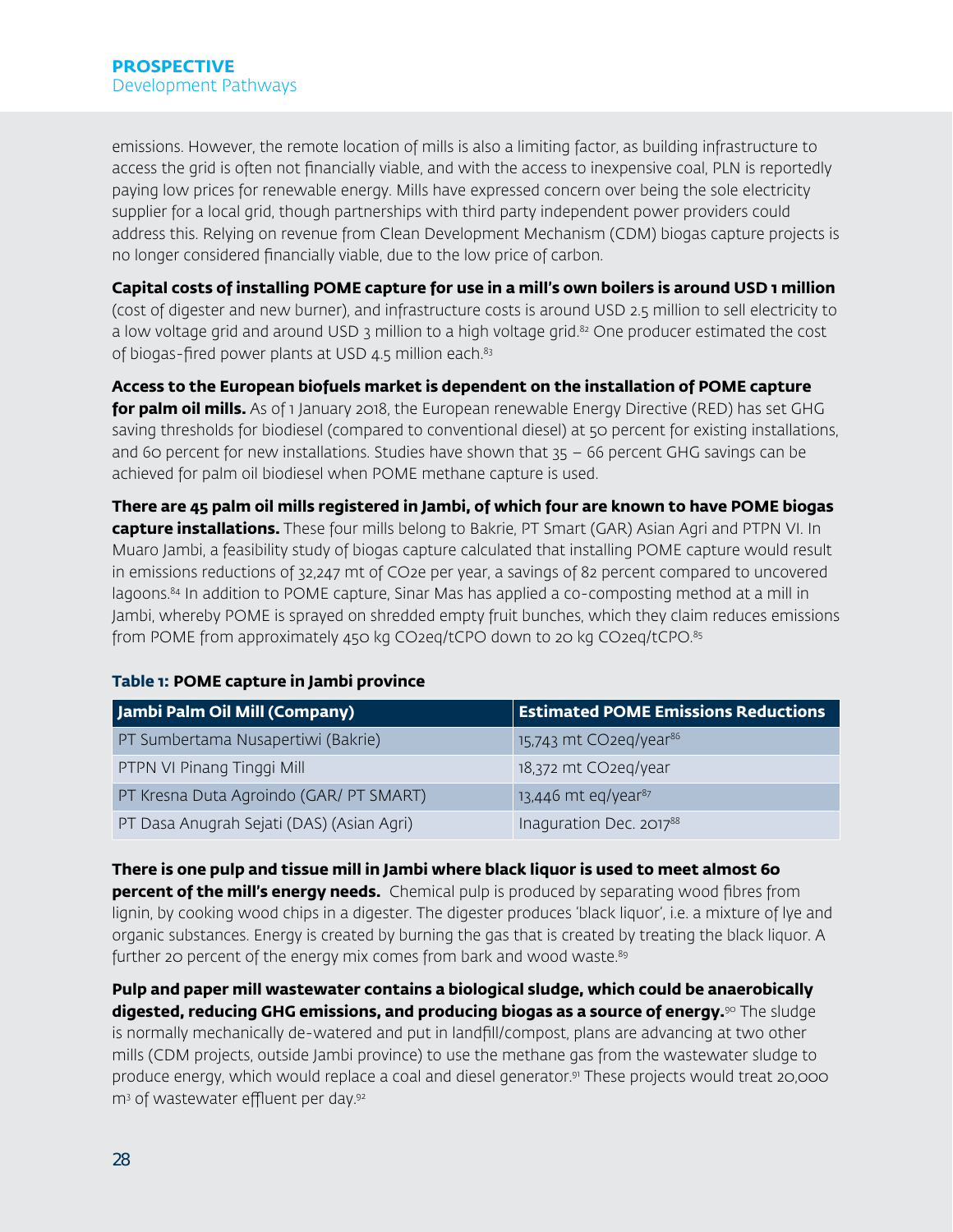#### **Crumb rubber factories could use wastewater to generate biogas and electricity generation.**

Open lagoon systems are normally used to treat wastewater from crumb rubber factories.93 The GHG emissions from this process includes methane, carbon dioxide, nitrogen, and a small amount of nitrous oxide. On average, 20 m<sup>3</sup> of wastewater is discharged for each ton of rubber produced, which results in 0.5 mt-CO2eq/t-product.94 There is one known example in Thailand, where the Thai Biogas Energy Company creates biogas from wastewater at a Rubber and Palm oil factory.95 Of the eleven crumb rubber factories in Jambi, one (PT Djambi Waras, part of Kirana Megatara Group) expressed interest in biogas capture for electricity generation.96

#### **KEY PRIVATE SECTOR ENTRY POINT:**

**Companies install POME capture for palm oil and explore biogas capture for pulp and rubber.**

**The technology for biogas (POME) capture in the palm oil sector is well defined, and market access incentives are in place for those mills supplying the European biodiesel market.**

**The opportunity in the Jambi pulp and paper sector is limited to one company, Lontar Papyrus, which is already implementing a renewable energy from waste approach. There may be additional opportunity for further biogas capture. The capture of biogas from rubber processing is much less developed, though crumb rubber factories can explore opportunities.** 

**This can be enabled by:**

- **- Concessional finance for biogas capture installations**
- **- Regulatory reform to incentivise purchase of renewables by the national electricity grid**
- **- R&D and piloting biogas capture in pulp and rubber**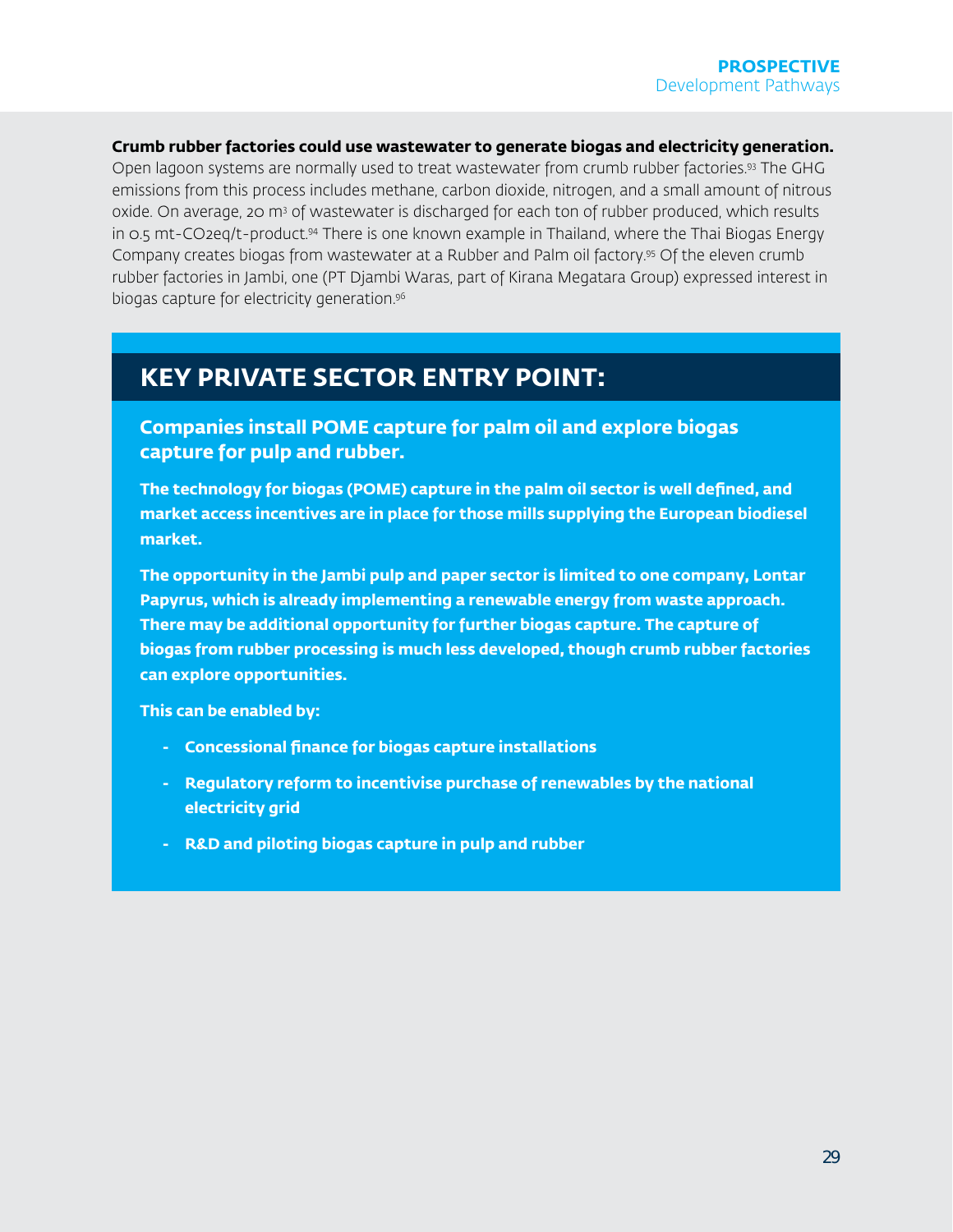# **LOW EMISSION ALTERNATIVES**

**Jungle rubber offers a carbon-dense, biodiverse alternative to clonal monoculture, however farmers may not have sufficient incentive to maintain this type of cultivation.**

### **CASE STUDY** PES Jungle Rubber

**In Jambi province, payment for ecosystem services (PES) agreements with four villages in Bungo to conserve 2,000 ha of jungle rubber were put in place by ICRAF, in partnership with local NGOs WARSI, Gita Buana and Lembaga Ekolabel Indonesia (LEI) or the Indonesian Ecolabelling Institute.** 

**Seventy-nine farmers from Letung, Sangi, Mengkuang Besar, Mengkuang Kecil and Lubuk Beringin villages agreed to retain their complex rubber agroforests if incentives were provided.**

**As part of this project, Bridgestone North Sumatra conducted training for farmers on post-harvesting techniques. They agreed to provide premiums to the farmers for higher quality latex and bought three shipments directly from the village.**

**To manage governance risks, instead of cash, the communities received support to establish microhydro power generators, local tree nurseries and model village forests.** 

**Agroforestry and diversification of existing plots by adding new plants and trees of commercial interest can increase biomass (and carbon storage) and may help reduce the pressure on nearby forest areas by increasing farmer incomes.** Global studies have shown diverse agroforestry systems compete for space with profitable and short-term monoculture cash crop.97 In Kerinci, studies found that cinnamon trees created a permanent agroforest,98 and as part of the Sustainable Agriculture Network (Rainforest Alliance) certification, local indicators consider cinnamon plots as vegetation buffers.<sup>99</sup> A new rubber plantation company in Jambi, PT Royal Lestari Utama (RLU), has concessions adjacent to Bukit Tigapuluh National Park (BTNP). These will be developed to form a bufferzone to help protect the National Park from encroachment.xxiii, 100

**Jungle rubber offers a carbon-dense, biodiverse alternative to clonal monoculture, however farmers may not have sufficient incentive to maintain this type of cultivation.** It estimated that jungle rubber accounts for 60 percent of rubber farmers in Jambi, $101$  a rubber system with complex, multi-strata canopy that resembles natural secondary forest and shares about 60-80 percent of plant species found in neighboring primary forests.102 The carbon stock of jungle rubber higher than average rubber rotational systems; a study in Bungo district found 60-year-old rubber agroforest stored around the same amount of carbon as a 25-year-old secondary forest.<sup>103</sup>

Anecdotal evidence suggests that a significant drop in rubber price has led to replacement of jungle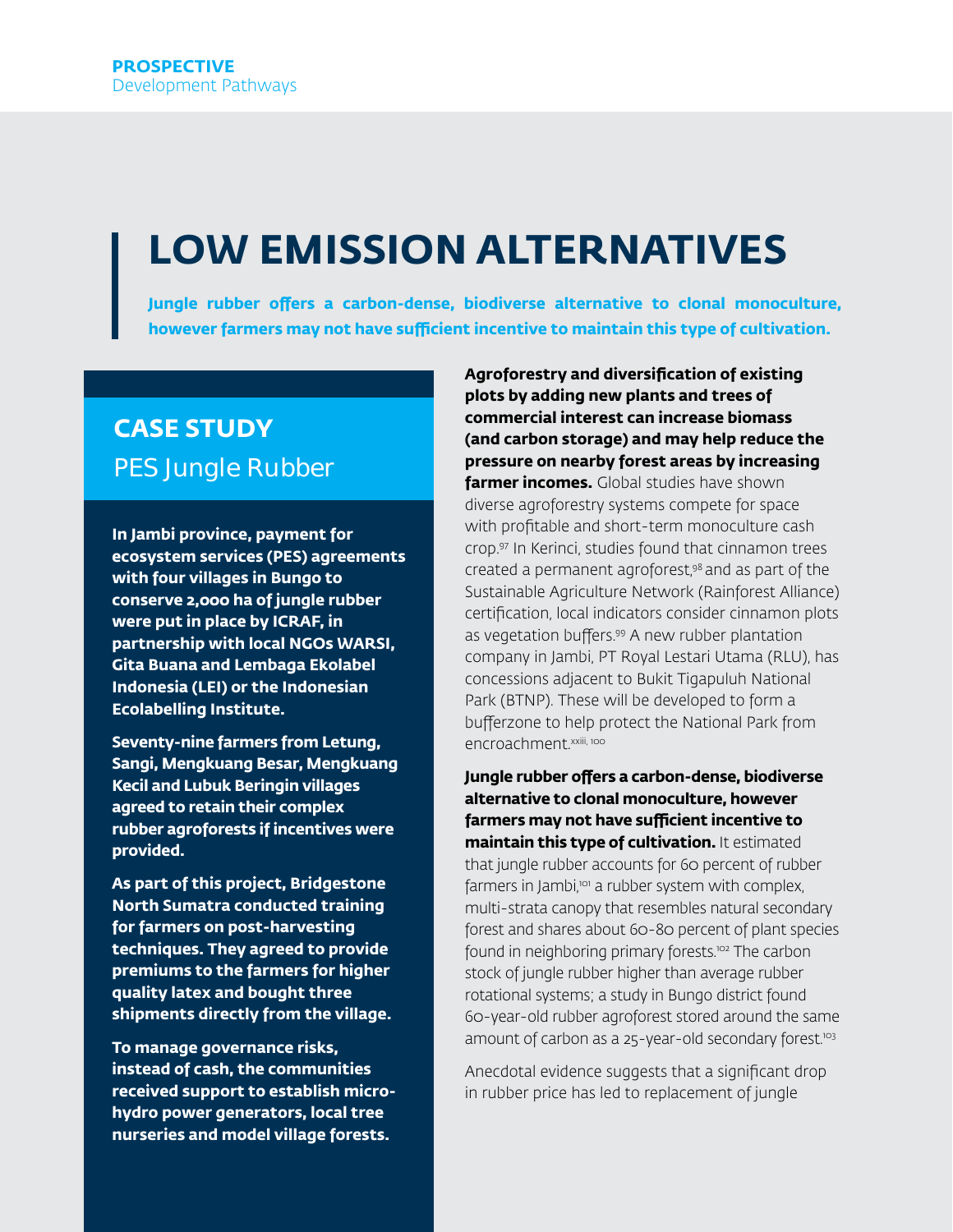rubber with clonal monoculture, to increase the yields per hectare. There is also reportedly widespread clearing of rubber trees to replace them with oil palm. Given that oil palm plantations provide more income per unit of land with less labor than rubber, incentives are needed for farmers to retain jungle rubber systems. However, jungle rubber is generally considered to be of lower quality, which means end users are not interested in payments for ecosystem services or voluntary certification.104

**Planting agriculture crops and commercial tree crops which can be grown on (re) wet peat soils, as an alternative to drainage-based agriculture, can reduce emissions from peat drying and may increase the carbon stock of plots.** Paludiculture is the cultivation of biomass on wet and re-wetted peatlands. In Jambi, opportunities for alternative livelihoods on re-wetted peat include edible fruit trees (e.g. *Durio carinatus, Nephelium* spp., *Mangifera* spp., *Garcinia* spp.), rattan palms (*Korthalsia flagellaris, Calamus* spp.), fat/oil-producing plants (e.g. *Shorea* spp., *Palaquium* spp.), latex-producing trees (e.g. *Dyera polyphylla, Palaquium* spp.), resin-producing trees (*Shorea* spp.), dye/ tannin -producing plants (e.g. *Fibraur eatinctorial*), fibre plants (e.g. *Pandanus* spec., *Lepironia articulata*), medicinal plants (e.g. *Alseodaphne coriacea, Ilex cymosa*), and sago palms (*Metroxylon sagu*) can be milled locally to make starch.

### **CASE STUDY Hutan** Kemasyarakatan

**Farmers in Jambi cleared peatland and planted oil palm, jelutung, coconut and coffee.** 

**After coming into conflict with the local forestry office, ICRAF facilitated a solution where the land was re-planted with mango (***Mangifera indica***), durian (***Durio zibethinus***), jelutung and nutmeg (***Myristica fragrans***). ICRAF helped the farmers obtain a Communitybased Forest Management (Hutan Kemasyarakatan/ HKm) permit.**

### **KEY PRIVATE SECTOR ENTRY POINT:**

**Investment in processing and export companies trading in low-emissionalternative commodities.** 

**Market-driven approaches are more likely to be self-sustaining, and therefore represent an important long-term opportunity.** 

**This can be enabled by:**

- **- Market studies and feasibility analyses for potential alternative crops**
- **- Concessional finance for building processing facilities for high potential alternatives**
- **- Sensitisation and training of farmers (government and NGO extension)**

xxiiiThe Tropical Landscapes Finance Facility issued Asia's first corporate sustainability bond to fund PT RLU to develop its plantations and strengthen conservation and community partnership programs. A second tranche of funding expected in late 2018 will include rubber outgrower and plasma schemes.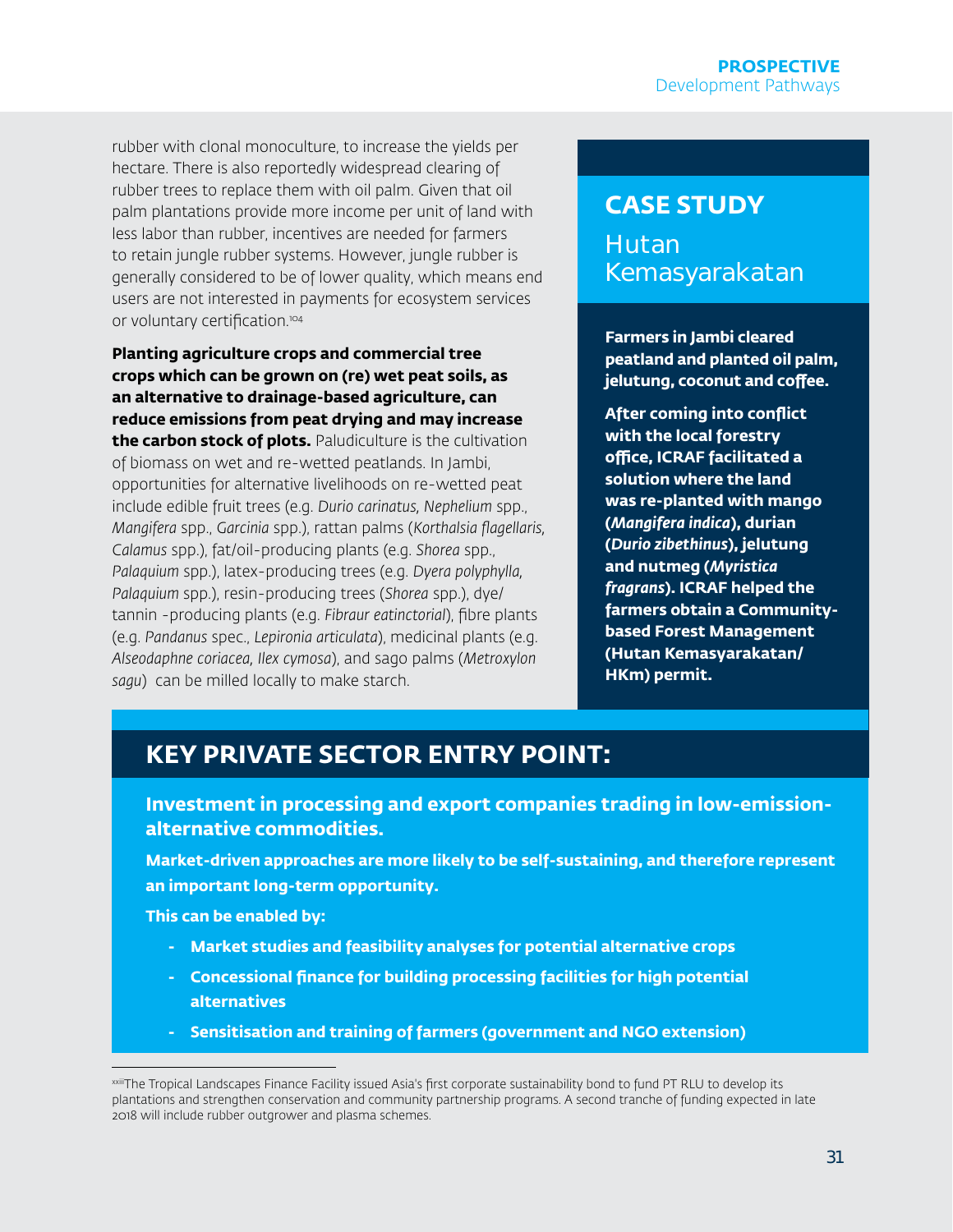#### **Indonesia is the world's only commercial supplier of jelutung latex, with a single**

**international buyer.** *Jelutung Dyera* was historically a commercially important species and has already been planted as part of peatland restoration and alternative livelihood activities in Jambi. There is a single Indonesian company, PT Sampit in Sampit, Central Kalimantan, exporting Jelutung. There is one remaining international buyer for Jelutung latex, Lotte Co, a multi-national with headquarters in South Korea and Japan. Between 2010 and 2015, Indonesia shipped an average of 150 mt per year.<sup>105</sup> As a comparison, during peak production in the early 20th century, the United States alone averaged 14,000 mt imports annually.106 Without significant market demand, jelutung is unlikely to be a commercially viable alternative to oil palm or rubber.

### **KEY PRIVATE SECTOR ENTRY POINT:**

**Rubber companies and their supply chains explore payment agreements for maintaining jungle rubber.**

**Work by ICRAF, Bridgestone and their partners suggest this may have potential. As more rubber companies make NDPE commitments, this could form part of a zeronet-deforestation approach.**

**This can be enabled by:**

- **- Facilitation of discussions with the new rubber plantation company in Jambi, PT RLU (and their JV partner Michelin)**
- **- Co-funding Payments for Ecosystem Services for 'jungle rubber'**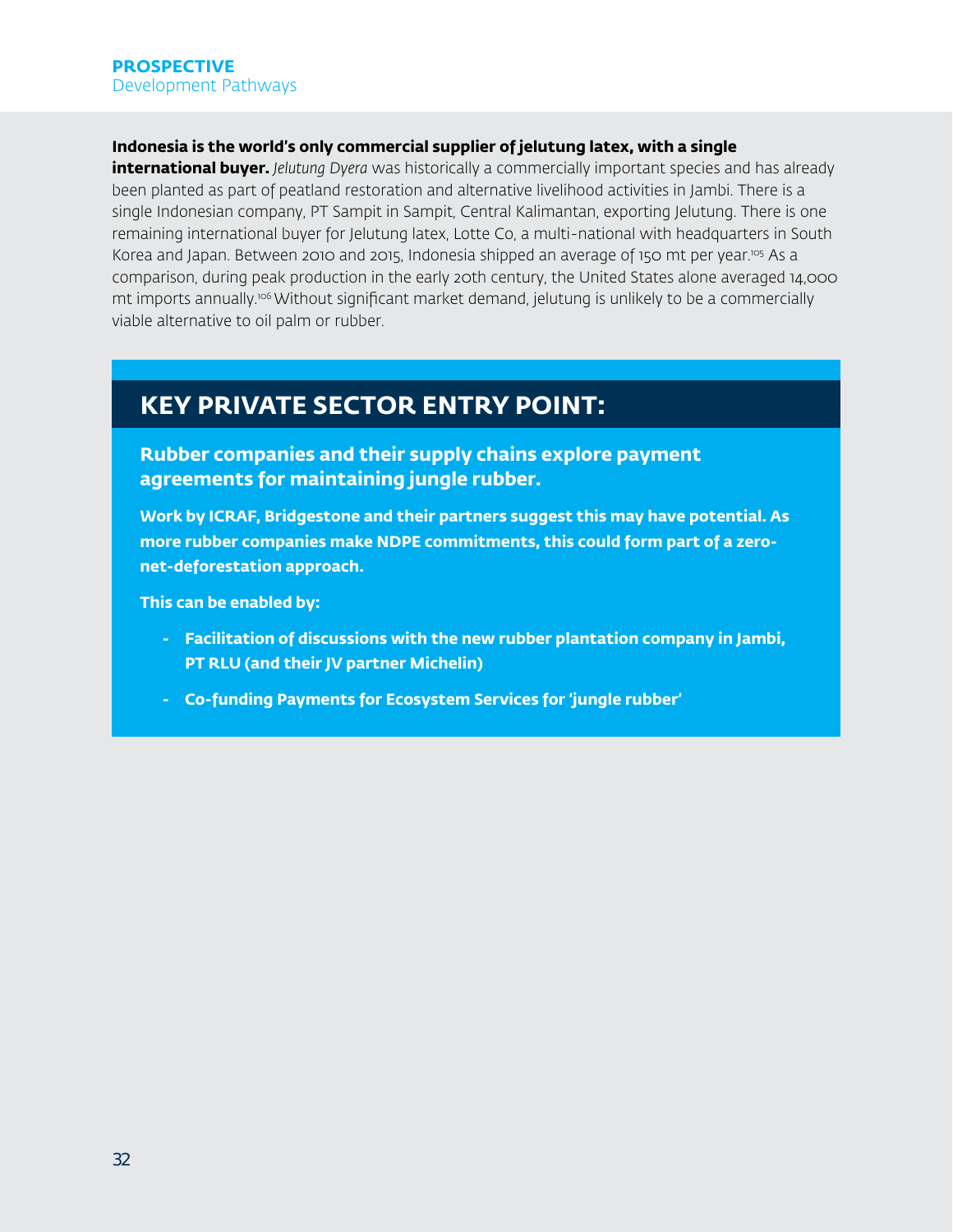# **RESPONSIBLE & JURISDICTIONAL SOURCING**



**CO • Incent emissions reduction activities by producers <sup>2</sup>**

#### **For over 20 years, companies have used certification to encourage responsible practices by producers.**

Certification typically involves a standard, third-party auditors, and a governance system that defines the process, including approval of auditors, review and update of the standards, rules for communication, grievance procedures etc. In the late 1980s, the Rainforest Alliance launched the world's first forestry certification program, followed by the FSC in 1994, and many other multi-stakeholder, voluntary standards in forestry and agriculture over the past two decades followed.

**Sustainably certified oil palm, tissue and cinnamon are available from Jambi producers.** According to available information, there are 54,829 ha of RSPO certified oil palm estates in Jambi province, belonging to RSPO members Asian Agri, GAR, Wilmar, Sime Darby and Triputra Agro Persada. This is equivalent to approximately eight percent of the oil palm plantation area recorded in Jambi province in 2015.xxiv These companies are also ISCC certified. Lontar Papyrus (Sinar Mas Group) is the only pulp mill in Jambi, and it is certified under the LEI standard, which is endorsed by PEFC. One of its subsidiary suppliers is PT Wirakarya Sakti, which manages the largest certified forest in Indonesia, and exclusively supplies Lontar<sup>107</sup>. Lontar produces 100 percent LEI/PEFC certified pulp from logs, and 100 percent LEI/PEFC certified tissue (of which 70 percent is from its own pulp and 30 percent is procured from the market)<sup>108</sup>. Cassia Co-Op, a cinnamon processing and export company, has Rainforest

### **CASE STUDY** RSPO Certified **Smallholders**

**Jambi is home to one of the world's first RSPO certified independent smallholder groups.** 

**Gapoktan Tanjung Sehati is an RSPO pilot project and received the second RSPO group certificate for independent smallholders in the world. Based in Merangin district, they have 350 members with 450 ha of palm oil, which they can deliver to PT Sari Aditia Loka (SAL), PT Agrindo Indah Persada(a Wilmar Group company) or PT Bebeko.** 

**They were supported by NGO Yayasan Setara to implement the RSPO P&C, starting in 2009, and received their group certificate in 2014.**

xxivCalculated using companies and area reported Dinas Paekebunan Provinsi Jambi, Statistik Perkebunan Tahun 2015 (hardcopy), cross-referenced with the RSPO database on certification https://rspo.org/certification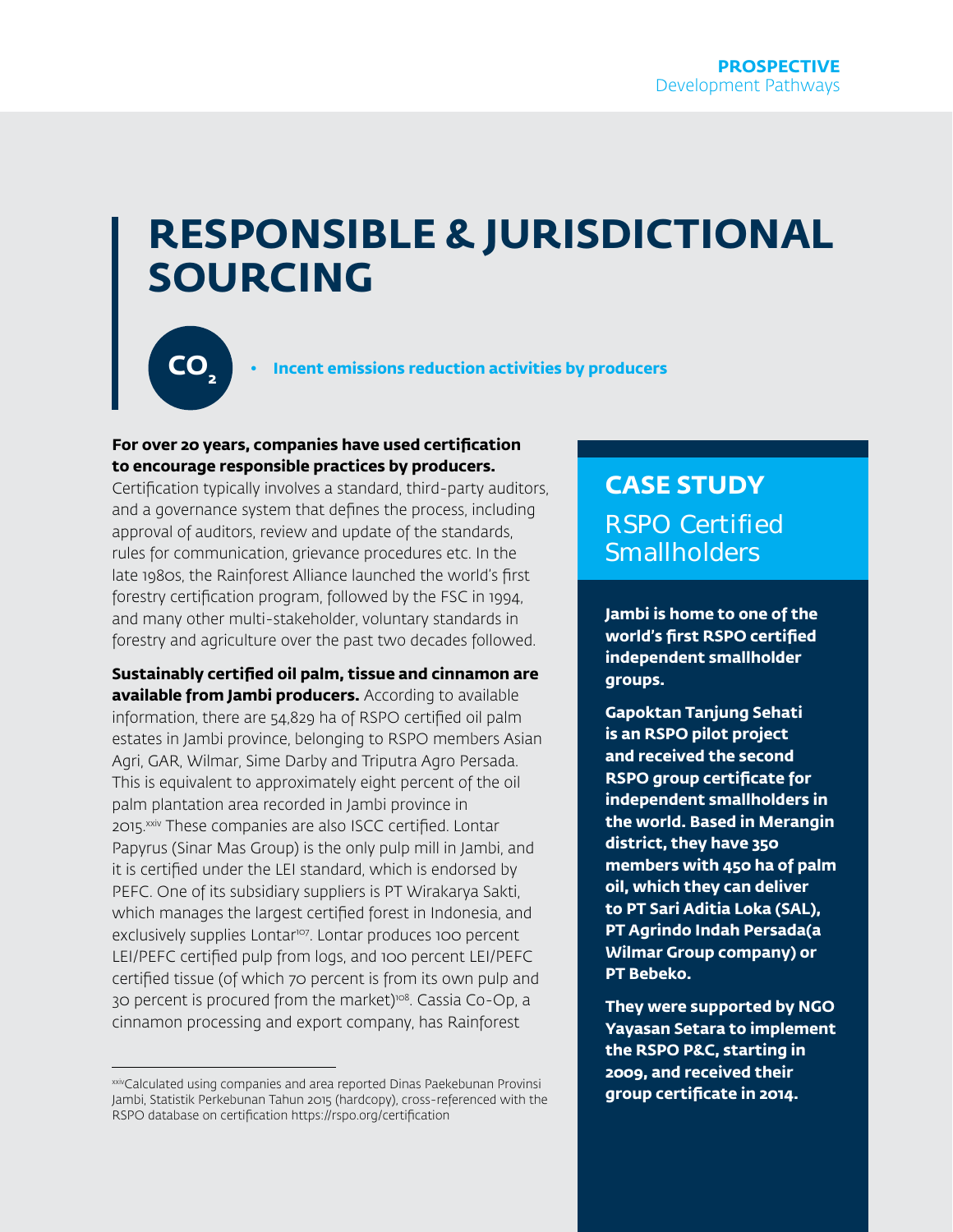### **PLEDGE**

Produce-Protect Criteria

**The 2015 pledge by M&S and Unilever contained the following criteria for recognising jurisdictional initiatives:**

**1. A strategy for how to reduce emissions from forests and other lands whilst increasing agricultural productivity and improving livelihoods**

**2. A system for measuring and monitoring reductions in GHG emissions from deforestation and an established baseline**

**3. A commitment to adhere to social and environmental safeguards and monitor these efforts**

**4. High-level political commitment to, and support for, the compact's design and implementation from government partners**

**5. Stakeholder engagement in the compact's development and implementation; and Location in a country with an ambitious national UNFCCC target (currently called an Intended Nationally Determined Contribution or INDC).**

Alliance certification though at the time of its certification covered less than 0.5 percent of Jambi's cinnamon farmers.109

**The Indonesian Sustainable Palm Oil (ISPO) is a standard and certification system, established by the Indonesian government.** Initially under the Director General of Estate Crops (Ministry of Agriculture) in 2015 it was placed it under the Co-ordinating Ministry of Economic Affairs. The standard is based on existing Indonesian laws and regulations, and is audited by government-approved certification bodies. The government is seeking global recognition for ISPO. As of August 2017, 16.7 percent of oil palm plantations in Indonesia were ISPO certified.<sup>110</sup>

**Jurisdictional certification is a new concept based on local government committing to carry out lowemission rural development, reduce deforestation, respects the rights of the indigenous community and support farmer participation in sustainable commodity supply chains.** The local government establishes and leads a multi-stakeholder working group with representatives from companies, farmers, the indigenous communities and NGOs, who together will identify and agree on the risks, solutions and sustainable targets at jurisdictional level, such as reducing deforestation, farmer empowerment, developing support for rules and regulations, etc. The local government develops or adopts a transparent monitoring system.

**Jurisdictional certification is in the pilot stage for the palm oil sector in Indonesia.** RSPO is piloting it in Seruyan, Central Kalimantan (Indonesia), Musi Banyuasin, South Sumatra (Indonesia) and Sabah (Malaysia). Furthermore, the Ecuadorian government announced in 2017 its intention to adopt and implement the RSPO principles and criteria at the national level, which is also being referred to as a jurisdictional approach. In August 2017, RSPO issued a tender for the development of a certification system to enable the jurisdictional approach to certification.

**Provincial commitments followed by district-level implementation of jurisdictional approaches shows early success in South Sumatra.** A provincial-level green growth plan was developed in 2016 and launched in May 2017. The head of Musi Banyuasin district, in South Sumatra,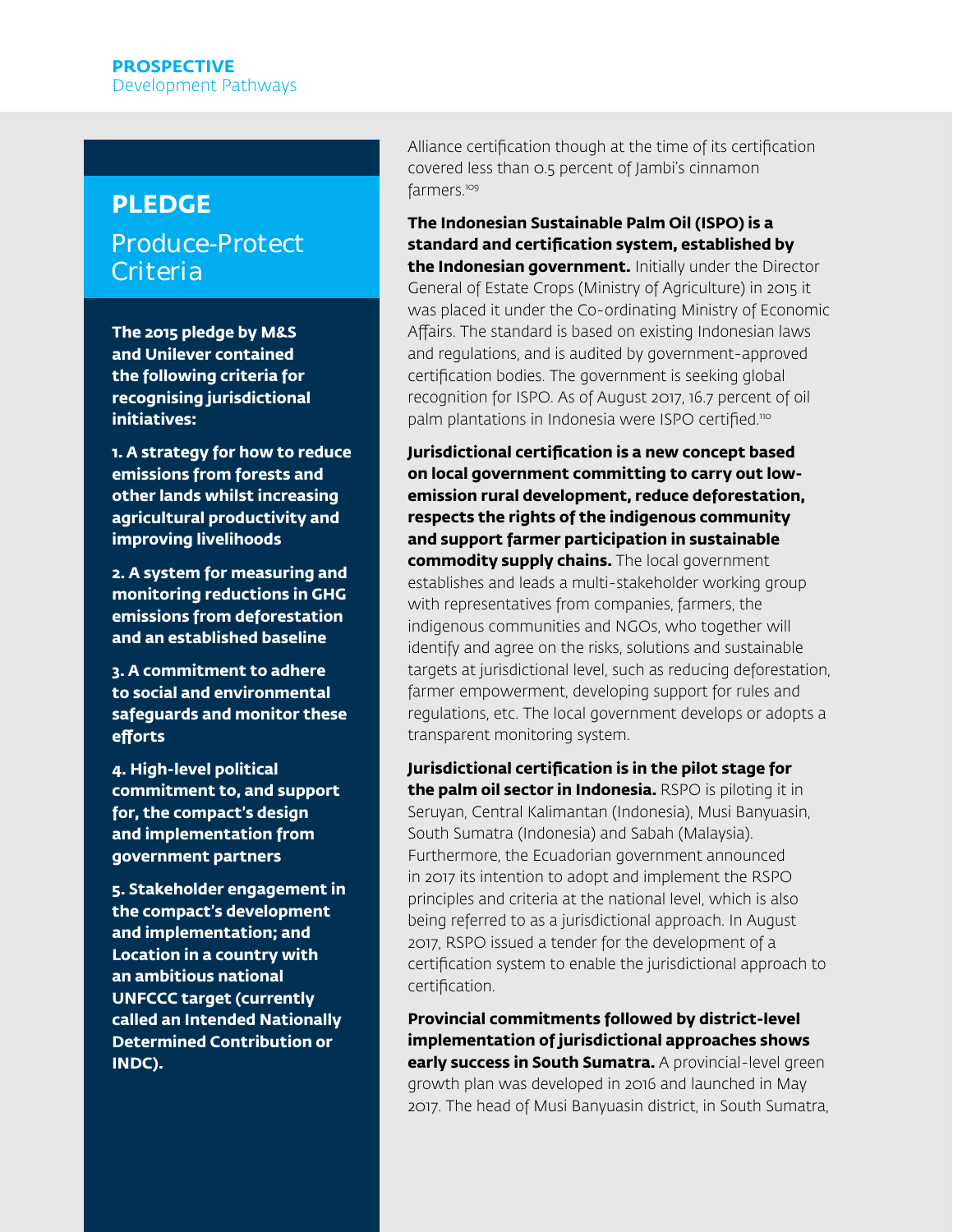has committed to achieve jurisdictional certification by 2020, starting with Lalan sub-district in 2018. Project partners include IDH and WRI, as well as five foreign companies planning to cofinance the work. Stakeholders are working towards developing a verified sourcing area. Batangahri has been identified as a target sustainable district in Jambi province.

#### **Groundwork for a jurisdictional approach in Jambi has been set out in an agreement between IDH and the**

**Jambi Governor, signed in September 2017.** As part of this agreement, IDH will support the province to develop a Green Growth Plan.<sup>111</sup> The approach includes developing production, protection and inclusion compacts, agreements between farmers, companies and governments to enhance the sustainability and productivity of land and secure community livelihoods by diversifying their income sources in exchange for natural resource protection. IDH is focused on palm oil, rubber, and coffee and will link the compacts in Jambi to international markets and the financial sector.<sup>112</sup>

#### **Preferential sourcing by global buyers is seen as critical, to incent private sector and government to take action**

**within a jurisdiction.** In December 2015, Marks & Spencer (M&S) and Unilever pledged to 'prioritise our commodity sourcing from areas that have designed and are implementing jurisdictional forest and climate initiatives.<sup>'113</sup> Following this commitment, a working group of experts, referred to as the 'Brain Trust' and coordinated by the US department of State, developed an expert assessment guide to assist practitioners assess whether a jurisdictional program should qualify for preferential sourcing. Separately, in late 2017 The Earth Innovation Institute launched the Produce-Protect Platform, an online dashboard with interactive maps and dataxxv for Brazil, Peru, Colombia, Mexico and Indonesia, allowing companies to identify jurisdictional initiatives. Discussions with retailers and manufacturers as part of this study identified concerns regarding the practical implementation of the jurisdictional approached in day to day company operations: Retailers don't normally have supply chain traceability to jurisdictions and therefore can't give preferential treatment, and even if they could, long-term purchase agreements for commodities carry operational risks.

### **CASE STUDY**

### Blockchain for Palm Oil

**Blockchain technology ensures that each transaction recorded in a ledger is digitally signed and secure.**

**In a palm oil supply chain, this technology could be used for traceability, either complementing or replacing existing methods.** 

**The Technology Innovation Blockchain Lab has proposed that independent smallholders would use a mobile scanner to identify, selfgrade and scan their FFB.**

**Traders would use a blockchain app to record the grade and quantity of FFB received from independent smallholders.**

**The mill would use the data transferred from the trader to verify the farm location (e.g. outside of the forest estate), and would update the transaction (including mill grading) in the app. In this model, payment would be made directly to the independent farmer.** 

xxvTimeseries data is provide (where available) on deforestation and agricultural value, population, rural population, indigenous area, life expectancy, human development index, life expectancy, average income, poverty, birth mortality rate, forest cover, deforestation, carbon stored in forest, avoided deforestation, crop area, production, extractives, landcover, protected areas, cattle heads, cattle density, and pledges.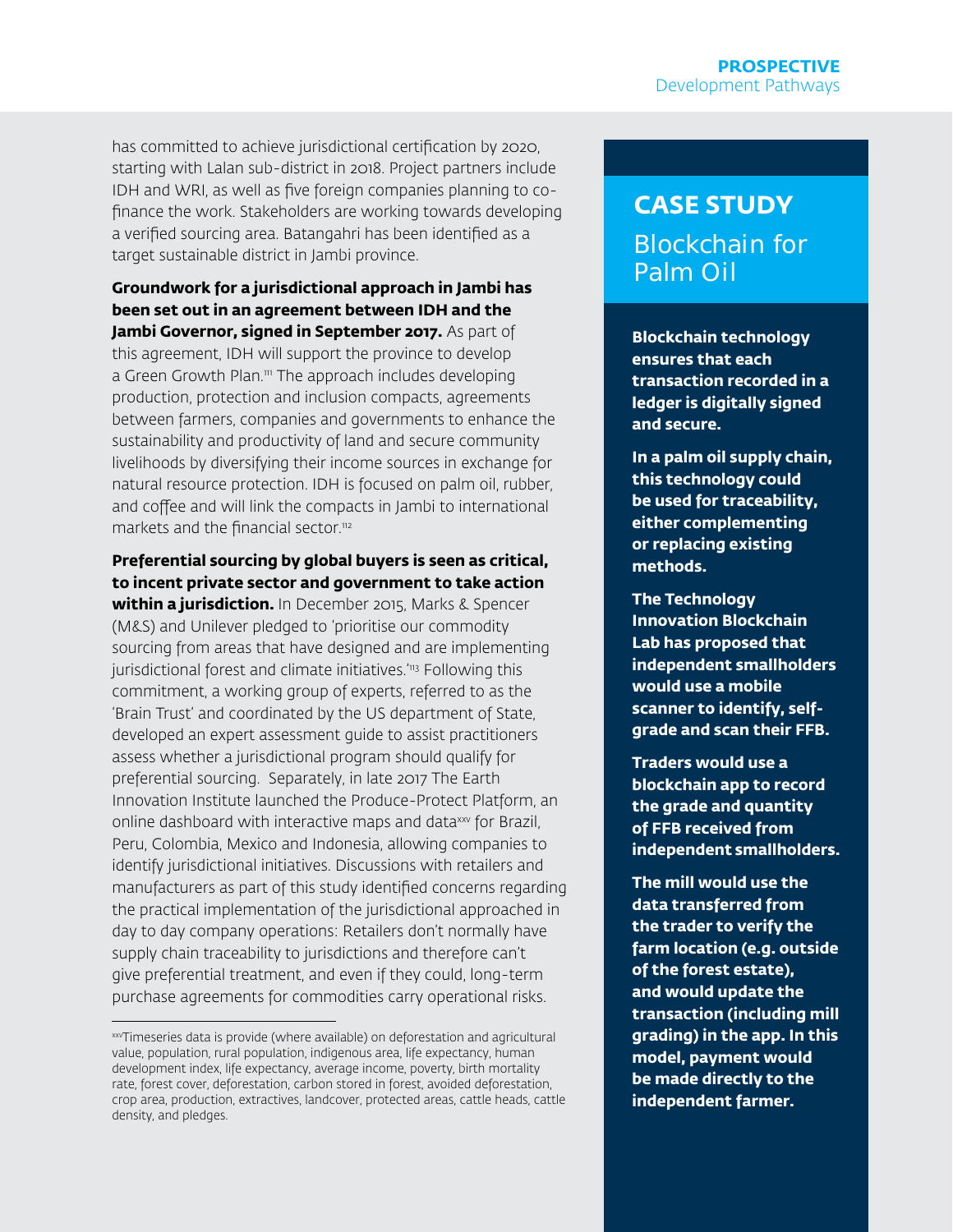**Traceability has become an important part of company sustainability strategies, as a tool for risk management and supplier engagement approach.** For manufacturers, this typically means tracing back to a mill and the known catchment area attached to the mill (also called a '*supply shed*'). Mapping tools such as GFW's PALM Risk analysis or The Forest Trust's (TFT's) Starling can be used, e.g. to assess past and present forest loss in supply sheds. Unilever<sup>114</sup> and Nestle<sup>115</sup> became the first consumer goods companies to publish lists of palm oil mills in February 2018. Integrated traders/ processors/plantation companies Wilmar<sup>116</sup> and Bunge (formerly IOI)<sup>117</sup> also publish mill lists. Mills themselves are working on traceability of their third-party suppliers (independent small and medium land holders), and can use software solutions such as Bluenumber<sup>118</sup>, AkvoFlow<sup>119</sup>, Geotraceability<sup>120</sup> and Cocoa Trace and Palm Oil Trace<sup>121</sup> (under development) to record farmer information on smartphones, which can be cross-referenced with geographic information such as forest loss, visualized and communicated to the downstream supply chain. In practice, traceability work is often undertaken through supplier questionnaires, field visits and spreadsheets, though software solutions such as String<sup>122</sup> have sought to automate data collection and analysis. Work on applying blockchain technology to agriculture supply chains has also begun, focused on secure transactions between smallholder farmers and mills (see case study).

### **KEY PRIVATE SECTOR ENTRY POINT:**

#### **Global buyers preferentially source commodities from Jambi province.**

**Many companies already have policies in place to do this, though work is needed on implementing it in practice.** 

**This can be enabled by:**

- **- Brokering offtake agreements between buyers and companies operating in Jambi (e.g. Produce-Protect compacts)**
- **- Ensuring the Jambi jurisdictional approach is consistent with the Produce-Protect criteria, and registering the jurisdiction in the EII Platform**
- **- Convening practitioners to identify ways to practically implement the jurisdictional sourcing approach**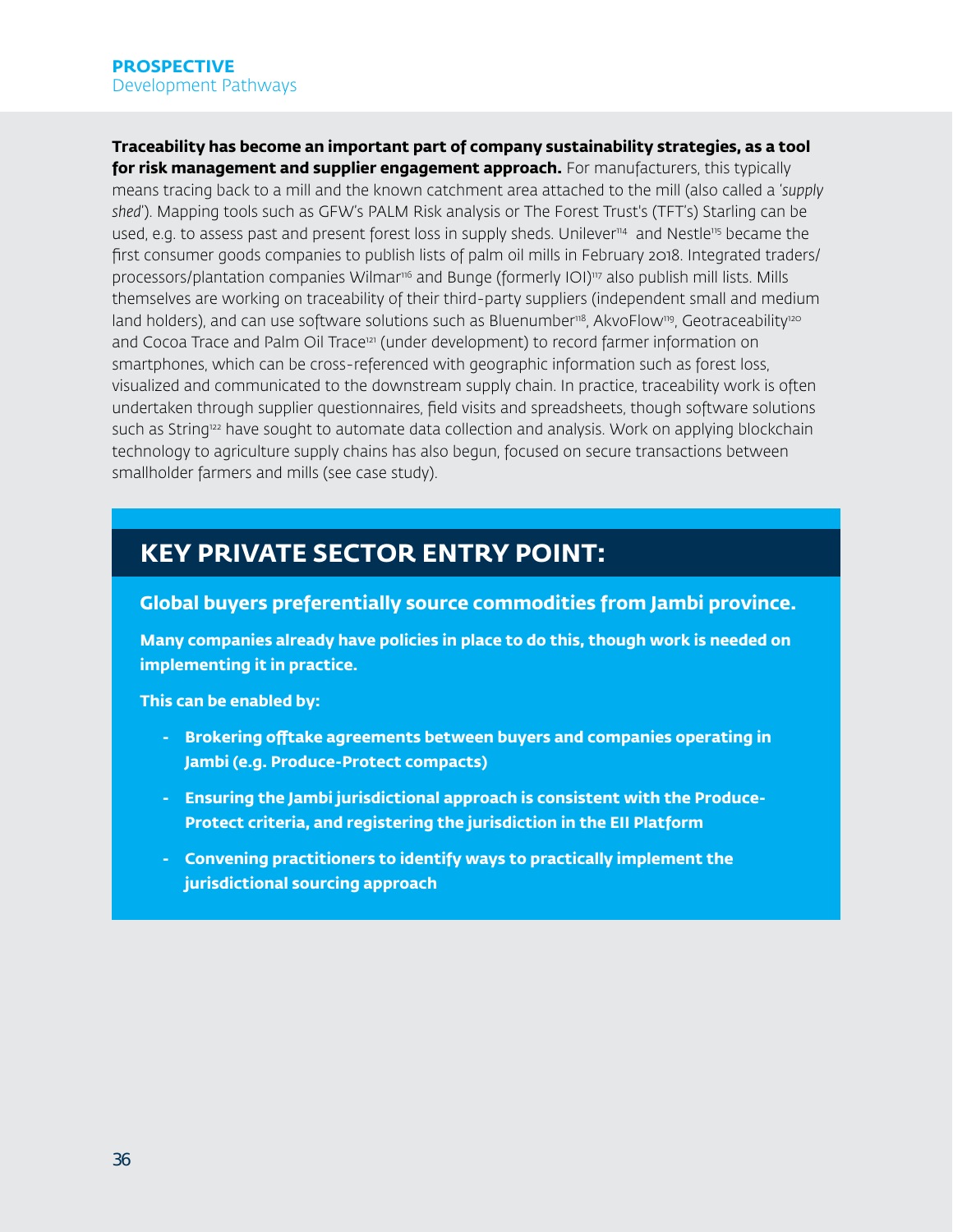# **NEXT STEPS**

**In Jambi province, oil palm, rubber, pulpwood, cinnamon and coffee are the most significant agricultural commodities, and the private sector companies associated with these will be an important part of the emissions reduction strategy.** 

Landscape approaches for emissions reductions include site-level activities by a number of companies, as well as jurisdiction-wide approaches that convene private sector, government, NGO and other stakeholders to scale impact.

The ISFL is uniquely positioned to bring its convening power, blended finance and collaborative approach to reducing emissions in Jambi province.

The findings from this rapid diagnostic study can be used by the BioCF and the ISFL team to help identify which private sector entry points and enabling activities to pursue further in the Jambi ISFL program. This may include, but is not limited to:

- Providing technical assistance to test or scale-up private sector activities that reduce emissions
- Lending through DFI to companies and/or banks
- Convening private sector engagement at the district and provincial-level
- Activities to improve the policy and regulatory environment for private sector, reduce compliance costs and minimize the distortionary effects of public spending

This approach is consistent with the MFD framework.

In the next phase, work will include determining the emissions reductions potential of the proposed activities, livelihood impacts, the financing mechanisms for the proposed activities, and roles and responsibilities for implementation.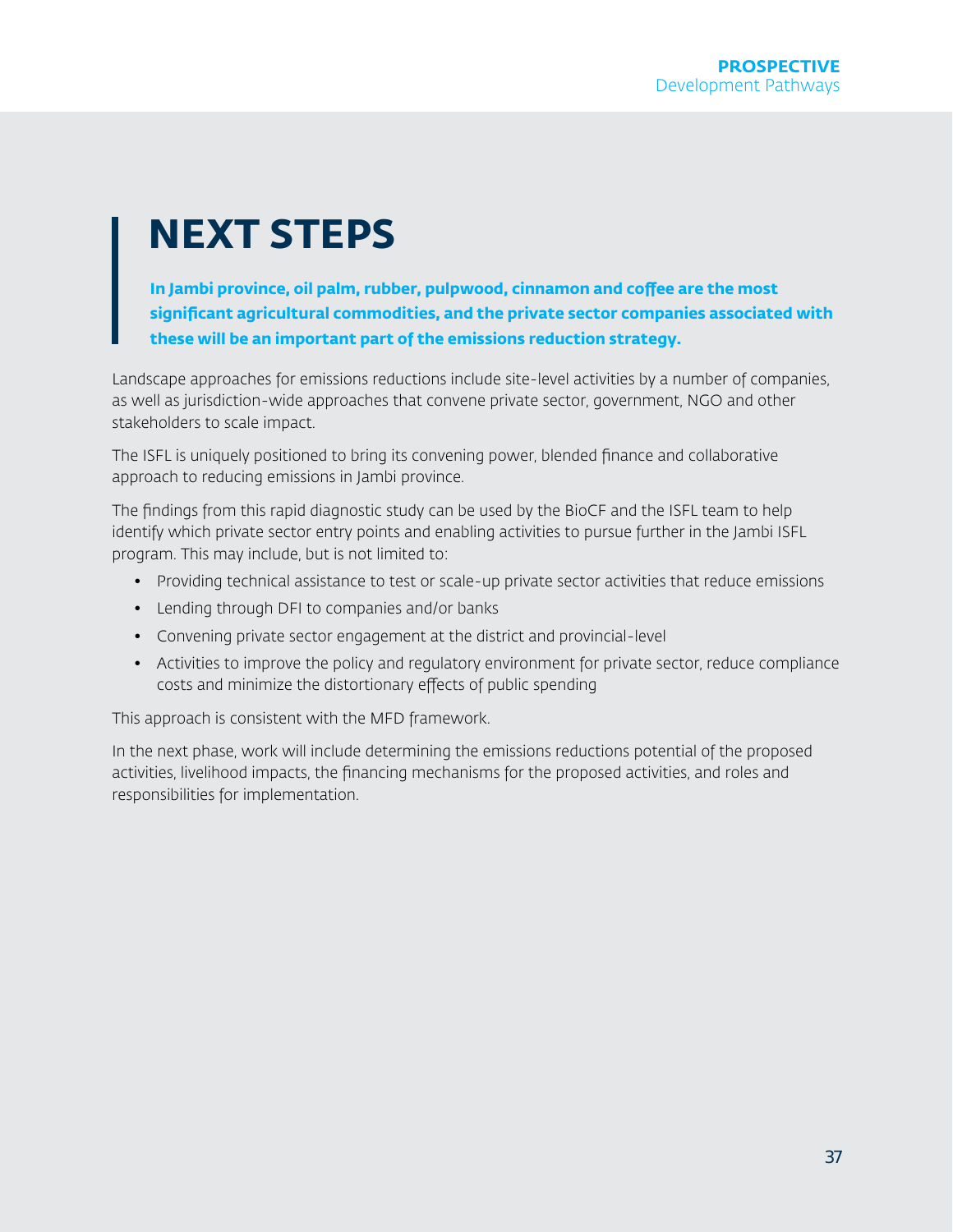# **ANNEX 1**

#### **Key Private Sector Forest Commitments**

Private sector commitments to tackle deforestation in their production and supply chains are an important tool to leverage change, as they are implemented through day to day procurement of critical supplies and ingredients. For the purposes of this study, we have reviewed the commitments made by companies operating in Jambi on the following:

- NDPE pledges first launched in December 2013 by Wilmar and Unilever, and now at least over 500 companies globally, to remove deforestation from their agricultural commodity supply chains.
- The Consumer Goods Forum 'Zero Net Deforestation' Pledge, has a commitment to achieve zero net deforestation by 2020. This is endorsed by over 400 CGF members including consumer goods manufacturers and retailers from around the world.
- The New York Declaration on Forests pledges to halve the rate of deforestation by 2020, to end it by 2030, and to restore hundreds of millions of acres of degraded land and was signed by 37 governments, 20 sub-national governments, 53 multi-national companies, 16 groups representing indigenous communities and 63 non-government organizations. Over 190 organizations have now become signatories.
- Membership of roundtables that operate voluntary certification. While the standards offer different levels of protection for land use change, and membership does not mean all areas are certified, it is an indication of the company's commitment to protect High Conservation Values and High Carbon Stock.

Given the opaque, complex and dynamic nature of palm oil and pulp and paper supply chains, it is not possible to definitively identify downstream manufacturers and retailers that are sourcing from Jambi producers. Further, as the CGF Zero Deforestation Pledge includes over 400 companies, these are not all listed here. Instead, a sample of downstream companies likely to be sourcing from Jambi has been provided.

| Rubber company              | $\mid$ Factories $\mid$ Plantations $\mid$ | <b>NDPE</b><br><b>Policy</b> | SNR-i<br><b>WG</b> | <b>NY Forest</b><br><b>Declaration</b> |
|-----------------------------|--------------------------------------------|------------------------------|--------------------|----------------------------------------|
| PT RLU (Barito/Michelin JV) | Approx.<br>70,000 ha                       |                              |                    |                                        |
| Halcyon Agri                | No                                         |                              |                    |                                        |

#### **Table 1: Jambi Rubber Companies with Forest Commitments**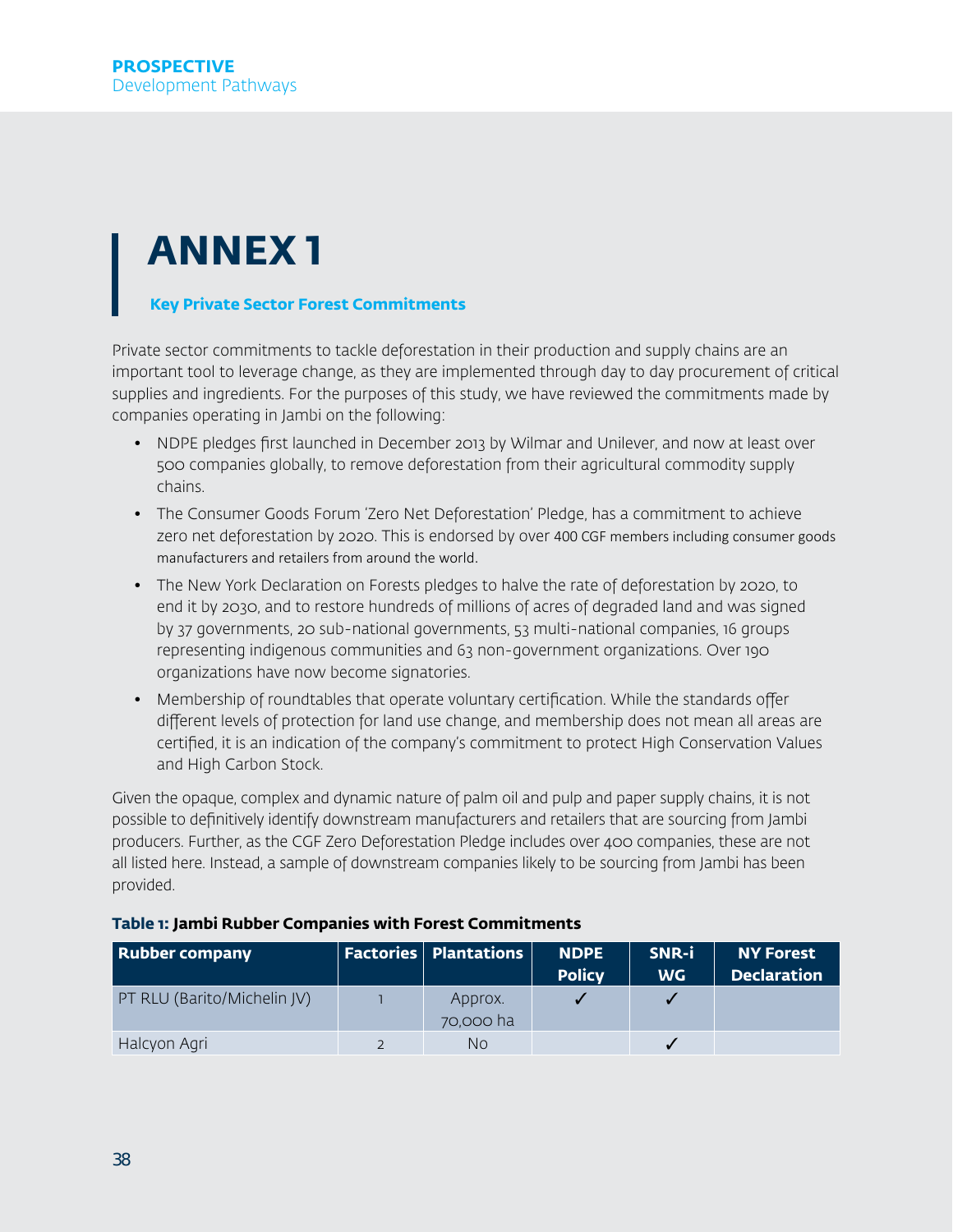| <b>Rubber Buyers</b> | <b>Tire</b><br><b>Manufacturer</b> | Car<br>Manufacturer | <b>NDPE</b><br><b>Policy</b> | SNR-i<br>WGxxvi/FSC | <b>NY Forest</b><br><b>Declaration</b> |
|----------------------|------------------------------------|---------------------|------------------------------|---------------------|----------------------------------------|
| Michelin             |                                    |                     |                              |                     |                                        |
| Bridgestone          |                                    |                     |                              |                     |                                        |
| Pirelli              |                                    |                     |                              |                     |                                        |
| Continental          |                                    |                     |                              |                     |                                        |
| Goodyear             |                                    |                     |                              |                     |                                        |
| Yokohama             |                                    |                     |                              |                     |                                        |
| Apollo               |                                    |                     |                              |                     |                                        |
| Nokian               |                                    |                     |                              |                     |                                        |
| <b>GM</b>            |                                    |                     |                              |                     |                                        |

#### **Table 2: Jambi Rubber Buyers with Forest Commitments**

#### **Table 3: Jambi Palm Oil Companies with Forest Commitments**

| <b>Palm Oil Company</b>                       | <b>Mills</b>   | Inti   | <b>Plasma</b> | <b>Total</b> | <b>NDPE</b><br><b>Policy</b> | <b>RSPO</b><br><b>Member</b> | <b>NY Forest</b><br><b>Declaration</b> |
|-----------------------------------------------|----------------|--------|---------------|--------------|------------------------------|------------------------------|----------------------------------------|
| Royal Golden Eagle<br>(Asian Agri/Apical)     | $\overline{4}$ | 18,038 | 25,023        | 43.061       | $\sqrt{}$                    | ✓                            |                                        |
| Sinarmas (Golden Agri<br>Resources, PT Smart) | 5              | 14,523 | 25,224        | 39,747       | $\checkmark$                 | $\checkmark$                 |                                        |
| Astra Agro Lestari                            | $\mathcal{E}$  | 5,847  | 26,149        | 31,996       | $\overline{\mathcal{L}}$     |                              |                                        |
| Triputra Agro (TAP)                           |                | 5,973  | 7,458         | 13,431       |                              |                              |                                        |
| Sime Darby (Minamas)                          |                | 2,851  | 5,776         | 8,627        | $\overline{\mathcal{L}}$     |                              |                                        |
| Wilmar                                        | 2              | 5,785  | 218           | 6,003        |                              |                              |                                        |

#### **Table 4: Palm Oil Buyers Potentially Linked to Jambi with Forest Commitments**

| <b>Palm Oil</b><br><b>Buyers</b> | Trader   Manufacturer   Retailer   NDPE   CGF Zero Net   NY Forest |  | Policy   Deforestation   Declaration   Member | <b>RSPO</b> |
|----------------------------------|--------------------------------------------------------------------|--|-----------------------------------------------|-------------|
| <b>ADM</b>                       |                                                                    |  |                                               |             |
| Cargill                          |                                                                    |  |                                               |             |
| <b>LDC</b>                       |                                                                    |  |                                               |             |
| Wilmar                           |                                                                    |  |                                               |             |
| Unilever                         |                                                                    |  |                                               |             |
| Mondelez                         |                                                                    |  |                                               |             |
| <b>P&amp;G</b>                   |                                                                    |  |                                               |             |
| Nestle                           |                                                                    |  |                                               |             |

xxviWhile Forest Stewardship Council (FSC) certification is technically available for rubber plantations, in practice it Is not being used by the tire industry. The Sustainable Natural Rubber Initiative (SNR-i) is a voluntary and collaborative industry project, which has defined a set of five value chain criteria for a voluntary verification system targeted on a wide stakeholder participation, on a selfcertification basis.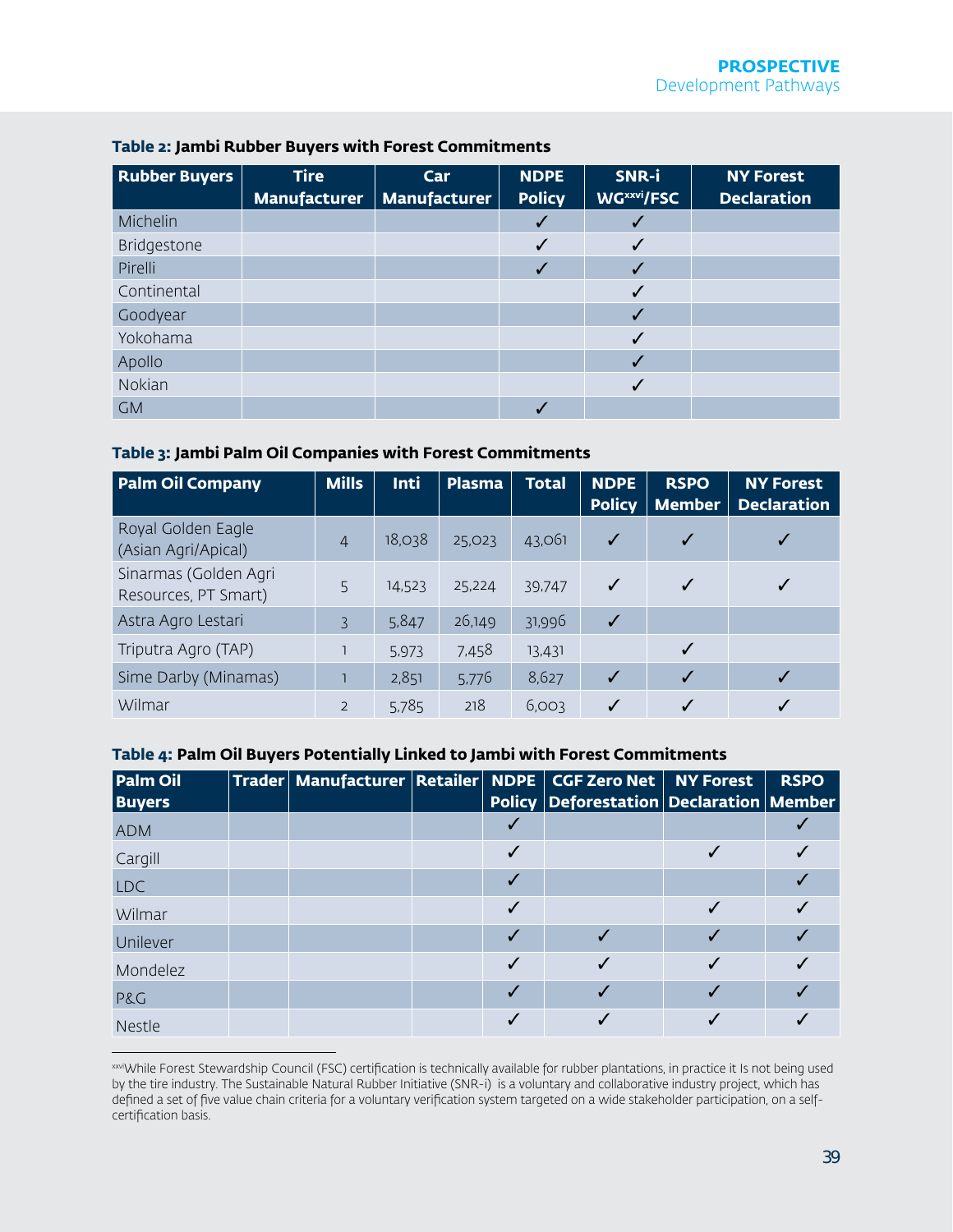#### **PROSPECTIVE**

Development Pathways

| Palm Oil                    | $\mathsf{Trader} \mathsf{Manufacturer} \mathsf{Retailer} $ | <b>NDPE</b>  | <b>CGF Zero Net</b>                  | <b>NY Forest</b> | <b>RSPO</b>  |
|-----------------------------|------------------------------------------------------------|--------------|--------------------------------------|------------------|--------------|
| <b>Buyers</b>               |                                                            | Policy $ $   | Deforestation   Declaration   Member |                  |              |
| Mars                        |                                                            | $\checkmark$ | $\checkmark$                         | $\checkmark$     | $\checkmark$ |
| Pepsi                       |                                                            | $\checkmark$ | ✓                                    | $\checkmark$     | $\checkmark$ |
| Kao                         |                                                            | $\checkmark$ | ✓                                    | ✓                | ✓            |
| Johnson &<br>Johnson        |                                                            | $\checkmark$ | $\checkmark$                         | $\checkmark$     | $\checkmark$ |
| SC Johnson                  |                                                            |              | ✓                                    | $\checkmark$     | $\checkmark$ |
| <b>Yves Rocher</b><br>Group |                                                            | $\checkmark$ | ✓                                    | $\checkmark$     | ✓            |
| Danone                      |                                                            | $\checkmark$ | $\checkmark$                         | $\checkmark$     | $\checkmark$ |
| <b>General Mills</b>        |                                                            | $\checkmark$ | ✓                                    | ✓                | ✓            |
| Kellogg's                   |                                                            | ✓            | ✓                                    | ✓                | ✓            |
| Grupo Bimbo                 |                                                            | $\checkmark$ | ✓                                    | $\checkmark$     | $\checkmark$ |
| L'Oreal                     |                                                            | ✓            | ✓                                    | $\checkmark$     | ✓            |
| Tesco                       |                                                            | $\checkmark$ | ✓                                    |                  | $\checkmark$ |
| <b>M&amp;S</b>              |                                                            | $\checkmark$ | $\checkmark$                         | $\checkmark$     | ✓            |
| Delhaize/Royal<br>Ahold     |                                                            | $\checkmark$ | ✓                                    | J                | ✓            |
| Walmart                     |                                                            | $\checkmark$ | $\checkmark$                         | ✓                | ✓            |
| McDonalds                   |                                                            | $\checkmark$ |                                      | ✓                | ✓            |
| Sobeys                      |                                                            | ✓            | ✓                                    | ✓                | ✓            |

#### **Table 5: Jambi Forest Products Companies with Forest Commitments**

| <b>Pulp &amp; Paper Company</b>         | Mills         | Plantations   NDPE   FSC or PEFC             |            | <b>Member</b>                    | <b>NY Forest</b><br><b>Declaration</b> |
|-----------------------------------------|---------------|----------------------------------------------|------------|----------------------------------|----------------------------------------|
| Lontar Papyrus (Sinar Mas Forestry/APP) | <b>TXXVII</b> |                                              |            | $\boldsymbol{J}^{\text{XXViii}}$ |                                        |
| PT WKS (APP)                            |               | 293,812 ha<br>(gross), planted<br>174,200 ha | $\sqrt{ }$ |                                  |                                        |
| PT Rimba Hutani Mas                     |               |                                              |            |                                  |                                        |
| PT Tebo Multi Agro                      |               |                                              |            |                                  |                                        |

xxviiLontar Papyrus has one pulp mill and a one adjacent paper mill in Jambi.

xxviiiLontar Papyrus and PT WKS have LEI certification, which is endorsed by PEFC. In 2007, APP was disassociated from the FSC after it came out that APP had cleared areas known to be critical forest habitat.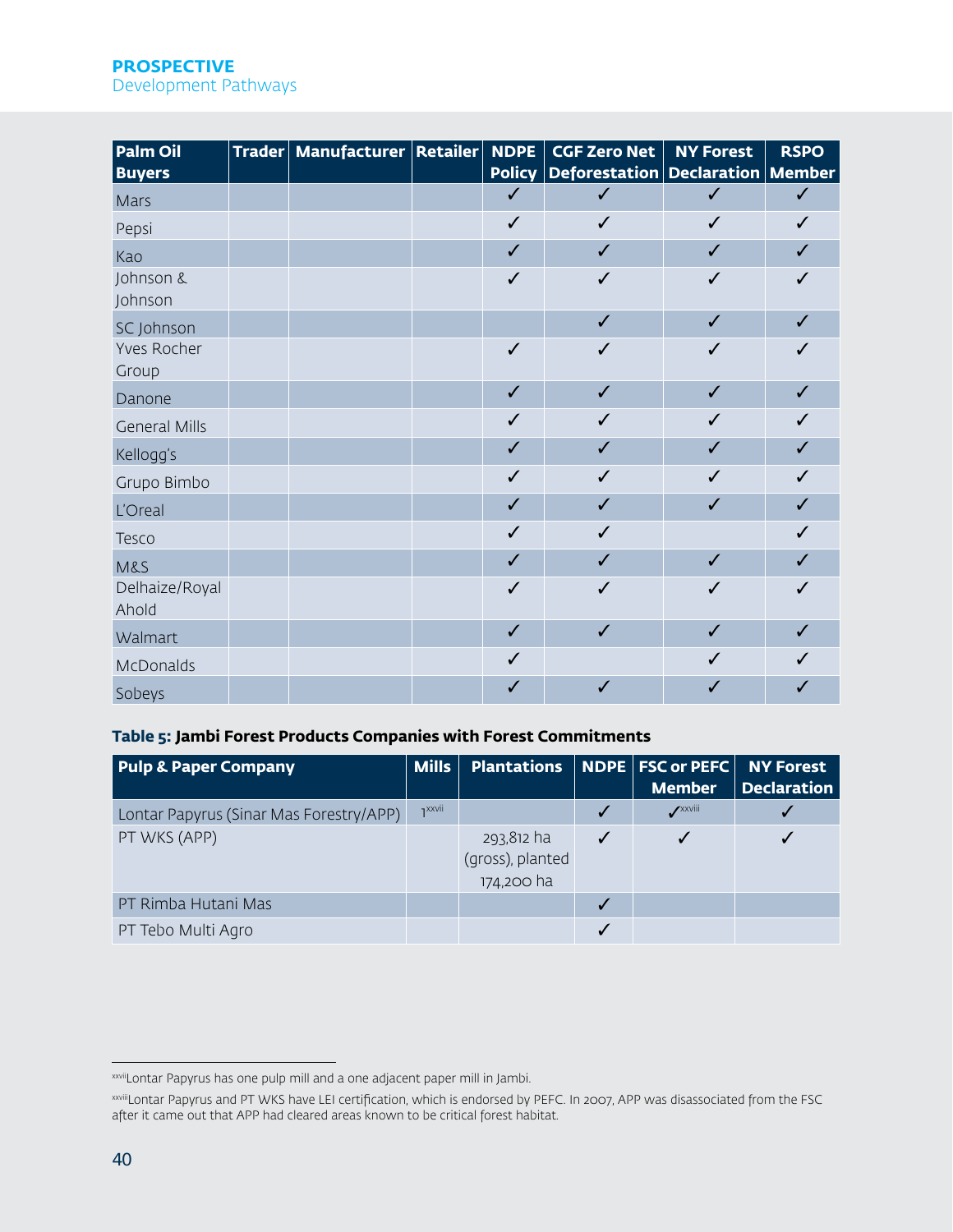| <b>Pulp &amp; Paper</b> | <b>Paper</b> | Packaging Retailer NDxxx |              | <b>CGF Zero Net</b>                    | <b>NY Forest</b> | <b>FSC/PEFC</b> |
|-------------------------|--------------|--------------------------|--------------|----------------------------------------|------------------|-----------------|
| <b>Buyers</b>           | product      |                          |              | Deforestation   Declaration   Sourcing |                  |                 |
| Xerox                   |              |                          |              |                                        |                  | $\checkmark$    |
| National                |              |                          |              |                                        |                  | $\checkmark$    |
| Geographic              |              |                          |              |                                        |                  |                 |
| Mondi                   |              |                          | $\checkmark$ |                                        |                  | $\checkmark$    |
| Danone                  |              |                          | $\checkmark$ | $\checkmark$                           | $\checkmark$     | ✓               |
| Unilever                |              |                          | $\checkmark$ | J                                      | J                | $\checkmark$    |
| Kraft (Mondelez)        |              |                          | $\checkmark$ | ✓                                      | ✓                |                 |
| Mattel                  |              |                          | $\checkmark$ |                                        |                  | $\checkmark$    |
| <b>KFC</b>              |              |                          |              |                                        |                  | ✓               |
| Lego                    |              |                          |              |                                        |                  | ✓               |
| Disney                  |              |                          |              | $\checkmark$                           |                  | ✓               |
| Hasbro                  |              |                          | $\checkmark$ |                                        |                  | $\checkmark$    |
| Acer                    |              |                          |              |                                        |                  |                 |
| HP                      |              |                          | $\checkmark$ |                                        |                  | $\checkmark$    |
| <b>Staples</b>          |              |                          |              |                                        |                  | ✓               |
| Office Depot            |              |                          |              |                                        |                  | ✓               |
| Walmart                 |              |                          | ✓            |                                        | ✓                | ✓               |
| Carrefour               |              |                          | ✓            |                                        |                  | ✓               |

#### **Table 6: Pulp, Paper, Board and Tissue Buyers with Forest Commitmentsxxix**

xxixThese companies may no longer be buyers from APP, as they are some of the 130 companies targeted by a Greenpeace campaign in 2011 'The Ramin Paper Trail', which identified illegally sourced, protected tropical hardwoods in their supply chains that they had purchased through APP's Indah Kiat Perwang's mill in Riau, and called on buyers to drop APP as a supplier. The Jambi Lontar Papyrus Mill was not mentioned in the campaign, though its parent company PT Pindo Deli Pulp and Paper Mills was. A number of these companies have committed to sourcing FSC, and Lontar is not FSC certified.

xxxThe 'no peat, no exploitation' part of the NDPE pledges has mainly been adopted by oil palm supply chains, therefore for pulp, paper board and tissue supply chains, we include only the 'No Deforestation' element in the table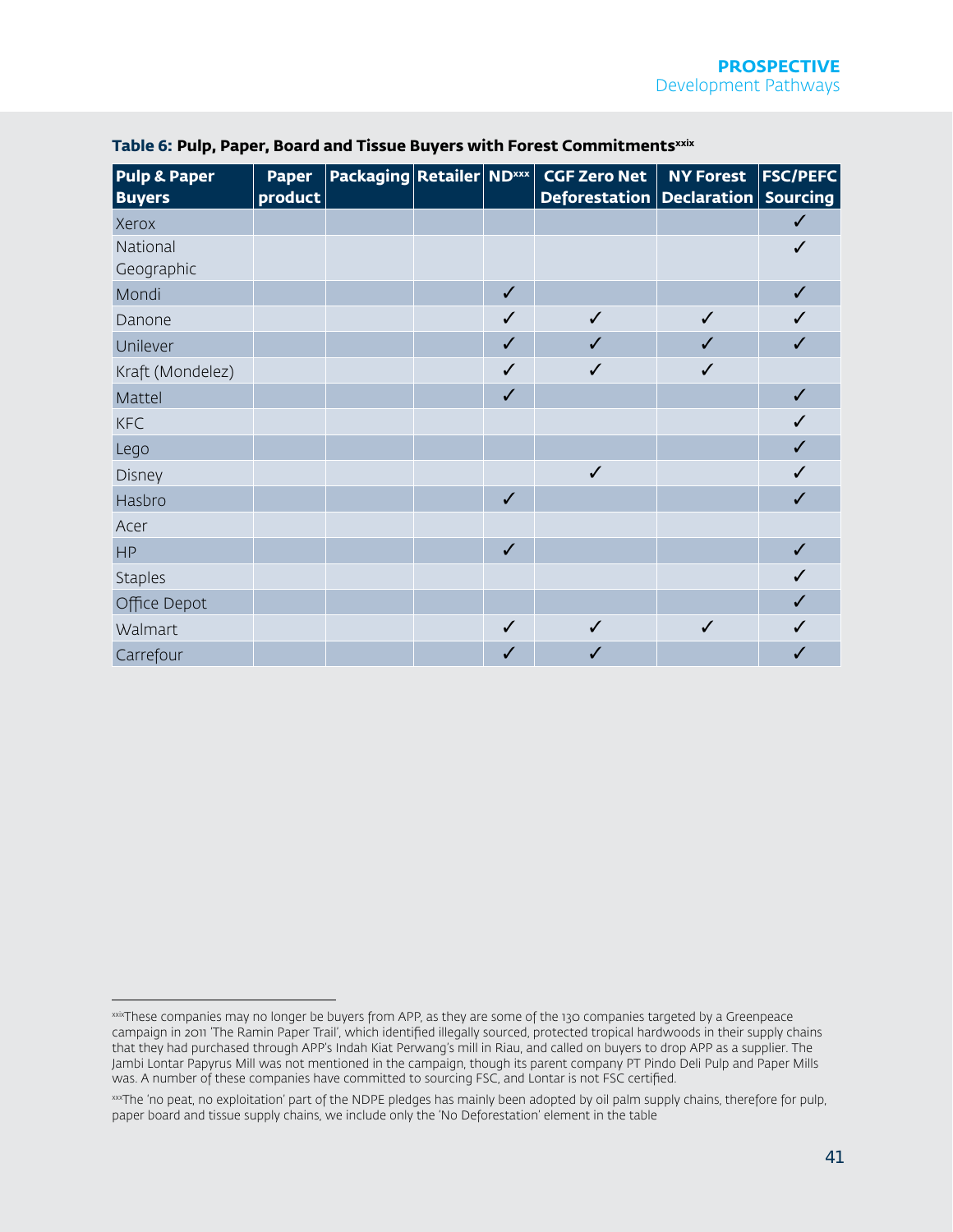### **Case Study References**

| <b>Project</b>                                                                                                           | <b>Further Details</b>                                                                                                                                                                                                                                                                                                                                                    |
|--------------------------------------------------------------------------------------------------------------------------|---------------------------------------------------------------------------------------------------------------------------------------------------------------------------------------------------------------------------------------------------------------------------------------------------------------------------------------------------------------------------|
| <b>Global Forest Watch</b><br>Project lead WRI                                                                           | Forest - http://www.globalforestwatch.org/map<br>Fires - http://fires.globalforestwatch.org/home/<br>Commodities - http://fires.globalforestwatch.org/home/                                                                                                                                                                                                               |
| <b>Vietnam Low Carbon Rice Project</b><br>Project lead: AusAID                                                           | http://blogs.edf.org/climatetalks/files/2016/04/EDF-<br>Project-Brief-Summary.pdf                                                                                                                                                                                                                                                                                         |
| Lingkar Temu Kabupaten Lestari/<br><b>Sustainable Districts</b><br>Project lead: LTKL                                    | https://www.idhsustainabletrade.com/uploaded/2016/11/<br>Musi-Banyuasin-Jurisdictional-Certification-Plan-1.pdf<br>http://opengovindonesia.org/files/<br>LP191OGcQKi6Y2VZLMpc Session%204 Dodi%20<br>Reza%20Alex%20Noerdin.pdf                                                                                                                                            |
| <b>PT Tania Seletan</b><br>Project lead: Wilmar                                                                          | https://www.tfa2020.org/wp-content/uploads/2016/11/<br>Wilmar-Financing-Sustainable-Smallholder-<br>Replanting-2016.pdf                                                                                                                                                                                                                                                   |
| <b>Smallholder Credit Scoring</b><br>Project lead: Financial Access/SNV<br>Berbak Green Prosperity Partnership<br>(BGGP) | http://www.snv.org/public/cms/sites/default/files/explore/<br>download/fact_sheet_berbak_palm_oil_investment_<br>june_2016.pdf                                                                                                                                                                                                                                            |
| <b>Sinar Mas Moratorium</b><br>Project lead: Asia Pulp & Paper/Golden<br>Agri Resources/TFT                              | APP - https://www.asiapulppaper.com/sustainability/<br>vision-2020/forest-conservation-policy<br>Golden Agri Resources - https://goldenagri.com.sg/wp-<br>content/uploads/2016/01/GSEP-English.pdf                                                                                                                                                                        |
| <b>Biodiversity Enrichment</b><br>Project lead: PT Humisindo Makmur                                                      | Teuscher, M., Gérard, A., Brose, U., Buchori, D., Clough,<br>Y., Ehbrecht, M., Hölscher, D., Irawan, B., Sundawati, L.,<br>Wollni, M. and Kreft, H. (2016). Experimental Biodiversity<br>Enrichment in Oil-Palm-Dominated Landscapes in<br>Indonesia. Frontiers in Plant Science, [online] 07. Available<br>at: https://www.ncbi.nlm.nih.gov/pmc/articles/<br>PMC5065973/ |
| <b>Sustainable Commodities</b><br><b>Conservation Mechanism</b><br>Project lead: Lestari Capital/Forest<br>Carbon        | http://www.conservationfinancealliance.org/<br>news/2017/9/16/lestari-capital-webinar                                                                                                                                                                                                                                                                                     |
| <b>Salat Orangutan Conservation</b><br>Project lead: PT Sawit Sumbermas<br>Sarana/The Orangutan Land Trust               | http://orangutan.or.id/press-release-bos-foundation-<br>establishes-an-orangutan-conservation-area-on-salat-<br>island/                                                                                                                                                                                                                                                   |
| <b>Fire Free Alliance</b><br>Project lead: APRIL Group                                                                   | http://www.inside-rge.com/fire-free-alliance-formed-<br>ffvp                                                                                                                                                                                                                                                                                                              |
| <b>District Firefighters</b><br>Project lead: PT WKS (APP/Sinar Mas)                                                     | http://www.naylornetwork.com/ppi-otw/articles/<br>index-v2.asp?aid=371984&issueID=44690                                                                                                                                                                                                                                                                                   |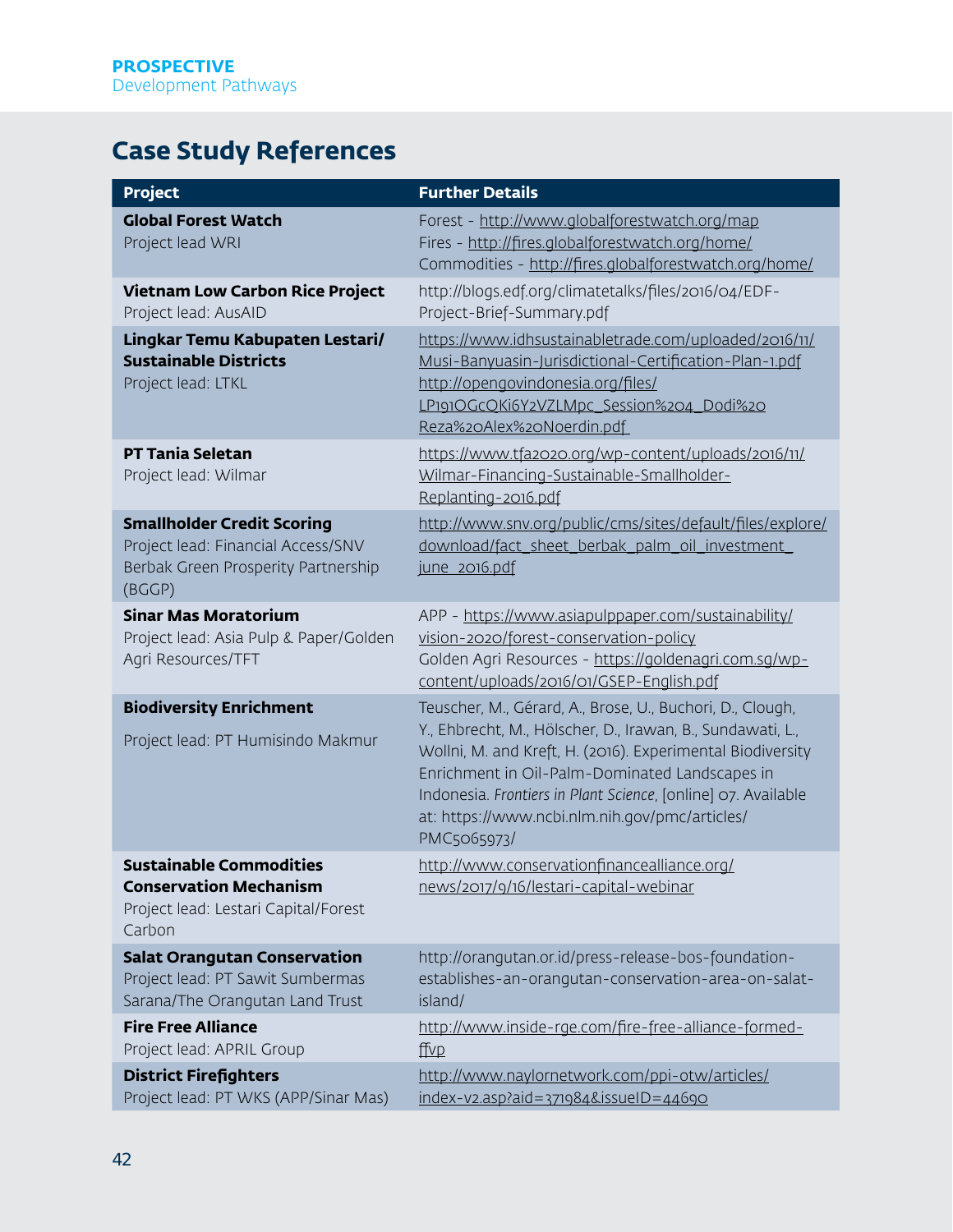| <b>Project</b>                                                                                       | <b>Further Details</b>                                                                                                                                                                                                                |
|------------------------------------------------------------------------------------------------------|---------------------------------------------------------------------------------------------------------------------------------------------------------------------------------------------------------------------------------------|
| <b>Community Sourcing</b><br>Project lead: PT Xylo                                                   | https://www.ifc.org/wps/wcm/<br>connect/5283cc80470e3178838dd7b2572104ea/<br>Sustainable+Plantation+Wood+Supply+2010.<br>pdf?MOD=AJPERES                                                                                              |
| <b>Community Plantation</b><br>Partnership<br>Project lead: PK WKS/Sinar Mas<br>Forestry             | https://www.ifc.org/wps/wcm/<br>connect/5283cc80470e3178838dd7b2572104ea/<br>Sustainable+Plantation+Wood+Supply+2010.<br>pdf?MOD=AJPERES                                                                                              |
|                                                                                                      | http://www.sinarmasforestry.com/community_<br>programmes involvement.asp                                                                                                                                                              |
| <b>Tropical Landscapes Finance</b><br><b>Facility (TLFF)</b><br>Project lead: ADM Capital Foundation | https://tlffindonesia.org/                                                                                                                                                                                                            |
| <b>PES Jungle Rubber</b><br>Project lead: ICRAF/ World<br>Agroforestry Centre                        | Villamor, G. and van Noordwijk, M. (2011). Social Role-Play<br>Games Vs Individual Perceptions of Conservation and PES<br>Agreements for Maintaining Rubber Agroforests in Jambi<br>(Sumatra), Indonesia. Ecology and Society, 16(3). |
| Hutan Kemasyarakatan<br>Project lead: ICRAF/ World<br>Agroforestry Centre                            | http://blog.worldagroforestry.org/index.php/2017/06/15/<br>people-matter-peat/                                                                                                                                                        |
| <b>RSPO Certified Smallholders</b><br>Project lead: Yayasan Setara                                   | https://www.rspo.org/members/2201/Gapoktan-Tanjung-<br>Sehati                                                                                                                                                                         |
| <b>Produce-Protect Criteria</b><br>Project lead: M&S and Unilever                                    | http://tfa2020.org/wp-content/<br>uploads/2015/12/01122015-_Produce-Protect-CGF-<br>statement.pdf                                                                                                                                     |
| <b>Blockchain for Palm Oil</b><br>Project lead: The Technology<br>Innovation Lab                     | http://www.worldbank.org/en/about/corporate-<br>procurement/business-opportunities/administrative-<br>procurement/distributed-ledger-technology-or-<br>blockchain-services                                                            |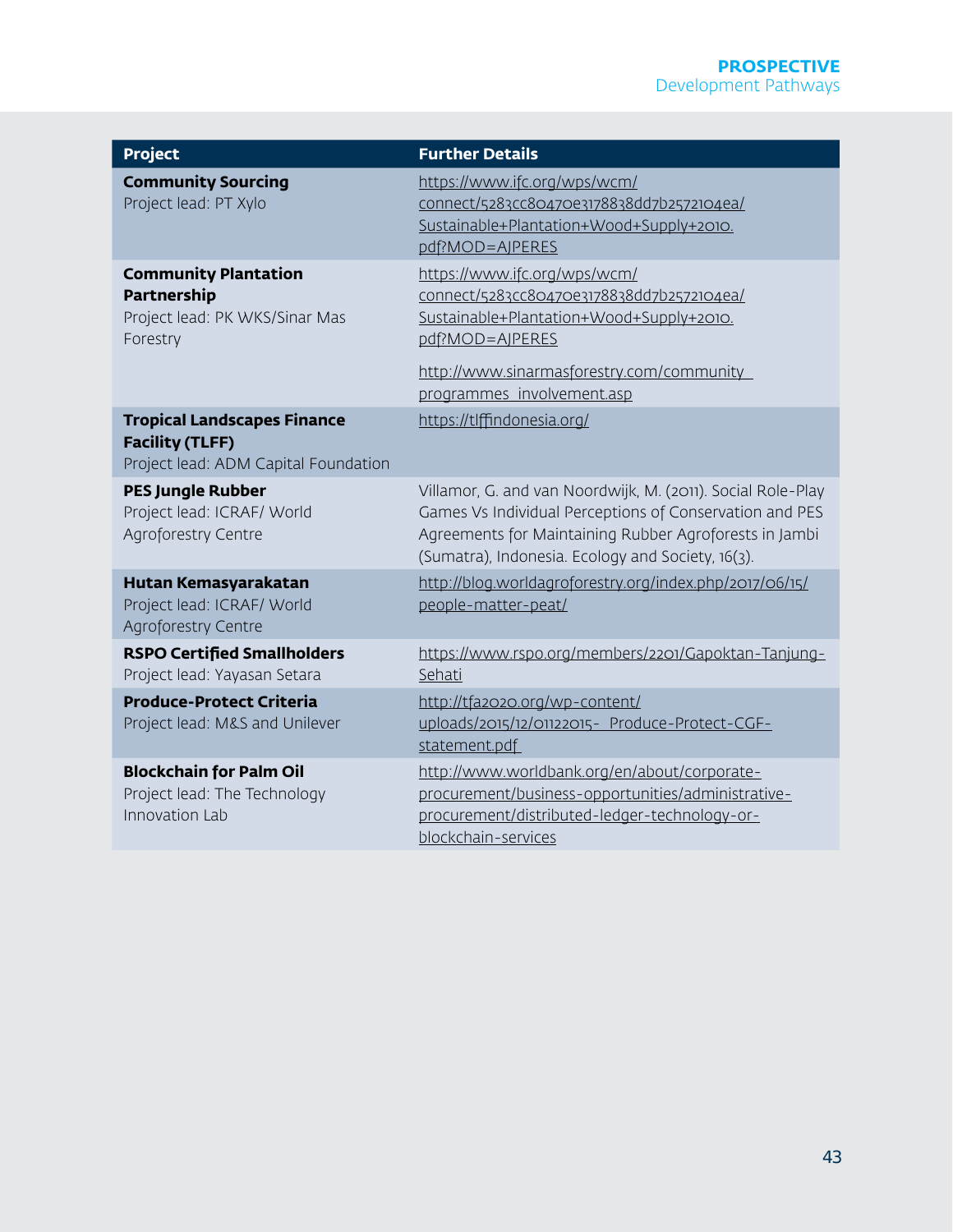### **References**

1 World Bank Group (2018). Briefing Note Maximizing Finance for Development (MFD) for Agricultural Value Chains. Internal Discussion Paper.

2 *Kawasan Hutan Provinsi Jambi.* Surat Keputusan Menteri Kehutanan RI Nomor SK.863 Menhut-II/2014 Date 29

3 Kepala Dinas Kehutanan Provinsi Jambi (2017). *OVERVIEW OF JAMBI PROVINCE (POTRET PENGELOLAAN HUTAN, TATA GUNA LAHAN, REDD+, RESTORASI, PROTEKSI, RESOLUSI KONFLIK, KARHUTLA, LAHAN KRITIS, ISSUES STRATEGY DAN PERMASALAHAN SERTA ARAH KEBIJAKAN, YANG DITEMPUH.* Presentation. Jambi.

4 Kepala Dinas Kehutanan Provinsi Jambi (2017). *OVERVIEW OF JAMBI PROVINCE (POTRET PENGELOLAAN HUTAN, TATA GUNA LAHAN, REDD+, RESTORASI, PROTEKSI, RESOLUSI KONFLIK, KARHUTLA, LAHAN KRITIS, ISSUES STRATEGY DAN PERMASALAHAN SERTA ARAH KEBIJAKAN, YANG DITEMPUH.* Presentation. Jambi.

5 Dinas Paekebunan Provinsi Jambi, Statistik Perkebunan Tahun 2015 (hardcopy).

6 Kepala Dinas Kehutanan Provinsi Jambi (2017). *OVERVIEW OF JAMBI PROVINCE (POTRET PENGELOLAAN HUTAN, TATA GUNA LAHAN, REDD+, RESTORASI, PROTEKSI, RESOLUSI KONFLIK, KARHUTLA, LAHAN KRITIS, ISSUES STRATEGY DAN PERMASALAHAN SERTA ARAH KEBIJAKAN, YANG DITEMPUH*. Presentation. Jambi.

7 Soliman, T., Lim, F., Lee, J. and Carrasco, L. (2016). Closing oil palm yield gaps among Indonesian smallholders through industry schemes, pruning, weeding and improved seeds. Royal Society Open Science, 3(8), p.160292.

8 Shcherbak, I., Millar, N. and Robertson, G. (2014). Global metaanalysis of the nonlinear response of soil nitrous oxide (N2O) emissions to fertilizer nitrogen. Proceedings of the National Academy of Sciences, 111(25), pp.9199- 9204.

9 http://ap.fftc.agnet.org/ap\_db.php?id=365

10https://www.reuters.com/article/us-indonesia-fertilizers/subsidy-sham-fertilizers-reach-indonesia-plantationsnot-small-farmers-idUSKCN0VN127

11Batjes, N. (1996). Total carbon and nitrogen in the soils of the world. European Journal of Soil Science, 47(2), pp.151- 163.

<sup>12</sup>Chappell, A., Sanderman, J., Thomas, M., Read, A. and Leslie, C. (2012). The dynamics of soil redistribution and the implications for soil organic carbon accounting in agricultural south-eastern Australia. Global Change Biology, 18(6), pp.2081-2088.

<sup>13</sup>Sommer,R. da Silva, M., Söderström, M., Piikki,K., Mukalama, J., Mutua, J., Kihara, J. Desta, L., Girvetz, E., Verchot, L.CIAT Soil Carbon Sequestration Research. [2017] Soil Carbon Sequestration: Supporting NDCs and donor action - A CGIAR-wide workshop to coordinate outputs and plan joint funding proposals, Bonn, 12 Nov 2017. Available at: https://www.slideshare.net/cgiarclimate/ciat-soil-carbon-sequestration-research [Accessed 10 Jan. 2018].

14Data from Dinas Paekebunan Provinsi Jambi, Statistik Perkebunan Tahun 2015 (hardcopy).

15As set out in Law No 16/2006

<sup>16</sup>SHARP (2017). RSS to identify issues in smallholder rubber production. [online] Available at: https://www.sharppartnership.org/updates/rss-to-identify-issues-in-smallholder-rubber-production [Accessed 2 Feb. 2018].

17Data from Dinas Paekebunan Provinsi Jambi, Statistik Perkebunan Tahun 2015 (hardcopy).

18As set out in 26/Permentan/OT.140/2/2007

19IDH - the sustainable trade initiative. (2018). Sustainable Spices Initiative - IDH - the sustainable trade initiative. [online] Available at: https://www.idhsustainabletrade.com/initiative/sustainable-spices-initiative/ [Accessed 3 Feb. 2018].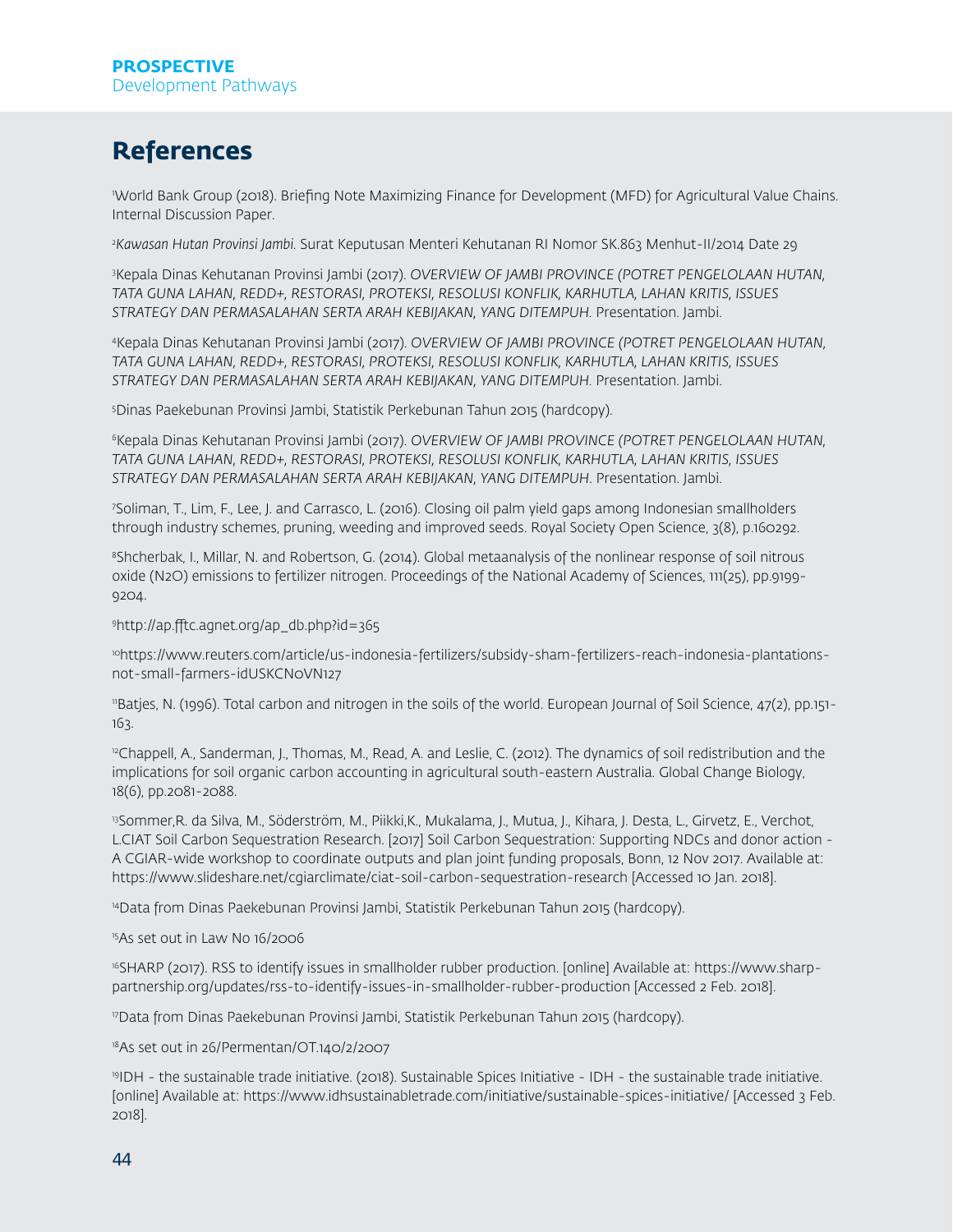20Rainforest Alliance (2013). Introducing Certified Cinnamon in Indonesia. [online] Available at: https://www. rainforest-alliance.org/press-releases/introducing-certified-cinnamon-indonesia [Accessed 6 Nov. 2017].

21Dinas Paekebunan Provinsi Jambi, Statistik Perkebunan Tahun 2015 (hardcopy).

22Indonesia's Rubber Industry: Increased Competition and Falling Prices. (2016). Global Business Guide Indonesia. [online] Available at: http://www.gbgindonesia.com/en/agriculture/article/2016/indonesia\_s\_rubber\_industry\_ increased\_competition\_and\_falling\_prices\_11520.php [Accessed 10 Oct. 2017].

23Munthe, B., Suroyo, G. and Perry, M. (2016). Indonesia's govt agencies to buy 500,000 T of rubber to support prices - min. Reuters. [online] Available at: https://www.reuters.com/article/indonesia-rubber/indonesias-govtagencies-to-buy-500000-t-of-rubber-to-support-prices-min-idUSJ9N15Y029 [Accessed 2 Sep. 2017].

24Aria, P. (2016). Ministry to Replant 1mn hectares Rubber Plantation. Tempo.co. [online] Available at: https:// en.tempo.co/read/news/2016/03/28/056757450/Ministry-to-Replant-1mn-hectares-Rubber-Plantation [Accessed 2 Sep. 2017].

25The Jakarta Post (2017). Government works to improve productivity of oil palm plantation. [online] Available at: http://www.thejakartapost.com/news/2017/07/19/government-to-replant-30000-hectares-of-oil-palmplantation.html [Accessed 2 Sep. 2017].

26Munthe, B., Davies, E. and Mohan, V. (2017). Indonesia kicks off palm oil replanting to boost yields. *Reuters.* [online] Available at: https://uk.reuters.com/article/indonesia-palmoil-replanting/indonesia-kicks-off-palm-oil-replantingto-boost-yieldsidUKL4N1MT390 [Accessed 23 Oct. 2017].

27Financial Access (2017). *BGGP Smallholder Finance Program*. Presentation.

28Saputra, D. and Tarmizi, T. (2017). Jambi dapat bantuan replanting 4.000 hektare sawit. *Antara News.* [online] Available at: https://www.antaranews.com/berita/655747/jambi-dapat-bantuan-replanting-4000-hektare-sawit [Accessed 15 Nov. 2017].

29Dwinanda, R. (2018). Jambi to replant palm oil on 20,000 hectares land. *Republika.co.id.* [online] Available at: http:// republika.co.id/berita/en/national-politics/18/01/20/p2tdwd414-jambi-to-replant-palm-oil-on-20000-hectaresland [Accessed 26 Jan. 2018].

30Wirayani, P. (2017). Jokowi kicks off oil palm replanting program. The Jakarta Post. [online] Available at: https:// www.pressreader.com/indonesia/the-jakarta-post/20171014/281938838141069 [Accessed 14 Oct. 2017].

31The Jakarta Post (2017). Government works to improve productivity of oil palm plantation. [online] Available at: http://www.thejakartapost.com/news/2017/07/19/government-to-replant-30000-hectares-of-oil-palmplantation.html [Accessed 2 Sep. 2017].

32Lidya N, D. and Purwanto, H. (2017). Government initiates rejuvenation program for North Sumatra`s palm oil plantations. *Antara News.* [online] Available at: https://en.antaranews.com/news/113585/government-initiatesrejuvenation-program-for-north-sumatras-palm-oil-plantations [Accessed 30 Nov. 2017].

33GIMINI (Indonesian Vegetable Oil Association) (2018). BPDP Sawit Targetkan Dana Pungutan Rp 11 Triliun. [online] Available at: http://gimni.org/bpdp-sawit-targetkan-dana-pungutan-rp-11-triliun/ [Accessed 1 Mar. 2018].

34Molenaar, J., Persch -Orth, M., Lord, S., Taylor, C. and Harms, J. (2013). *Diagnostic Study on Indonesian Palm Oil Smallholders.* IFC.

35Zen, Z., Barlow, C., Gondowarsito, R. and McCarthy, J. (2016). *nterventions to Promote Smallholder Oil Palm and Socioeconomic Improvement in Indonesia.* The Oil Palm Complex: Smallholders, agribusiness and the State in Indonesia and Malaysia . Singapore: National University of Singapore, pp.78-108.

36Direktorat Jenderal Perkebunan (2016). *Alamat Produsen Benih Kelapa sawit Tahun 2016.* Jakarta: Kementerian Pertanian Republik Indonesia.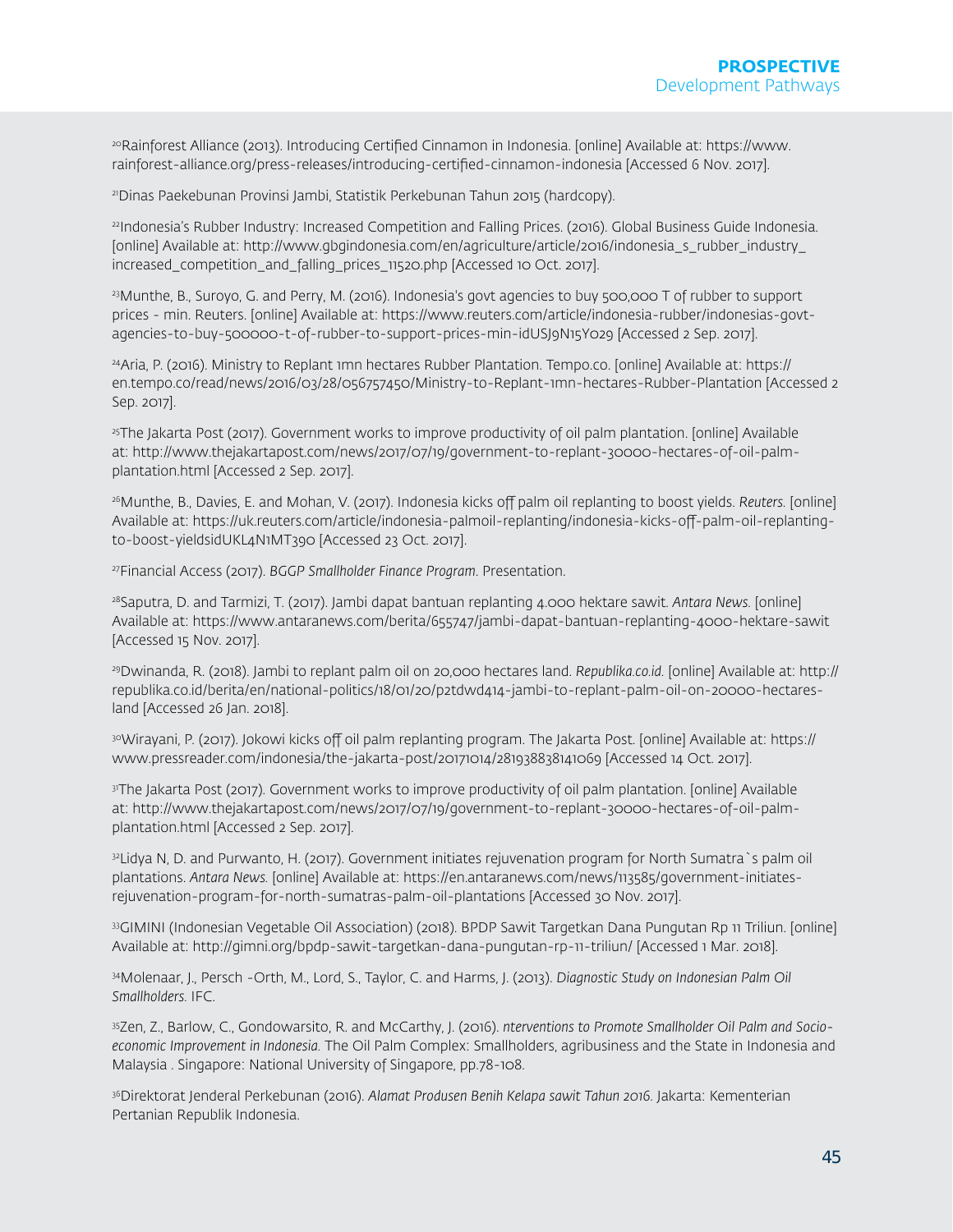37FAO (2009). *The situation and prospects for the utilization of coconut wood in Asia and the Pacific Working Paper No. APFSOS II/WP/2009/15*. Asia-Pacific Forestry Sector Outlook II. [online] Bangkok: Regional Office for Asia and the Pacific, p.17. Available at: http://www.fao.org/docrep/014/am610e/am610e00.pdf [Accessed 12 Nov. 2017].

38Okezone.com (2017). Mendag Harap Sulut Miliki Zona Perkebunan Kelapa. [online] Available at: https://economy. okezone.com/read/2017/10/30/320/1804897/mendag-harap-sulut-miliki-zona-perkebunan-kelapa [Accessed 13 Jan. 2018].

39Firdaus and Ramadhan, A. (2017). DPW Perpekindo Jambi: Selamat Datang Kejayaan Kelapa Indonesia. *Sawarna Jambi.* [online] Available at: https://swarnajambi.co.id/09/12/2017/dpw-perpekindo-jambi-selamat-datangkejayaan-kelapa-indonesia/[Accessed 19 Dec. 2017].

40Cargill (2013). *Cargill establishes smallholder coconut farmer development program in Indonesia.* [online] Available at: https://www.cargill.com/news/releases/2013/NA3071573.jsp [Accessed 11 Jan. 2018].

41Kumaunang, J. and Lolong, A. (2012). Performance of Four Tall Coconut Population North Sulawesi for Assembling Coconut Composite Variety Specific for Upland on Wet Climate. *Indonesian Palm Research Institute.* [online] Available at: https://web.stanford.edu/group/FRI/indonesia/research/coconutreport.pd [Accessed 1 Dec. 2017].

42Financial Access (2017). *BGGP Smallholder Finance Program.* Presentation.

43Chain Reaction Research (2017). *Indonesian Palm Oil's Stranded Assets: 10 Million Football Fields of Undevelopable Land.* [online] Available at: https://chainreactionresearch.files.wordpress.com/2017/02/palm-oil-stranded-land-sizeequals-ten-million-football-fields-crr-170407.pdf [Accessed 12 Oct. 2017].

44Lee, J., Abood, S., Ghazoul, J., Barus, B., Obidzinski, K. and Koh, L. (2013). Environmental Impacts of Large-Scale Oil Palm Enterprises Exceed that of Smallholdings in Indonesia. *Conservation Letters*, 7(1), pp.25-33.

45Peatland Restoration Agency (BRG) (2017). *BRG SIGNATURE NOTE OF CONFIDENCE WITH JAMBI PEMPROV*.

46MCA Indonesia (2015). MCA-INDONESIA LAUNCHES GRANT TO REHABILITATE BERBAK LANDSCAPE. [online] Available at: http://www.mca-indonesia.go.id/en/our\_news/news/mca-indonesia\_launches\_grant\_to\_ rehabilitate\_berbak\_landscape-711 [Accessed 12 Nov. 2017].

47ZSL (2014). Crouching Tiger, Hidden Carbon. [online] Available at: https://adriawanperbatakusuma.files.wordpress. com/2015/01/zsl-redd-presentation-bp-redd-14march-2014-rev.pdf [Accessed 10 Nov. 2017].

48PAGE, S., RIELEY, J. and BANKS, C. (2011). Global and regional importance of the tropical peatland carbon pool. Global Change Biology, 17(2), pp.798-818.

49Warren, M., Hergoualc'h, K., Kauffman, J., Murdiyarso, D. and Kolka, R. (2017). An appraisal of Indonesia's immense peat carbon stock using national peatland maps: uncertainties and potential losses from conversion. *Carbon Balance and Management,* 12(1).

50Foresthints.news (2016). Entire process for new palm oil permits ended, confirms minister. [online] Available at: http://www.foresthints.news/entire-process-for-new-palm-oil-permits-ended-confirms-minister [Accessed 4 Feb. 2018].

51Jacobson, P. (2016). Indonesia's palm oil permit moratorium to last five years. *Mongabay.* [online] Available at: https://news.mongabay.com/2016/07/indonesias-palm-oil-permit-moratorium-to-last-five-years/ [Accessed 4 Oct. 2017].

52Suwastoyo, B. (2018). Indonesia wants to review idle palm oil concessions in forests. *The Palm Scribe*. [online] Available at: https://thepalmscribe.id/palm-oil-news/2018/1/30/indonesia-wants-to-review-idle-palm-oilconcessions-in-forests [Accessed 31 Jan. 2018].

53Kemen, A., Stuart Sheppard, S. and Fred Stolle, F. [2012]. Indonesia's Moratorium on New Forest Concessions: Key Findings and Next Steps. *WRI Working Paper.* World Resources Institute, Washington DC. Available at http://www. wri.org/publication/ indonesia-moratorium-on-new-forest-concessions [Accessed 4 Oct. 2017].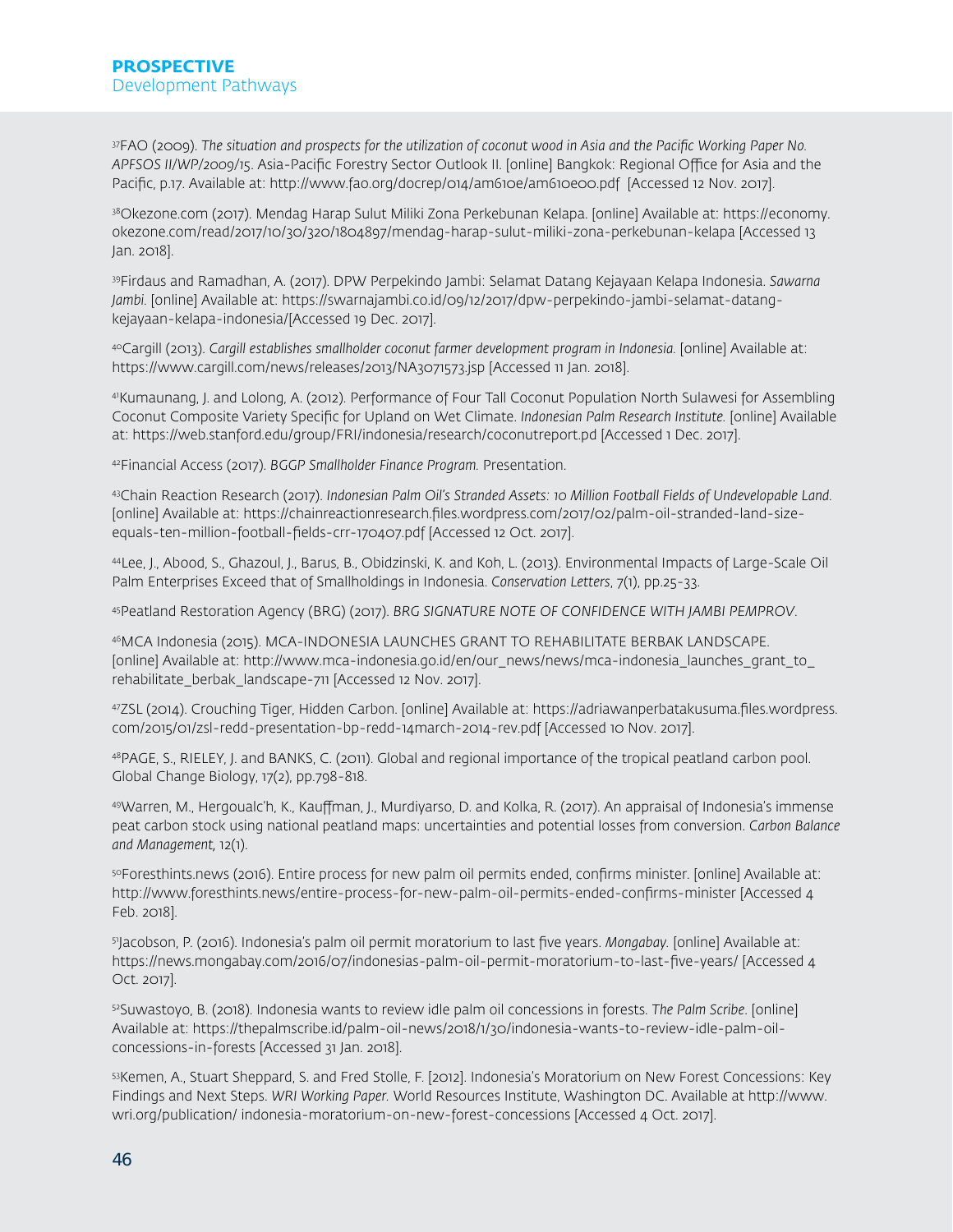54Kemen, A. Alisjahbana, A et al. [2014]. Indonesia's Forest Moratorium: Impacts and Next Steps. *WRI Working Paper*. World Resources Institute, Washington DC. https://www.wri.org/sites/default/files/indonesia-forest-moratoriumnext-steps.pdf [Accessed 4 Oct. 2017].

55Munthe, B. and Nangoy, F. (2017). Indonesia president approves two-year extension of forest moratorium. *Reuters.* [online] Available at: http://www.reuters.com/article/us-indonesia-environment-forests/indonesia-presidentapproves-two-year-extension-of-forest-moratorium-idUSKBN18K0CV [Accessed 6 Oct. 2017].

56Government of Norway (2016). *Indonesia's Peat Moratorium could benefit people, welfare and climate.* [online] Available at: https://www.regjeringen.no/en/aktuelt/indonesias-president-forbyr-a-odelegge-torvmyrer/id2522663/ [Accessed 9 Sep. 2017].

57Warren, M., Hergoualc'h, K., Kauffman, J., Murdiyarso, D. and Kolka, R. (2017). An appraisal of Indonesia's immense peat carbon stock using national peatland maps: uncertainties and potential losses from conversion. *Carbon Balance and Management,* 12(1).

58Jacobson, P. (2016). Green groups raise red flags over Jokowi's widely acclaimed haze law. *Mongabay.* [online] Available at: https://news.mongabay.com/2016/12/green-groups-raise-red-flags-over-jokowis-widely-acclaimedhaze-law/ [Accessed 14 Oct. 2017].

59Ministerial Regulation (PermenLHK) No. 17/2017

<sup>60</sup>Mondabay (2017). Indonesian Supreme Court strikes down regulation on peat protection. [online] Available at: https://news.mongabay.com/2017/11/indonesian-supreme-court-strikes-down-regulation-on-peat-protection/ [Accessed 8 Dec. 2017].

<sup>61</sup>Jong, H. and Arumingtyas, L. (2017). Paper giant RAPP bows to peat-protection order after Indonesia court defeat. *Mongabay.* [online] Available at: https://news.mongabay.com/2017/12/paper-giant-rapp-bows-to-peat-protectionorder-after-indonesia-court-defeat/ [Accessed 6 Jan. 2018].

62Fauna & Flora International - Grant II. (2013). *Biodiversity and Agricultural Commodities Program, IFC.* Available at: http://www.ifc.org/wps/wcm/connect/regprojects\_ext\_content/ifc\_external\_corporate\_site/bacp/projects/ projsummary\_ffi2 [Accessed 13 Nov. 2017].

63Forum Kelapa Sawit Berkelanjutan Indonesia (2016). *In POP Technical Inter-Ministerial Taskforce Agrees to Improve Regulations Related to High Conservation Value.* [online] Available at: http://www.foksbi.id/id/berita/baca/05-03-2016 inpop-technical-inter-ministerial-taskforce-agrees-to-improve-regulations-related-to-high-conservation-value [Accessed 7 Nov. 2017].

64Government Regulation No. 28/2011 regarding Natural Reserve Area and Nature Conservation Areas Management

65Mondabay (2017). Indonesian Supreme Court strikes down regulation on peat protection. [online] Available at: https://news.mongabay.com/2017/11/indonesian-supreme-court-strikes-down-regulation-on-peat-protection/ [Accessed 8 Dec. 2017].

66Alam Bukit Tigapuluh. (2018). *Beranda - Alam Bukit Tigapuluh.* [online] Available at: https://alambukit30.com/ [Accessed 4 Feb. 2018].

67Butler, R. (2015). Plantation companies challenged by haze-causing fires in Indonesia. *Mongabay.* [online] Available at: https://news.mongabay.com/2015/10/companies-struggle-to-fight-fires-in-indonesia/ [Accessed 15 Oct. 2017].

68The World Bank (2016). *The cost of fire : an economic analysis of Indonesia's 2015 fire crisis.* Indonesia Sustainable Landscapes Knowledge Note: 1. [online] Jakarta. Available at: http://documents.worldbank.org/curated/ en/776101467990969768/The-cost-of-fire-an-economic-analysis-of-Indonesia-s-2015-fire-crisis [Accessed 18 Nov. 2017].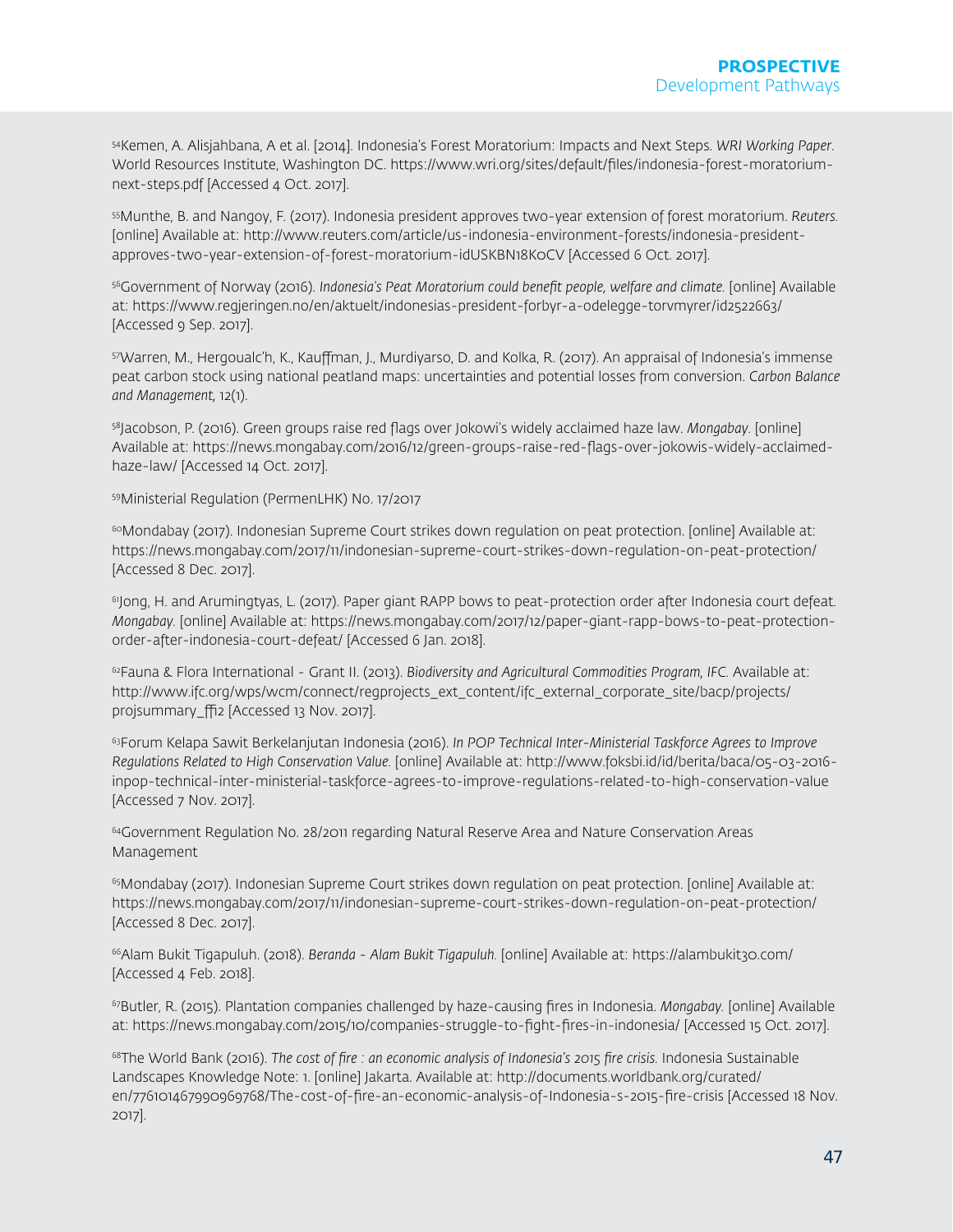69The World Bank (2016). *The cost of fire : an economic analysis of Indonesia's 2015 fire crisis.* Indonesia Sustainable Landscapes Knowledge Note: 1. [online] Jakarta. Available at: http://documents.worldbank.org/curated/ en/776101467990969768/The-cost-of-fire-an-economic-analysis-of-Indonesia-s-2015-fire-crisis [Accessed 18 Nov. 2017].

70Indonesia national Carbon Accounting System (INCAS) (2015). *Net GHG emissions - Jambi.* The Ministry of Environment and Forestry. http://www.incas-indonesia.org/wp-content/uploads/2015/11/Jambi.pdf [Accessed 6 Oct. 2017].

71The Jakarta Post (2017). Jambi land, forest fires continue. [online] Available at: http://www.thejakartapost.com/ news/2017/09/06/jambi-land-forest-fires-continue.html [Accessed 9 Oct. 2017].

72Afrizal, J. (2017). Jambi gets Rp 4 billion for land and forest fire prevention. *The Jakarta Post.* [online] Available at: http://www.thejakartapost.com/news/2017/10/19/jambi-gets-rp-4-billion-for-land-and-forest-fire-prevention. html [Accessed 24 Oct. 2017].

73Reuters (2016). Indonesia fire arrests jump amid efforts to stop haze. [online] Available at: https://in.reuters.com/ article/indonesia-haze-arrests/indonesia-fire-arrests-jump-amid-efforts-to-stop-haze-idINKCN1101U8 [Accessed 3 Oct. 2017].

74Mongabay (2016). 15 fire-linked firms escape prosecution in Indonesia's Riau. [online] Available at: https://news. mongabay.com/2016/07/15-fire-linked-firms-escape-prosecution-in-indonesias-riau/ [Accessed 16 Nov. 2017].

75Straights Times (2015). Jakarta's cloud-seeding efforts run into snags. [online] Available at: http://www. straitstimes.com/asia/se-asia/jakartas-cloud-seeding-efforts-run-into-snags [Accessed 7 Nov. 2017].

76Production of Logs Forest Concession by Province (m3), 2003-2015, (2017) *Badan Pusat Statistik (BPS).* [Online]. Available at: https://www.bps.go.id/subject/60/kehutanan.html#subjekViewTab3 [Accessed 9 Oct. 2017].

77Dommain, R. (2011). *Feasibility study for paludiculture in Indonesia.* Vorpommern Initiative Paludikultur (VIP). [online] Universität Greifswald. Available at: http://180.235.150.225/iccc/document/iipc/Feasibility\_study\_for\_paludiculture\_ in Indonesia.pdf [Accessed 6 Oct. 2017].

78Forest Management Unit (FMU). (n.d.). Frequently Asked Questions. [online] Forests and Climate Change Programme (FORCLIME). Available at: http://www.forclime.org/documents/Brochure/English/FAQ%20FMU\_ English.pdf [Accessed 7 Jan. 2018].

79Kementerian Lingkungan Hidup dan Kehutanan (n.d.). *SINPASDOC KPH.* Sistem Informasi Spatial dan Dokumentasi. [online] Available at: http://kph.menlhk.go.id/index.php?option=com\_ content&view=category&layout=blog&id=123&Itemid=264# [Accessed 10 Nov. 2017].

80Decree of Minister of Forestry Number SK.43/Menhut-II/2012 dated February 2, 2012 with area 76,137 ha consists of HL (Protection) ± 36,088 ha, HP (Production) ± 9,944 ha and HPT ± 30,105 ha. Further details on KPH Merangin available: http://kph.menlhk.go.id/sinpasdok/pages/detail/432012

81KKI Warsi (2011). *23 Desa Dapatkan SK dari Menhut.* [online] Available at: https://kkiwarsi.wordpress. com/2011/11/21/23-desa-dapatkan-sk-hutan-desa/ [Accessed 28 Nov. 2017].

82Franco, M. (2013). *Methane Capture and Use Potential at Palm Oil Mills in Indonesia.* Presentation, Methane Expo 2013 Vancouver, Canada. Accessed: Durikt Report, Feb-March, 2017

83The Jakarta Post (2015). Asian Agri to build 20 biogas power plants by 2020. [online] Available at: http://www. thejakartapost.com/news/2015/06/27/asian-agri-build-20-biogas-power-plants-2020.html [Accessed 25 Nov. 2017].

84National Renewable Energy Laboratory (NREL) (2014). *Methane for Power Generation in Muaro Jambi: A Green Prosperity Model Project.* [online] Millennium Challenge Corporation. Available at: https://www.nrel.gov/docs/ fy14osti/62346.pdf [Accessed 17 Nov. 2017].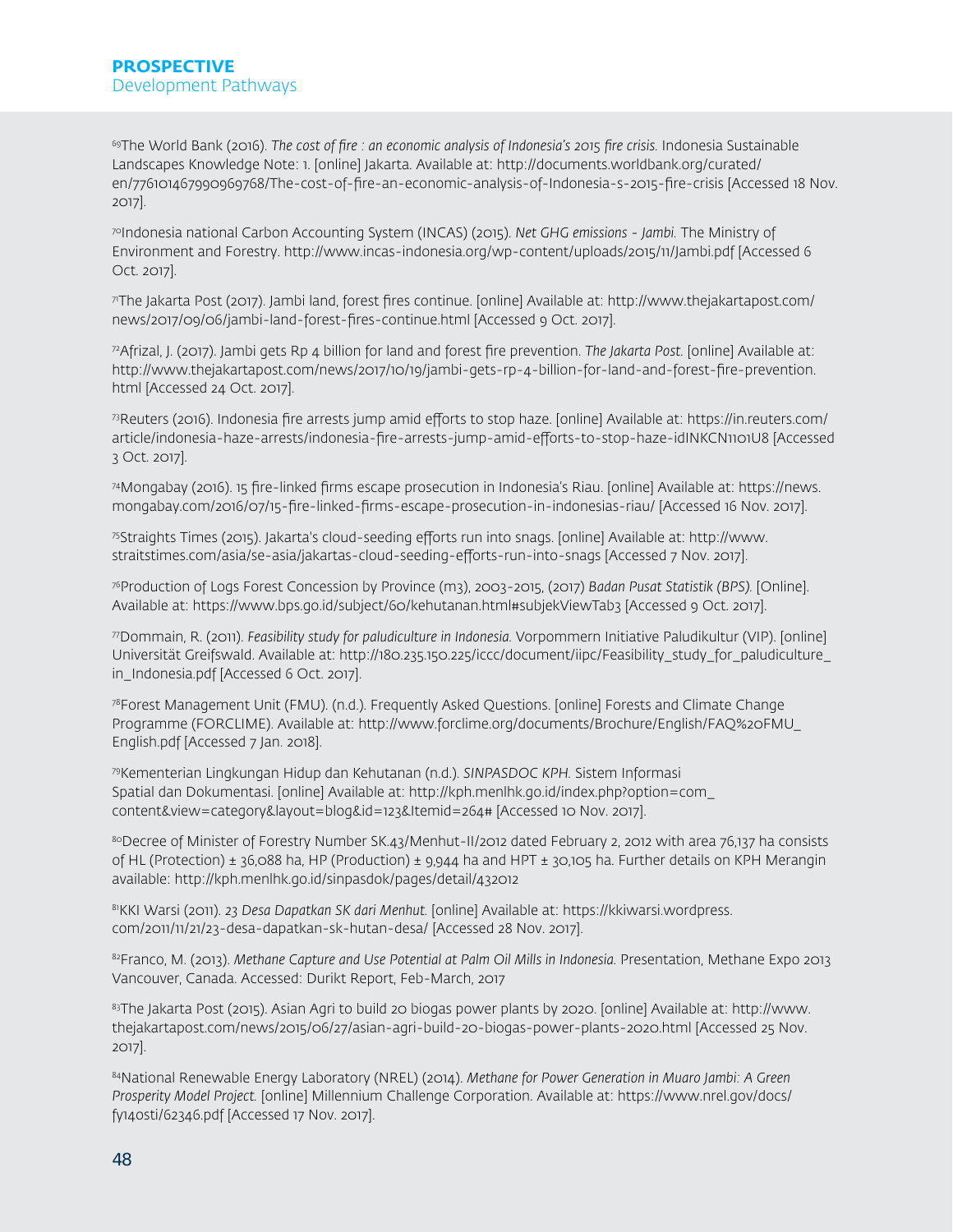85Sinarmas (2015). *Methane Avoidance Co-Composting Project:* Composting Plant Jelatang Mill – Jambi. Presentation. Available at: https://www.iscc-system.org/wp-content/uploads/2017/05/Pasang\_GAR\_SMART\_TC\_SEA\_ Jakarta\_120815.pdf [Accessed 17 Nov. 2017].

86POME-to-Biogas Project Development in Indonesia Handbook. (2015). 2nd ed. Winrock/USAID. Available at: https://www.winrock.org/wp-content/uploads/2016/05/CIRCLE-Handbook-2nd-Edition-EN-25-Aug-2015- MASTER-rev02-final-new02-edited.pdf [Accessed 17 Nov. 2017].

87PT KRESNA DUTA AGROINDO (2013). *Methane recovery and electricity generation from POME at Pelakar Mill, Jambi, Indonesia.* Project Design Document. [online] UNFCC. Available at: http://cdm.unfccc.int/Projects/DB/ RWTUV1345190658.78/view [Accessed 14 Oct. 2017].

88Tribun Bisnis (2017). PLTBg Milik Asian Agri Raih Penghargaan Lingkungan Hidup. [online] Available at: http:// www.tribunnews.com/bisnis/2017/07/25/pltbg-milik-asian-agri-raih-penghargaan-lingkungan-hidup [Accessed 13 Nov. 2017].

89Renewable energy helps pulp and paper mills reduce carbon footprint, increase energy independence. (2018). *Asia Pulp & Paper.* [online] Available at: https://asiapulppaper.com/sustainability/environmental-responsibility/emissionsreduction-water-and-energy/renewable-energy [Accessed 2 Feb. 2018]

90http://citeseerx.ist.psu.edu/viewdoc/download?doi=10.1.1.633.2101&rep=rep1&type=pdf

91Renewable energy helps pulp and paper mills reduce carbon footprint, increase energy independence. (2018). *Asia Pulp & Paper.* [online] Available at: https://asiapulppaper.com/sustainability/environmental-responsibility/emissionsreduction-water-and-energy/renewable-energy [Accessed 2 Feb. 2018]

92Ashrafi, O. (2012). *Estimation of Greenhouse Gas Emissions in Wastewater Treatment Plant of Pulp & Paper Industry.* Ph.D. Concordia University.

93Daisuke, T. (2017). Commentary on Appropriate Wastewater Treatment System for a Natural Rubber Processing Factory. *Journal of Microbial & Biochemical Technology,* 09 (04).

94Daisuke, T., Kazuaki S, Takahiro W., Yuma M.,, Masashi H., Sou, I., Masao F., Ngoc B.N., Takashi Y. Greenhouse gas emissions from open-type anaerobic wastewater treatment system in natural rubber processing factory. *Journal of Cleaner Production,* Volume 119, 2016, Pages 32–37.

95Thai Biogas Energy Company (n.d.). *TBEC Tha Chang Biogas Project 1.* [online] Available at: http://www.tbec.co.th/ our\_project02\_e.php [Accessed 12 Oct. 2017].

96WIPO Green (2016). *Facilitating the Transfer and Diffusion of C lean Technology: Opportunities i n Wastewater Treatment in South East Asia . Report of a Pilot Project..* [online] Geneva: WIPO. Available at: http://www.wipo.int/edocs/mdocs/ mdocs/en/wipo\_ip\_mnl\_15/wipo\_ip\_mnl\_15\_report.pdf [Accessed 13 Nov. 2017].

97Dahlquist, R., Whelan, M., Winowiecki, L., Polidoro, B., Candela, S., Harvey, C., Wulfhorst, J., McDaniel, P. and Bosque-Pérez, N. (2007). Incorporating livelihoods in biodiversity conservation: a case study of cacao agroforestry systems in Talamanca, Costa Rica. *Biodiversity and Conservation,* 16(8), pp.2311-2333.

98Aumeeruddy, Y. and Sansonnens, B. (1994). Shifting from simple to complex agroforestry systems: an example for buffer zone management from Kerinci (Sumatra, Indonesia). *Agroforestry Systems,* 28(2), pp.113-141.

99Local Interpretation Guidelines for Sustainable Cinnamon Production in Indonesia. (2013). Sustainable Agriculture Network.

<sup>100</sup>PT Royal Lestari Utama (RLU) (2018). *1st Corporate Sustainability Bond in Asia Issued by TLFF for a Natural Rubber Company in Indonesia.* [online] Available at: http://www.media-outreach.com/release.php/View/4906 [Accessed 26 Feb. 2018].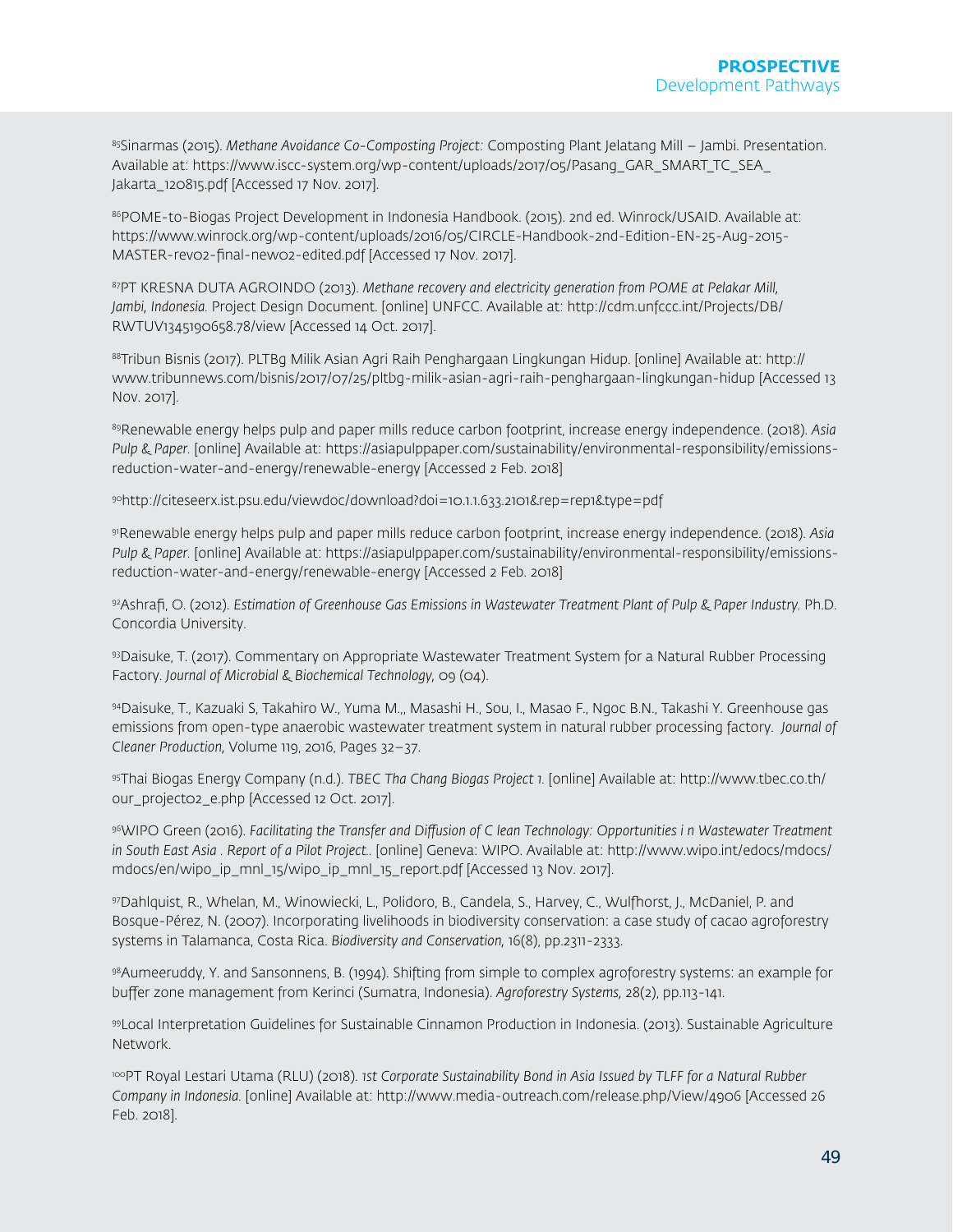101Peramune, M. and AFS, B. (2007). *A Value Chain Assessment of the Rubber Industry in Indonesia.* Agribusiness Market and Support Activity. USAID.

<sup>102</sup>Leimona, B. and Joshi, L. (2010). *Eco-certified Natural Rubber from Sustainable Rubber Agroforestry in Sumatra, Indonesia.* Project Final Report. [online] Grow Asia. Available at: http://exchange.growasia.org/system/files/RP0260- 10-1.pdf [Accessed 17 Oct. 2017].

103Pye-Smith, C. (2011). *Rich rewards for rubber?*. Tree for Change No. 8. [online] Nairobi: World Agroforestry Centre. Available at: http://www.worldagroforestry.org/downloads/Publications/PDFS/B17073.pdf [Accessed 13 Oct. 2017].

104Pye-Smith, C. (2011). *Rich rewards for rubber?*. Tree for Change No. 8. [online] Nairobi: World Agroforestry Centre. Available at: http://www.worldagroforestry.org/downloads/Publications/PDFS/B17073.pdf [Accessed 13 Oct. 2017].

105Perdana, A. (2016). *Jelutung Value Chain Assessment Report*. Berbak Green Prosperity Partnership. ICRAF/World Agroforestry Centre

106Sellato B. (2002). *Non-timber forest products and trade in eastern Borneo*. CNRS-IRSEA Université de Provence. Marseille.France. . [online] http://bft.cirad.fr/cd/BFT\_271\_37-49.pdf [Accessed 16 Nov. 2017].

107APP (2010). *Sustainability Report*. [online] p.18, 29. [online] https://asiapulppaper.com/system/files/APP-Sustainability-Report-08-09.pdf [Accessed 16 Nov. 2017].

108Lembaga Sertifikasi PT TUV INTERNATIONAL INDONESIA (2009). *PT LONTAR PAPYRUS PULP AND PAPER INDUSTRY*. Public Summary SERTIFIKASI LACAK BALAK (CoC) LEI. [online] Available at: https://www.tuv.com/ media/indonesia/brochure\_2/forest\_certification/public\_summary\_lei/Publik\_Summary\_LPPPI\_CoC\_LEI.pdf [Accessed 12 Nov. 2017].

109Rainforest Alliance (2013). *Introducing Certified Cinnamon in Indonesia*. [online] Available at: https://www.rainforestalliance.org/press-releases/introducing-certified-cinnamon-indonesia [Accessed 12 Nov. 2017].

110Indonesia-Investments (2017). Only 16.7 percent of Indonesia's Oil Palm Plantations ISPO Certified. [online] Available at: https://www.indonesia-investments.com/news/todays-headlines/only-16.7-of-indonesia-s-oil-palmplantations-ispo-certified/item8143? [Accessed 14 Nov. 2017].

111IDH (2017). *Tender of Reference: Green Growth Plan Jambi December 2017*. [online] Available at: https://www. idhsustainabletrade.com/resource/tender-reference-green-growth-plan-jambi-december-2017/ [Accessed 16 Dec. 2017].

112IDH (2017). *Jambi government and IDH to collaborate on sustainable production, livelihood improvement*. [online] Available at: https://www.idhsustainabletrade.com/news/jambi-government-idh-collaborate-sustainable-productionlivelihood-improvement/ [Accessed 7 Nov. 2017].

113Statement from Consumer Goods Forum Co - chairs, acting individually : Production protection. (2015). [online] Available at: http://tfa2020.org/wp-content/uploads/2015/12/01122015-\_Produce-Protect-CGF-statement.pdf [Accessed 12 Dec. 2017].

114Unilever.com. (2018). 2017 *Palm Mills*. [online] Available at: https://www.unilever.com/Images/unilever-palm-oilmill-list\_tcm244-515895\_en.pdf [Accessed 2 Mar. 2018].

115Nestle.com. (2018). *Final list of mills – Snapshot November 2017*. [online] Available at: https://www.nestle.com/assetlibrary/documents/creating-shared-value/responsible-sourcing/list-mills-february-2018.pdf [Accessed 2 Mar. 2018].

116Wilmar-international.com. (2018). Traceability back to mill. [online] Available at: http://www.wilmar-international. com/sustainability/progress/traceability/traceability-back-to-mill/ [Accessed 2 Mar. 2018].

117Bunge Loders Crocklan. (2017). *List of Mills - Bunge Loders Croklaan*. [online] Europe.bungeloders.com. Available at: http://europe.bungeloders.com/taking-responsibility/list-of-mills/ [Accessed 2 Mar. 2018].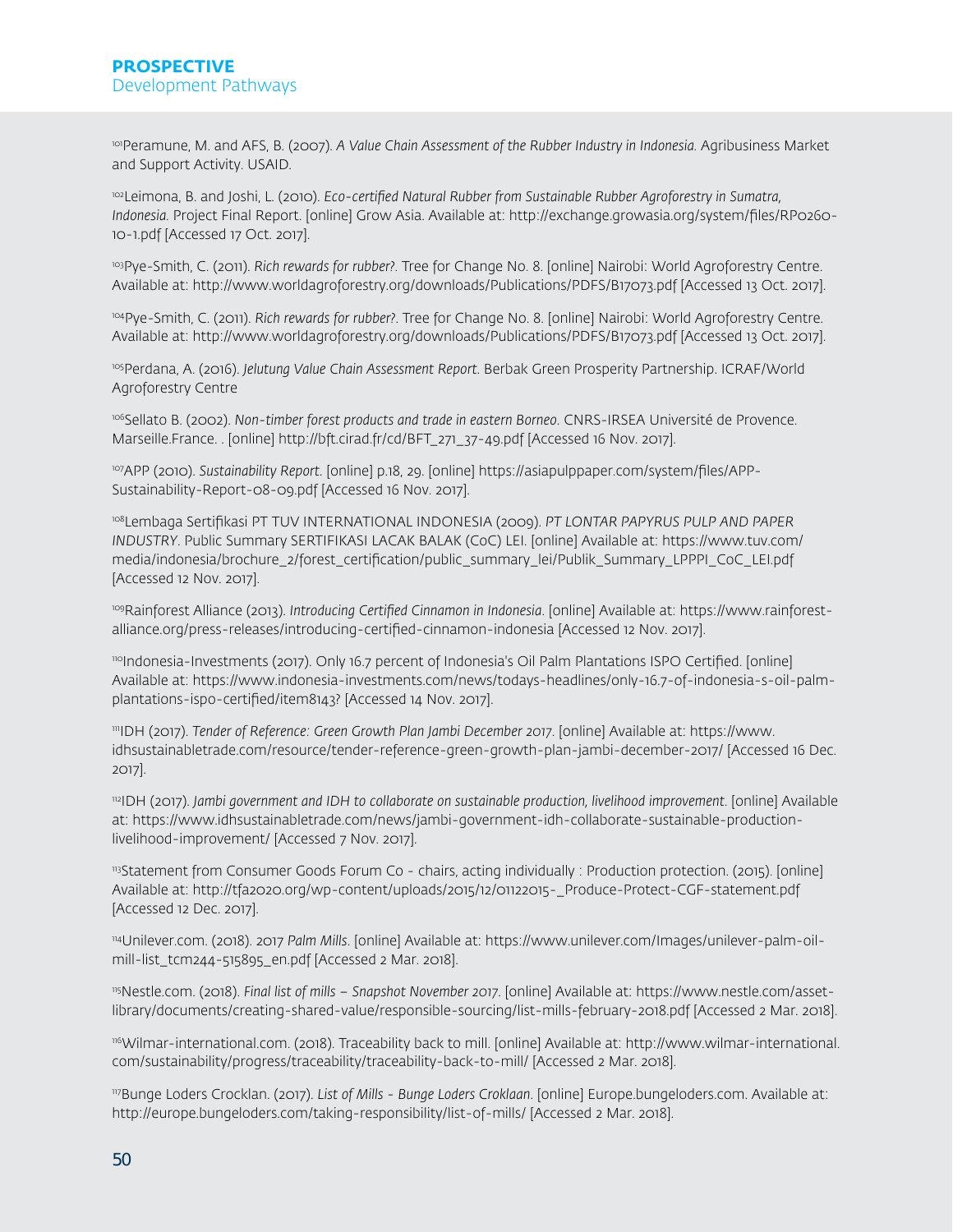118Bluenumber. (2018). *Bluenumber | Identifying, Enabling, and Empowering Everyone*. [online] Available at: https://www. bluenumber.org/blueview [Accessed 2 Mar. 2018].

119Cocoatrace.com. (2018). *CocoaTrace*. [online] Available at: http://www.cocoatrace.com/ [Accessed 2 Mar. 2018].

120GeoTraceability. (2018). *Home Page*. [online] Available at: http://geotraceability.com/ [Accessed 2 Mar. 2018].

121Foundation, A. (2018). *Akvo Flow - Capture high quality data, faster - Akvo Foundation*. [online] Akvo Foundation. Available at: https://akvo.org/products/akvoflow/#overview [Accessed 2 Mar. 2018].

<sup>122</sup>Getstring3.com. (2018). String3 | What is String3?. [online] Available at: http://getstring3.com/about/ [Accessed 2 Mar. 2018].